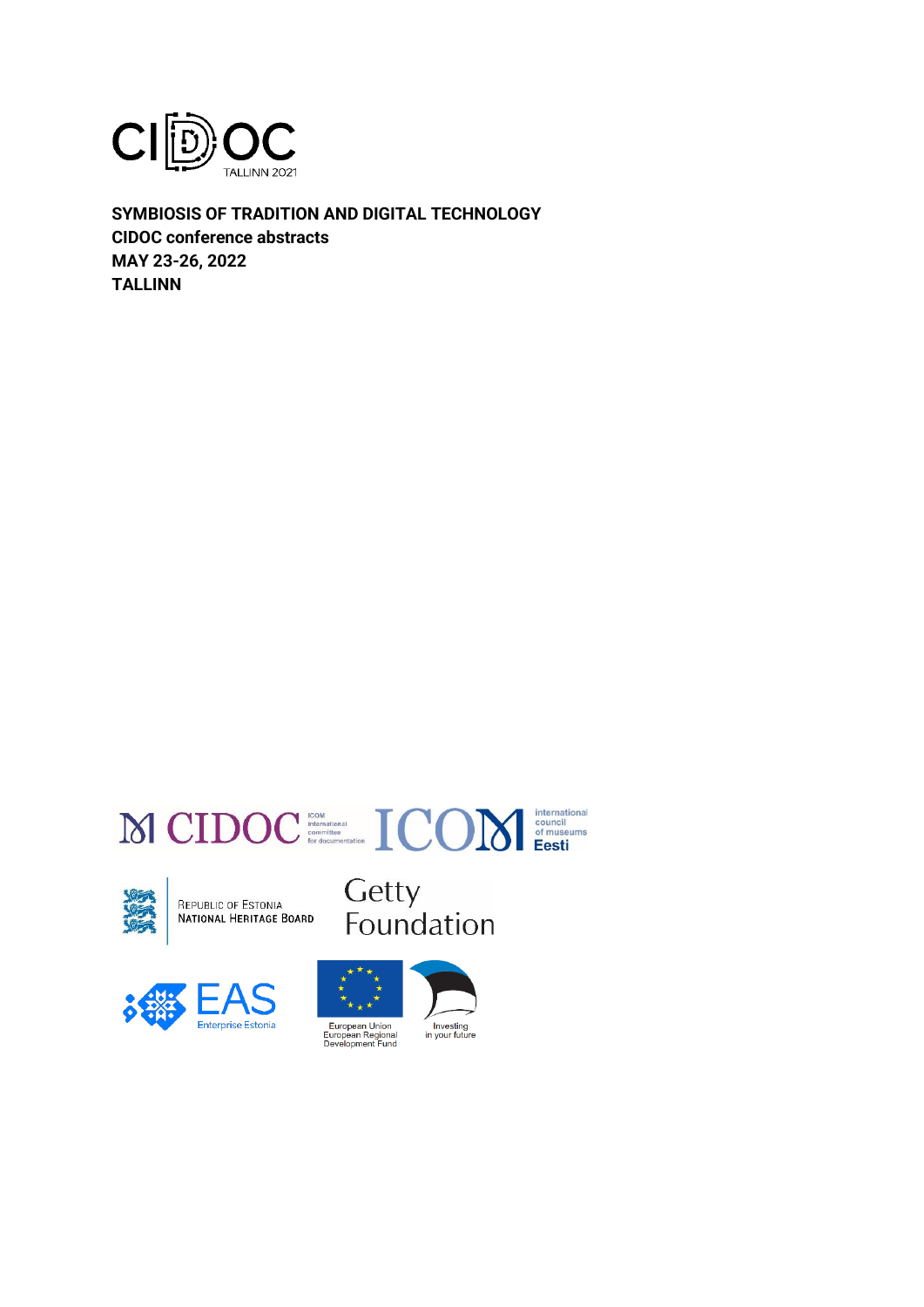#### **A**

| <b>Adele Barbato, Fine Arts Museums of San</b>  |
|-------------------------------------------------|
|                                                 |
| Akihiro Kameda, Sakiko Kawabe, Makoto           |
| <b>Goto (National Museum of Japanese</b>        |
|                                                 |
| Ali Rangchian, Soosan Amanollahi                |
| (Semnan University)22                           |
| Aparna Tandon, Senior Programme                 |
| <b>Leader First Aid and Resilience for</b>      |
| <b>Cultural Heritage in the Times of Crisis</b> |
|                                                 |
|                                                 |

### **B**

**Béatrice Gauvain, University of Basel .....9**

### **C**

**Carlotta Capurro, Utrecht University.....28 Cheeyun Kwon. Hongik University........23**

### **D**

**Dominic Oldman, Diana Tanase,Cristina Giancristofaro (British Museum); Artem Kozlov (Kartography Community Interest Company)............................18**

### **E**

| Eko Saputra, University of Teramo 12         |  |
|----------------------------------------------|--|
| Elena Corradini, Università di Modena e      |  |
|                                              |  |
| Elisabetta Caterina Giovannini, DAD          |  |
| Politecnico di Torino 20                     |  |
| <b>Erin Canning, LINCS (Linked</b>           |  |
| <b>Infrastructure for Networked Cultural</b> |  |
|                                              |  |
| Erin Walter, University of Glasgow27         |  |

### **F**

| <b>Franco Niccolucci, Director for</b>  |
|-----------------------------------------|
| Technology, 4CH project, PIN, Italy  45 |
| Fred Truyen (CS Digital KU Leuven) and  |
| Rasa Bočytė (Netherlands Institute for  |
| Sound & Vision)  16                     |

#### **H**

| Hembo Pagi, Andres Uueni |                    |
|--------------------------|--------------------|
|                          | (Archaeovision) 39 |

#### **I**

**Indrek Ibrus, Professor of Media Innovation at Tallinn University ..........5**

#### **J**

| Jenny Greiner, Chester Beatty 31         |  |
|------------------------------------------|--|
| Jill Cousins, Director & CEO of The Hunt |  |
|                                          |  |
| Joseph Padfield and Orla Delaney (The    |  |
| National Gallery)  29                    |  |
|                                          |  |

### **K**

**Kurmo Konsa (Pallas University of Applied Sciences), Meri Liis Treimann STACC (Software Technology and Applications Competence Center) , Kristiina Piirisild (The National Heritage Board) .............................................41**

#### **L**

| Lara Corona, Universitat Internacional de |  |
|-------------------------------------------|--|
|                                           |  |
| Linda Freyberg, Giacomo Nanni             |  |
| (University of Applied Sciences           |  |
| Potsdam, UCLAB )25                        |  |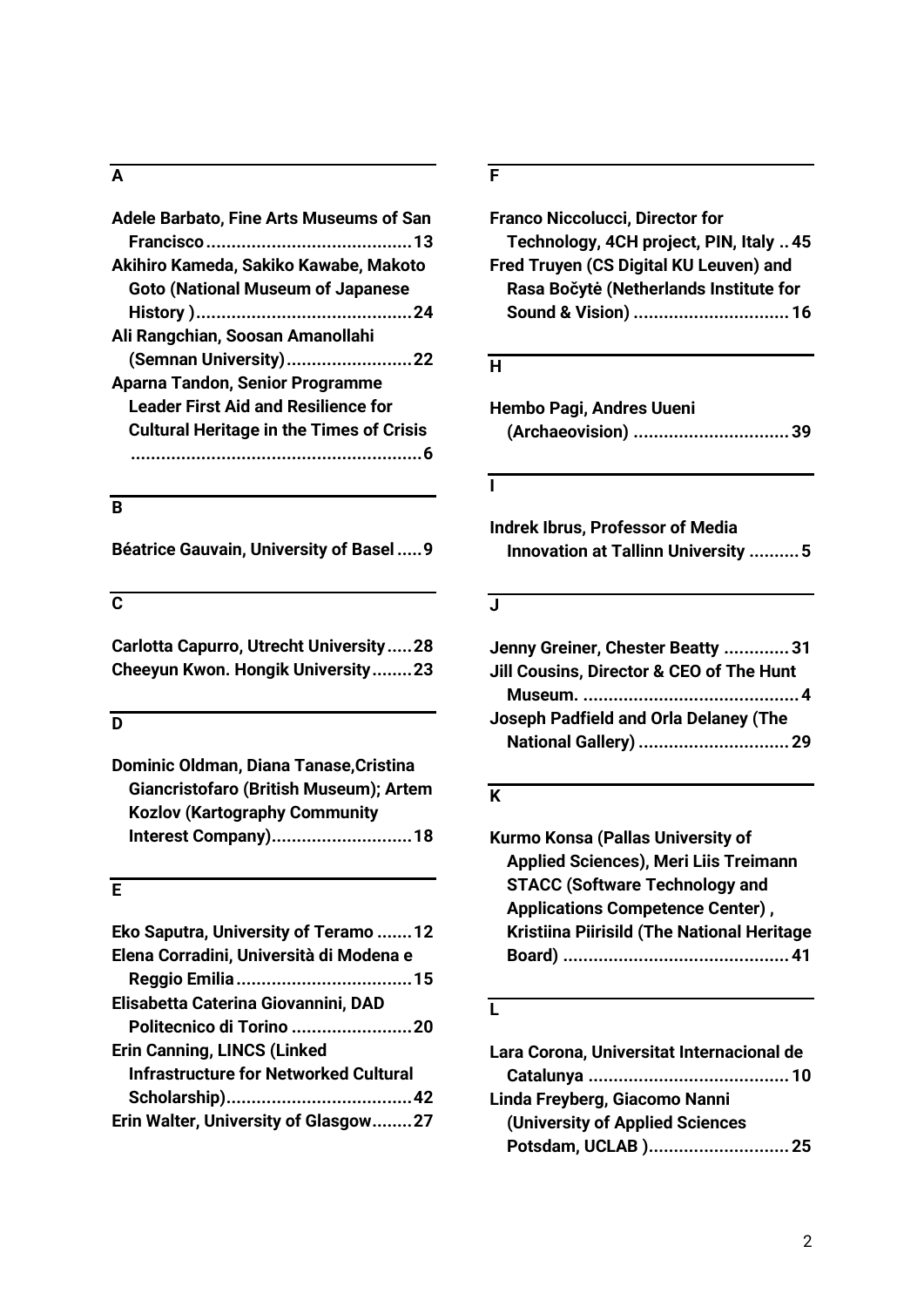| Louise Schubotz, Oliver Gustke (Linon        |  |
|----------------------------------------------|--|
| Medien); Aaron Ruß, Dr. Stefan               |  |
| <b>Schaffer, (German Research Center for</b> |  |
| Artificial Intelligence (DFKI)44             |  |

### **M**

| Maija Spurina, Latvian Academy of       |  |
|-----------------------------------------|--|
|                                         |  |
| Mika Nyman, Minar Al Artificial         |  |
| Intelligence Technologies36             |  |
| <b>Mika Nyman, Minar Al Artificial</b>  |  |
| Intelligence Technologies Ltd7          |  |
| <b>Mike Jones, Australian National</b>  |  |
|                                         |  |
| Monika Hagedorn-Saupe, SPK 35           |  |
| Myrto Koukouli, Akrivi Katifori, Yannis |  |
|                                         |  |
|                                         |  |

# **O**

| <b>Orla Delaney and Joseph Padfield (The</b> |  |
|----------------------------------------------|--|
| National Gallery) 33                         |  |

# **P**

| Pille Runnel, Agnes Aljas (Estonian |                    |
|-------------------------------------|--------------------|
|                                     | National Museum)37 |

# **R**

| Robert Sanderson (Yale University),            |
|------------------------------------------------|
| <b>George Bruseker (Takin Solutions),</b>      |
| <b>Emmanuelle Delmas-Glass (Yale</b>           |
| Center for British Art) 32                     |
| <b>Rupert Shepherd (The National Gallery),</b> |
| <b>Jeremy Ottevanger (Sesamoid</b>             |
|                                                |

## **S**

| <b>Saving Ukrainian Cultural Heritage</b>         |
|---------------------------------------------------|
| <b>Online: An Archiving Race Against</b>          |
|                                                   |
| Shilpi Roy, Indira Gandhi National Centre         |
|                                                   |
| Sophie Walker, London Museum                      |
| Documentation Network 19                          |
| <b>Stephen Stead (Paveprime Ltd &amp; Delving</b> |
| <b>BV</b> ), Jonathan Whitson Cloud               |
| (Horniman Museum and Gardens)40                   |
| Stephen Stead, Paveprime Ltd 14                   |
|                                                   |

# **T**

| <b>Trilce Navarrete, Erasmus University</b> |  |
|---------------------------------------------|--|
|                                             |  |

### **V**

| Vahur Puik, Estonian Photographic        |
|------------------------------------------|
|                                          |
| Valentina Bachi, (PHOTOCONSORTIUM)       |
| Antonella Fresa, (Promoter srl) Nataša   |
| Vampelj Suhadolnik, Maja Veselič         |
| (University of Ljubljana - Department of |
|                                          |
|                                          |

### **W**

**Walter Koch, Gerda Koch (AIT Angewandte Informationstechnik Forschungsgesellschaft mbH)..........43**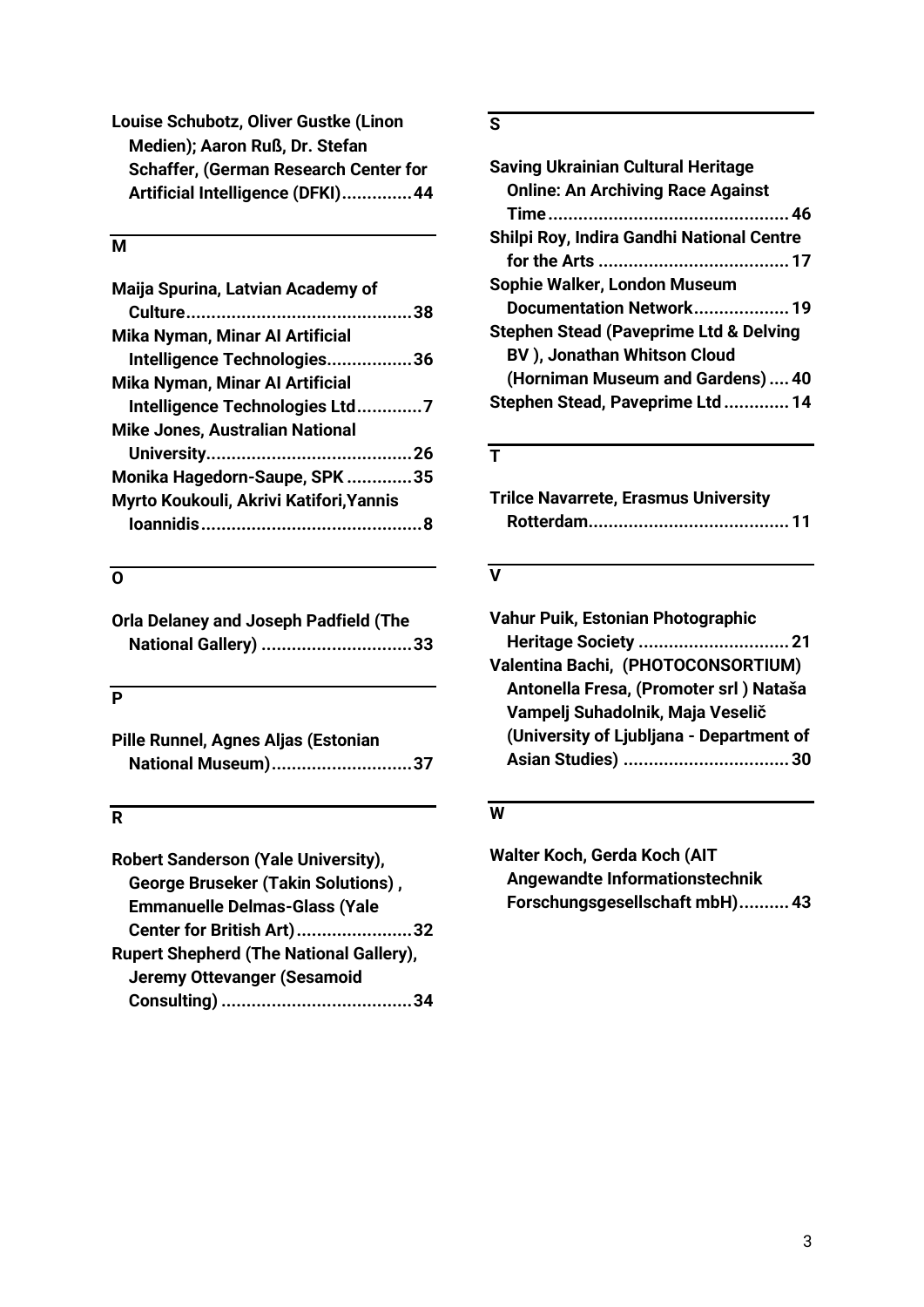### **Jill Cousins, Director & CEO of The Hunt Museum. KEYNOTE: The Three Platforms**

**Jill Cousins is Director & CEO of The Hunt Museum, Ireland since April 2018.** She founded Europeana with the European Commission and EU Ministries of culture based on her work to create The European Library. Working now in the museum sector makes use of her entrepreneurial skills and understanding of the possibilities created by technologies for cultural experiences, participation, and communication. She believes that a modern museum has to work on three platforms: the Human with its networks, professionals and volunteers; the Physical in care and innovative display of its collections and the Virtual making use of digital to reach the wider world.

Her past experience includes the commercial publishing world as European Business Development Director of VNU New Media and scholarly publishing with Blackwell Publishing running their online journals service. Prior to publishing she had a variety of marketing and research careers in the information field. These ranged from being the Marketing and Event Director for Learned Information (Online Information) to managing her own research company, First Contact. All of which is very deviant from her first career as a Middle Eastern Map Researcher for the Ministry of Defense. Jill holds a Ph.D in Geography on Sixteenth Century Arabic and Turkish Sea-charts.

### **KEYNOTE: The Three Platforms**

A modern museum needs to operate on three platforms: physical, virtual and human. Its building and collections; the digital world and the networks or community. Developing a symbiotic relationship between them to deliver a strategy of growth is theoretically achievable but requires a change in ways of thinking and patterns of work. Each platform clamours for attention for different reasons and often at the same time. They require different skills and knowledge. Skills can be taught, knowledge acquired but changing the way we think and do something and understanding why, is more likely to deliver the experiences and impacts we need from our museums. Halfway through delivery of the Hunt Museum Strategy 2025 is a good time to reflect on what could be done differently and better in its implementation and to check if the strategy still has legs.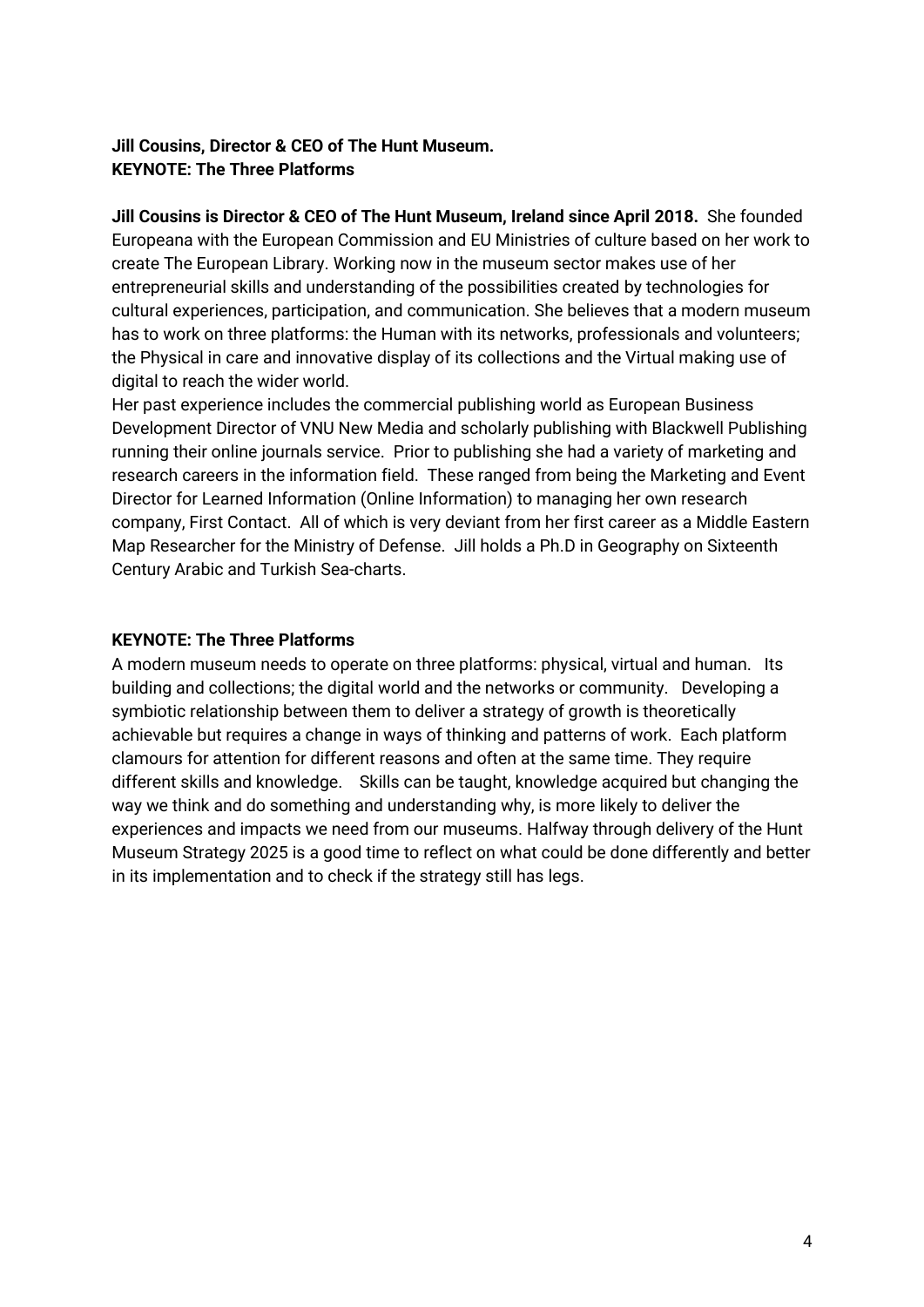### **Indrek Ibrus, Professor of Media Innovation at Tallinn University KEYNOTE: Web 3.0, culture and heritage**

### **Indrek Ibrus is Professor of Media Innovation at Tallinn University's (TLU) Baltic Film,**

**Media and Arts School (BFM), Estonia.** He curates also BFM's doctoral programme. He as been previously an advisor to the Estonian Ministry of Culture on audiovisual arts and media. In that role he represented Estonia at the EU Council Audiovisual Working Party, at the European Commission and at the Council of Europe. He continues to consult Estonian government on digital culture and media affairs. He is currently also a member of Estonia's Digital Cultural Heritage Council.

His research interests include media innovation, the evolution of cross-platform and ubiquitous web, evolution of contemporary metadata formats, the broader evolution of modern creative industries, and the implications of cultural heritage digitisation. His current primary research projects focuses on the ways to produce public value by reworking cultural databases using semantic web and blockchain technologies and publishing cultural data in various open formats. He has previously published extensively on mobile media, media innovation/evolution, metadata, transmedia and cross-media production. He is a co-editor (together with Carlos A. Scolary) of Crossmedia Innovations (Peter Lang, 2012), editor of Emergence of Cross-Innovation Systems (Emerald, 2019) and co-author (with John Hartley and Maarja Ojamaa) of On the Digital Semiosphere (Bloomsbury, 2021). He is also a coeditor of the journal Baltic Screen Media Review and Cultural Science Journal.

### **KEYNOTE: Web 3.0, culture and heritage**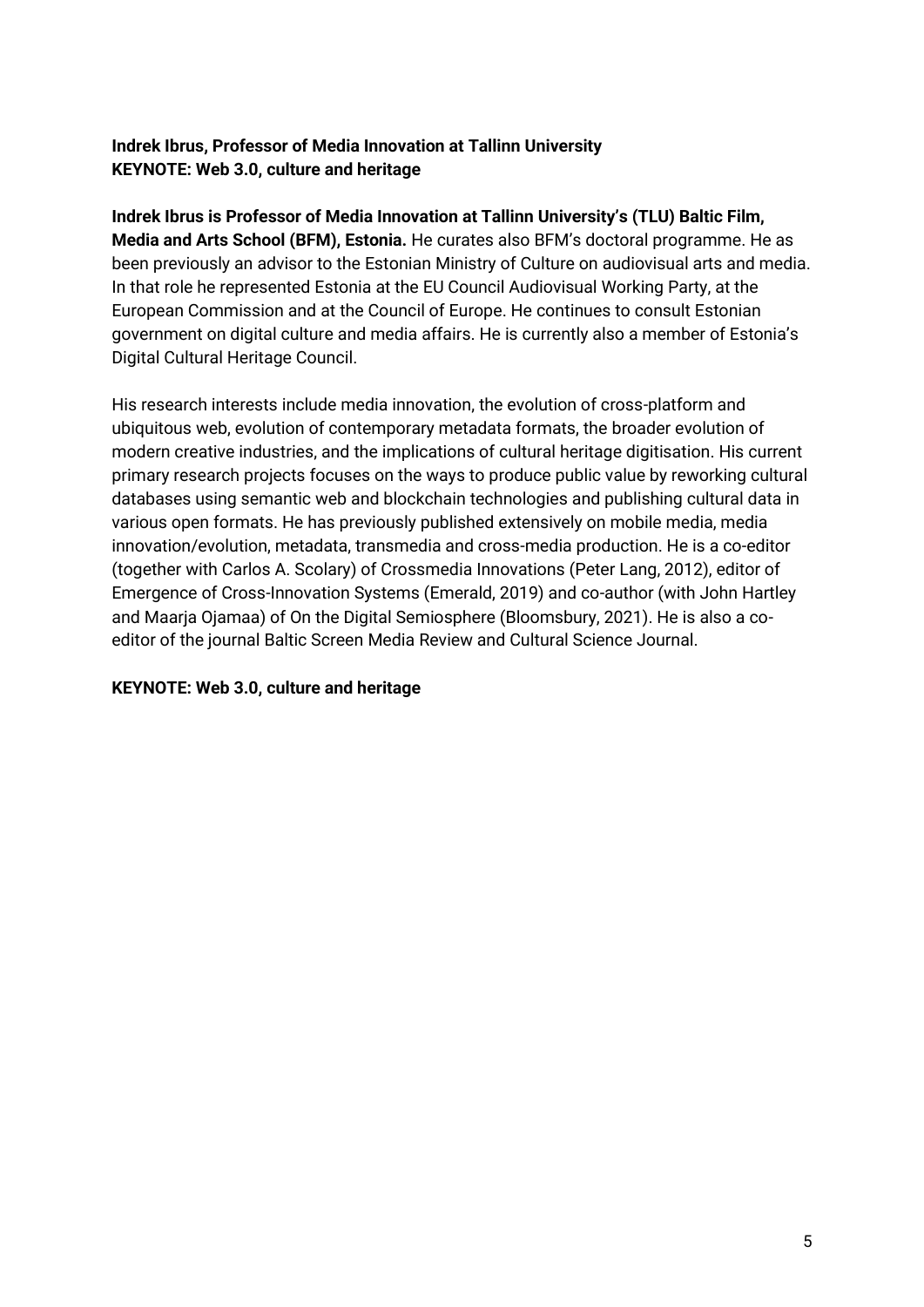### **Aparna Tandon, Senior Programme Leader First Aid and Resilience for Cultural Heritage in the Times of Crisis KEYNOTE: Safeguarding Heritage in a Digital Domain in Times of Conflict**

Aparna Tandon is Senior Programme Leader First Aid and Resilience for Cultural Heritage in Times of Crisis| Sustaining Digital Heritage, ICCROM, Rome, Italy

Aparna Tandon specializes in crisis response and disaster risk reduction for all forms of heritage. She has led emergency response, post-event damage and risk assessments and incrisis training in Lebanon (2020), Croatia (2020), India (2020, 2018), Northern Iraq (2017), Myanmar (2016), Nepal (2015, 2016), Philippines (2013), Haiti (2010). Additionally, she has held workshops for protecting heritage in conflict-afflicted countries including Syria, Lebanon, Libya, Egypt and Iraq. Aparna has trained military personnel, civil protection teams and humanitarians for providing first aid to cultural heritage during emergencies. Aparna has an MA in Art Conservation from the National Museum Institute, India. She has received advanced level training in Paper Conservation from the Straus Center for Conservation, Harvard University Art Museums, USA. In 2001-2002 she enhanced her professional experience first, as the Fulbright Arts Fellow at the Preservation Directorate of the Library of Congress in Washington, D.C., and then as a Conservation Guest Scholar at the Getty Conservation Institute, Los Angeles, USA. From 1998 to 2004, she worked as the Curator-Conservator at the Amar Mahal Museum and Library in Jammu & Kashmir, India.

### **KEYNOTE: Safeguarding Heritage in a Digital Domain in Times of Conflict**

Using case examples from Iraq, Syria, Yemen and Ukraine, this presentation will highlight risks to digital documentation and heritage that stem from violent conflicts. It will point to measures that can help mitigate some of these risks, as well as enhance preparedness among heritage instutions and custodians. The presentation will also discuss moral and ethical dilemmas related to safeguarding heritage amidst violence, loss and displacement.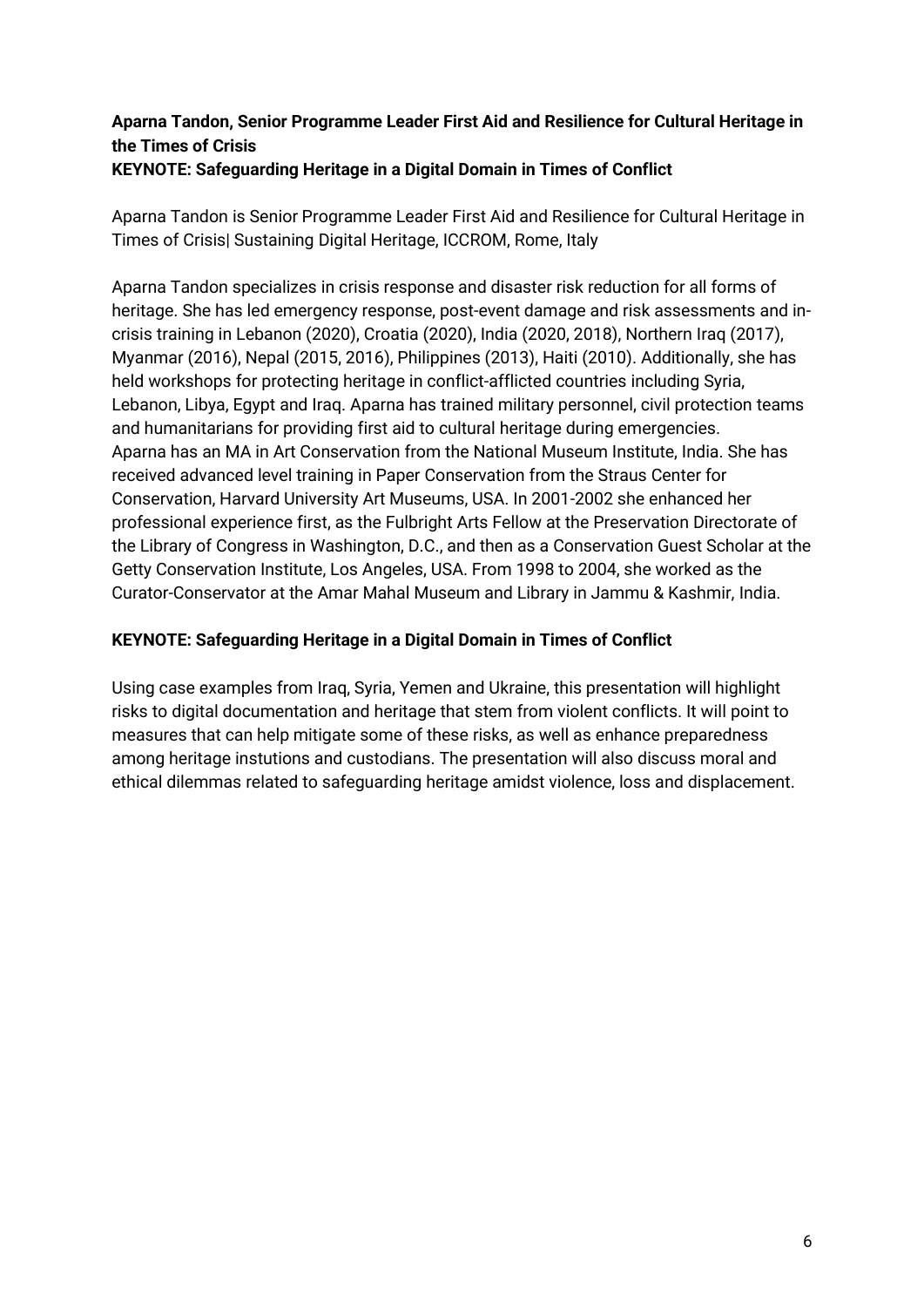**Mika Nyman, Minar AI Artificial Intelligence Technologies Ltd Lighting the Campfire - A Low-Tech Approach for Museums Keywords**: Themes, Narratives, User Experience **Session**: Planning and implementing strategies

One megatrend in digital technologies is the pursuit of enhanced user experiences (UX) in the digital space. Means for this pursuit are real life like virtualizations of museum objects and even whole museums. This trend complements the still dominant main trend which focuses on leveraging digitized cataloging metadata through aggregation, and search systems reaching into those aggregations. Artificial Intelligence has now stepped in with a promise to enhance all these technologies. While museums become more technologyoriented, they simultaneously develop a dependency on technology partners, leading to hostage situations where they no longer have the means to control their digital assets. For a while, the high-tech approach brings great rewards through the sensation (or illusion) of being at the forefront of development, and the personal prestige that this entails. The satisfaction ensuing from technology addiction can be compared to drug addiction. While the addiction is in a high phase, the addicts have no motivation to change their course.

This paper presents a low-tech approach that is aimed at those that are starting to have doubts about their current situation, who may have lost control of their data due to spiraling costs, the loss of a technology partner, the antiquation of their technology platform, or who just want to find a sounder way of living as a museum. This approach is based on connecting existing digital resources with narratives, and publishing them on a low-tech platform that is conformant with long-term preservation and restores control of digital resources to museums.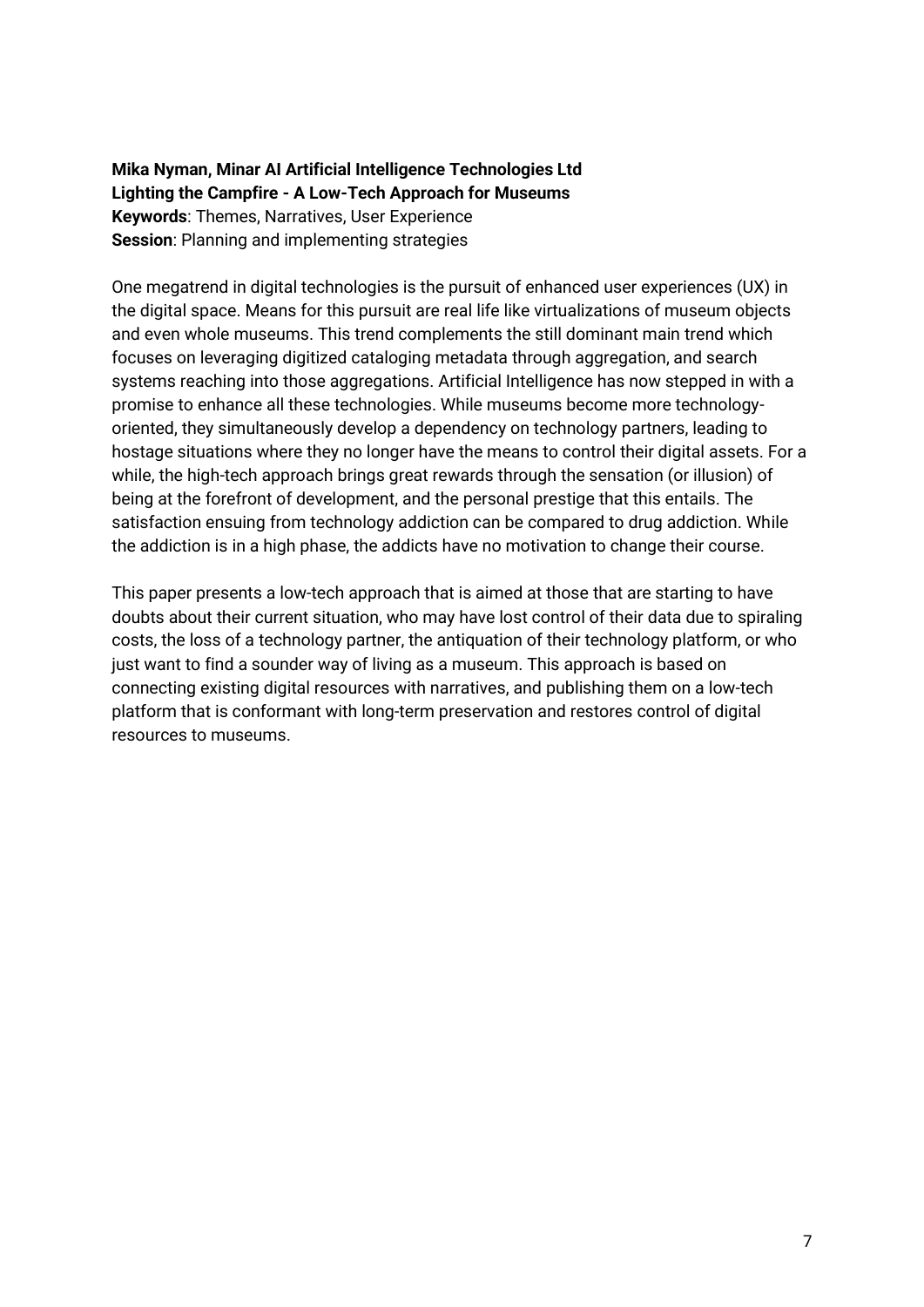### **Myrto Koukouli, Akrivi Katifori,Yannis Ioannidis Athena Research and Innovation Center; University of Athens**

### **SKOS vocabulary without SKOS training. A tool for everyone Keywords**: SKOS, Controlled Vocabularies, Linked Data **Session**: Planning and implementing strategies

Controlled vocabularies play a crucial part in most, if not all, activities connected to Cultural Heritage. Advances in Linked Data and Semantic Web technologies made it possible for vocabularies to be shared and reused. Today, a variety of well structured and accessible vocabularies, such as the Getty Art & Architecture Thesaurus, are available for experts and organizations to use. These are often quite extensive so, in most cases, a subset of the vocabularies is used. Furthermore, since controlled vocabularies are considered best practice in a wide variety of activities, the experts or organizations often rely on more than one sources to create their own vocabularies to better cover their specific domain or the scope of their application. The creation of such custom vocabularies in the form of Linked Data requires at least some understanding of the Semantic Web technologies.

To face this problem, we present a software application that enables any user to create a SKOS vocabulary without prior knowledge of RDF, SKOS or Linked Data. The users can easily build a hierarchical vocabulary from scratch, view the concepts tree and add extra attributes to each concept. Since this project is still in the development stage, our goal is to present its current status, hoping to receive feedback and maybe provoke discussions about the part of Cultural Heritage that remains "hidden" from the Semantic Web.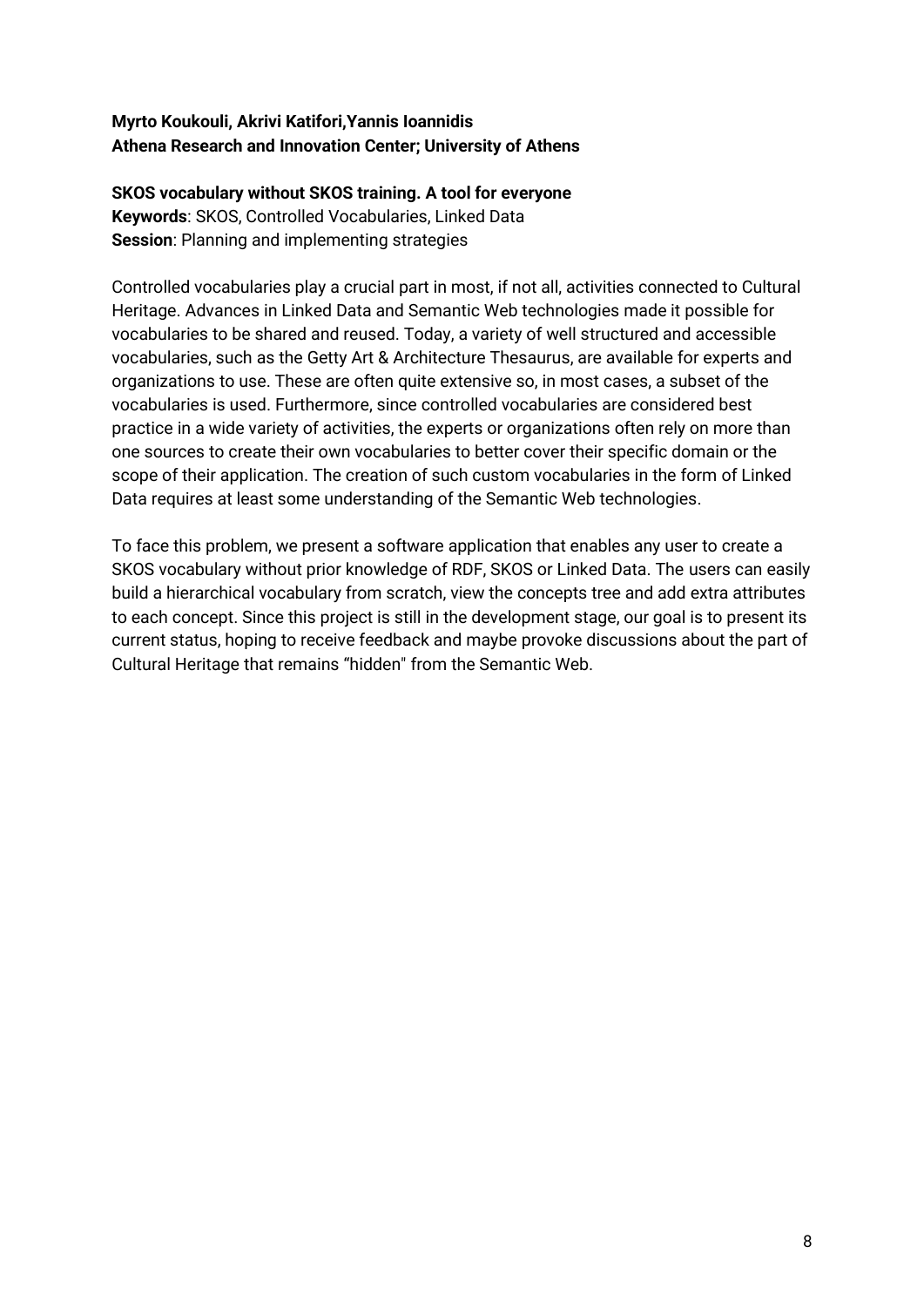### **An art historian reflection on digital curation Béatrice Gauvain, University of Basel**

**Keywords**: digital collections, digital art history, digital storytelling, digital curation, curation cultural heritage, digital cultural heritage

**Session**: Planning and implementing strategies

One of the biggest challenges of the 21st century is how to handle and take advantage of the massive and ever-growing amount of data. Cultural heritage institutions have been increasingly converting their collections into the digital space as the pressure towards digitization and open access rises.

By transitioning into the digital space, cultural heritage institutions have been facing challenges when it comes to data quality, long-term storage and life-cycle management. The demand for openly accessible and interoperable data is growing fast. Digital curation addresses most of these issues; it supports reproducibility, reusability and valorization of data, data management from creation to termination and ensures accessibility, preservation, authenticity and integrity over time.

For the public to be interested or engage with digital cultural heritage, it does not suffice to simply apply digital curation and open access strategies to the collections. In an analog world, curators in art museums and galleries create meaning through curation, which involves contextualization, linking objects and storytelling. For long-term interest and visibility, these methods should be applied to cultural heritage in digital space as well, not just to physical collections in institutions. Projects that focus on storytelling are increasingly emerging, one of the most successful examples is the Rijksstudio which allows for user interaction and engagement.

This disposition towards curated content in digital space shows the need for a more comprehensive theoretical understanding of digital curation, that unifies technical and curatorial aspects in digital cultural heritage. This paper aims to define this term and discuss its applications.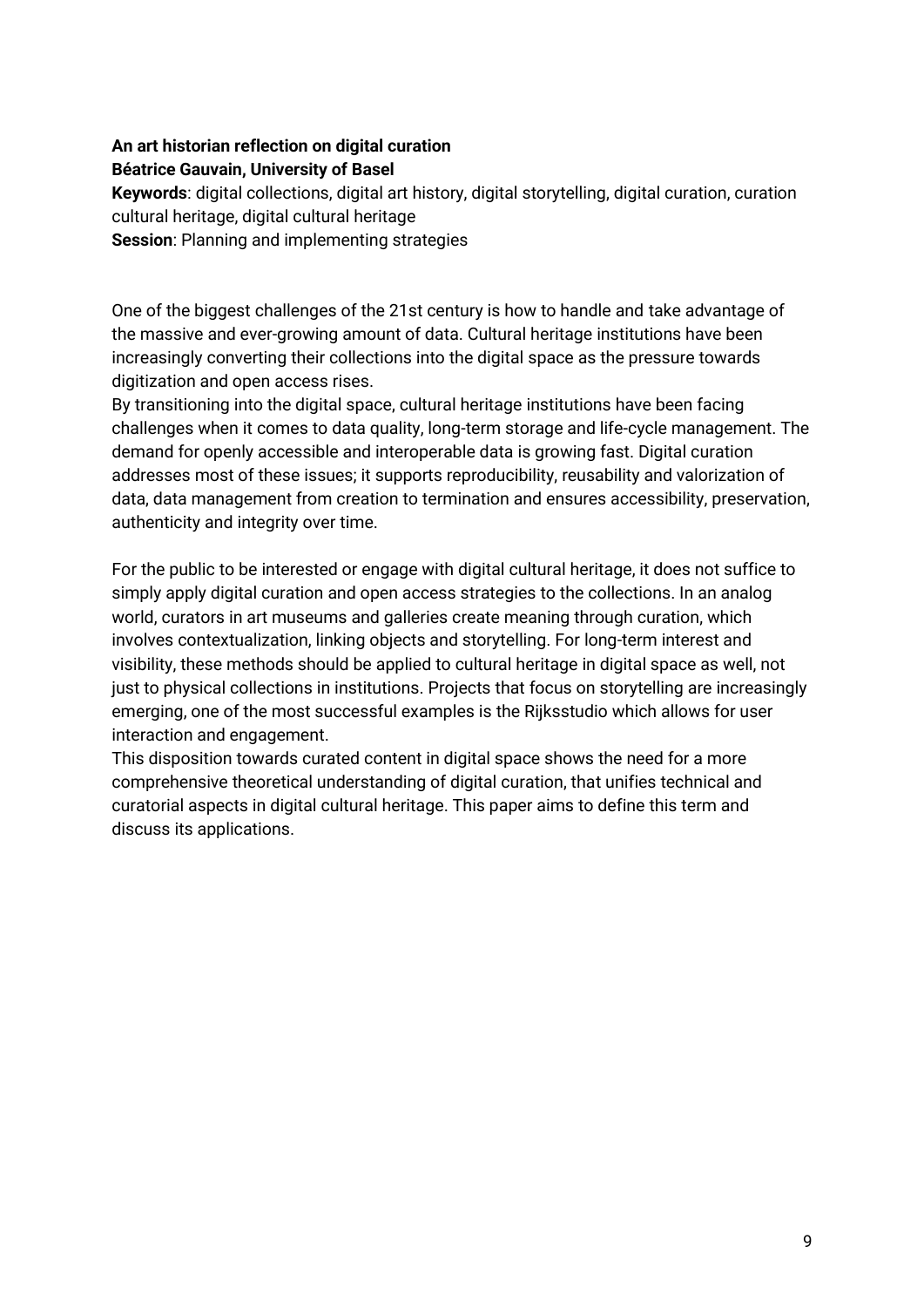**Lara Corona, Universitat Internacional de Catalunya Digitising to Increase the Visibility of Collections Keywords**: long term-preservation, accessibility, storage **Session**: Planning and implementing strategies

There are more than 95,000 museums worldwide. A great part of museum collections is kept in storage due to several reasons, such as the poor documentation. The collection is the "very heart" of a museum. Therefore, it is supposed to be made accessible to the public. This paper aims to highlight the results of a worldwide survey conducted between December 2020 and January 2021, to investigate the state and use of stored collections of museums. The survey findings highlight that most of the respondents hold ninety per cent of their collections in storage. Results evidence that museums have been trying to find solutions to make their stored collections accessible through different strategies, such as visible storage, and so on. However, actually visibility remains limited to those visiting the physical locations.

An important option to increase the visibility is digitising. This solution is relevant because it represents the digital documentation of museum collections, allowing access to all objects including those that cannot be displayed because of light-sensitivity or fragility. Digitisation can be considered a paramount strategy for museums since it overcomes the historical conflict between accessibility and preservation.

Because more collections will be accessible in a short time, the study evidences the key role of documentation of collections through digitisation to increase accessibility while contributing with long-term preservation of physical objects. Therefore, digitising might represent a significant strategy for museums so that all museum missions are ensured.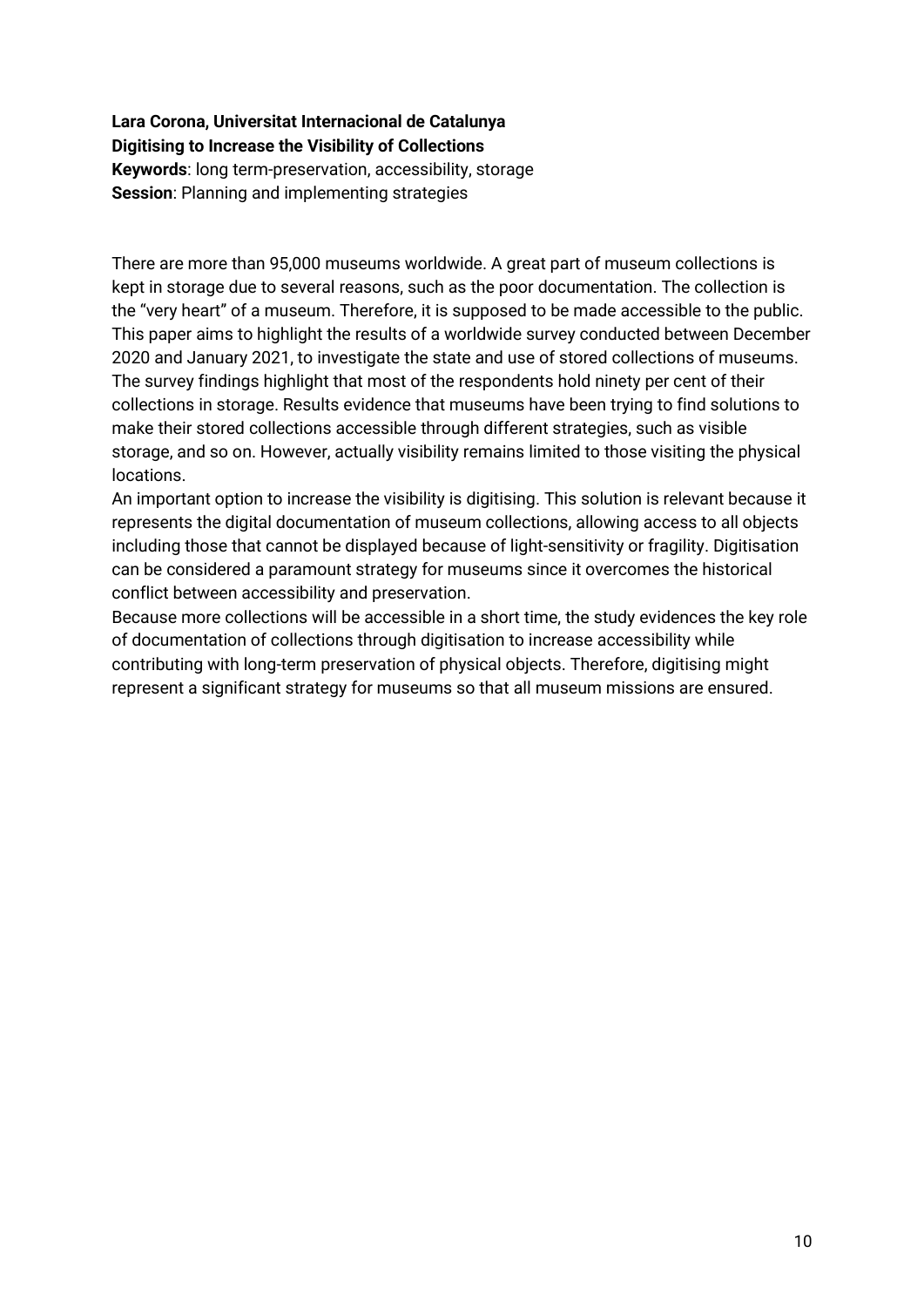### **State of documentation in Iberoamerica preliminary results Trilce Navarrete, Erasmus University Rotterdam**

**Keywords**: inventory, Iberoamerica, documentation survey **Session**: Planning and implementing strategies

The working group DOMINO has identified a series of action lines to guide its activities in the coming year. One such action line involves the inventory of the state of documentation in Iberoamerican museums in order to better understand the current situation, the challenges, and the most immediate needs that the community are working on.

For this action line, three activities have been defined. First, we will reach out to the community to identify previous experiences in survey the region, and when relevant reports are encountered, the current data available from ministries and research bodies about museums will be gathered. This will also help DOMINO to reach out to the community of documentalists in museums in the region.

A second step will be to develop a survey for museums which will harmonize the experience of other projects, including national and international inventories such as Enumerate, Egmus, and Unesco reports. It is expected that the initial mapping of experiences will lead to existing surveys.

Some things to consider are the various levels of technological availability (hardware, software, skills) as well as the context within which documentation of collections takes place (from own initiative or responding to external mandates). The usual type and size of collection, inclusion of metadata and images, knowledge of and use of standards, and online publication will be included in the survey.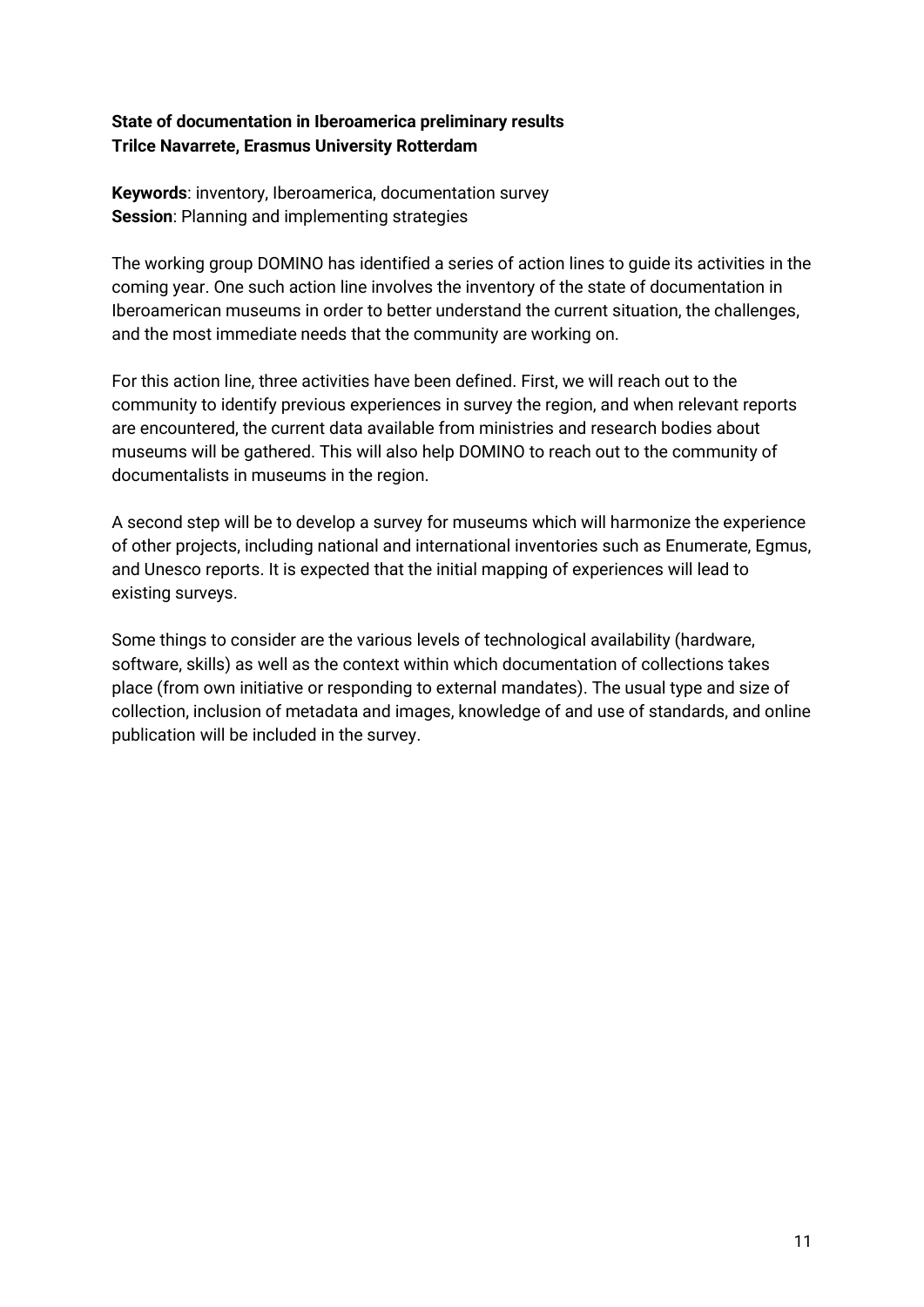### **Digital presence and omnichannel approach for the promotion of the artistic and historical itineraries of Castelli ceramics. Eko Saputra, University of Teramo**

**Keywords**: omnichannel, open-source tools, digital heritage, maiolica ceramics, Gentili archive

**Session**: Planning and implementing strategies

The artistic tradition of ceramic handicrafts characterizes the local culture and economy of a relevant part of European history, contributing to the reproduction and development of highly competent production systems, which reflect themselves into a cultural and social capital of great importance for local communities, such as that of Castelli, a centre that plays a key role in the history of Italian maiolica production, also remark as one the highest cultural and its ornament varieties that have distinctive aesthetic value especially in the period from the 16th to the 18th century.

Intrigued by the idea of developing a digital channel for the heritage archive, through this PhD project the open-source digital approach to developing omnichannel experience in small-medium management is conducted with the focus on Gentili Archive. The heritage archive can take a digital form, ranging from clearly defined spaces at the virtual exhibition or independent website to joint collaborations including third-party portals such as Google Art Culture. By providing different types of interaction with heritage material, it can be intended as an exceptional opportunity to offer innovative and alternative approaches to individuals to interact with cultural heritage assets, which can accomplish not only entertaining but also hoped that digital applications promote an understanding of heritage, as well as encouraging users to value and appreciate the heritage.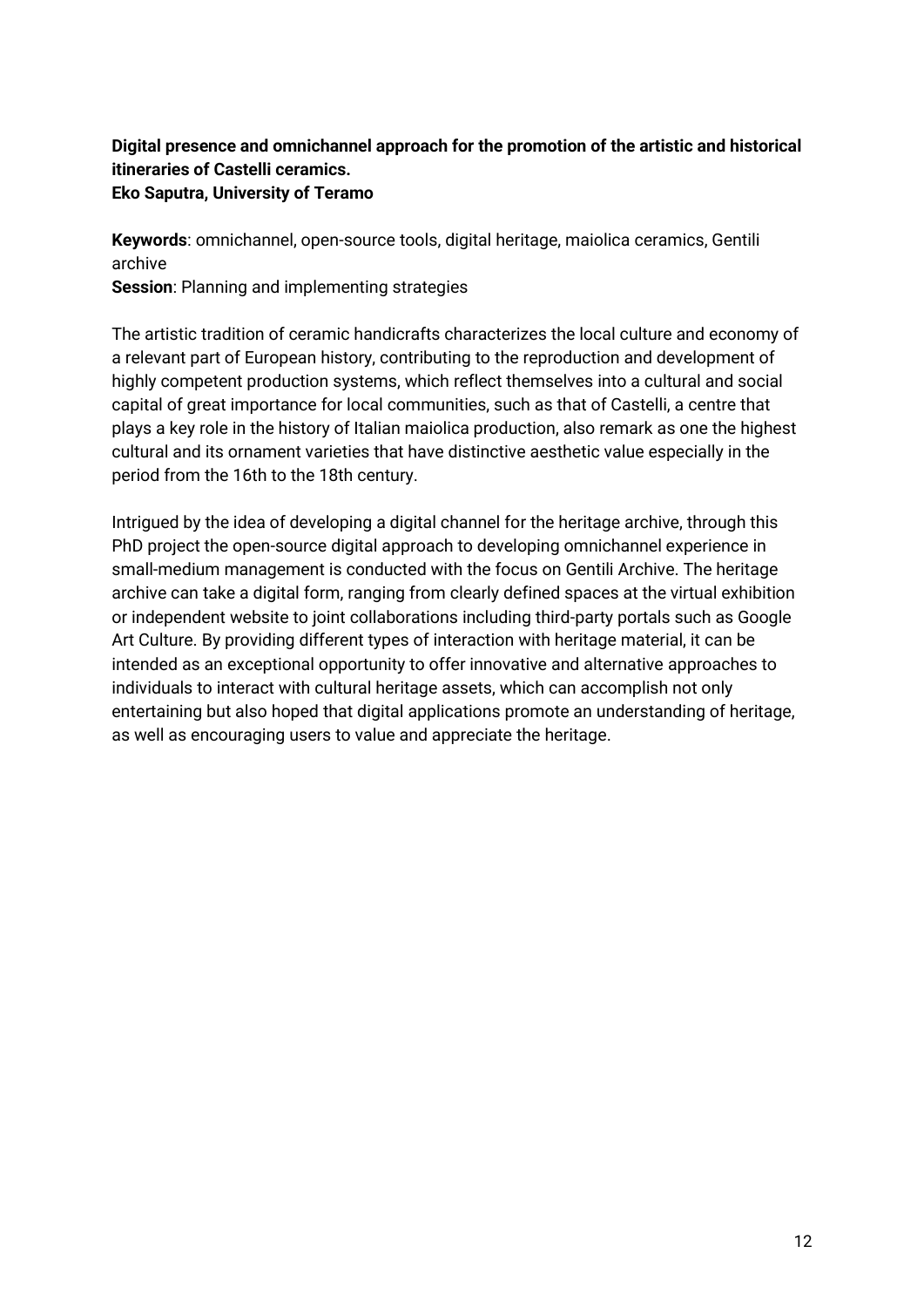### **Using Anti-Racist Change Management Techniques in Digital Transformation at the Fine Arts Museums of San Francisco Adele Barbato, Fine Arts Museums of San Francisco**

**Keywords:** digital transformation, workflows, anti-racism, change management, collection management system CMS **Session**: Planning and implementing strategies

The Fine Arts Museums of San Francisco (FAMSF) began a major digital transformation right as the world shut down for the COVID 19 pandemic. Where FAMSF had been working in silos, utilizing more than 90 individual bespoke and homegrown databases to track collections-based activities, they were now merging everyone's work into a single, collaborative, integrative system. That amount of change requires not just years of effort on the data end, but a real cultural shift for how staff work together.

At the same time the global anti-racist movement began gathering heat, sweeping through museums like a wildfire---particularly in the United States---ignited by the underlying whitedominant structures that govern the very origin stories of many of these institutions. These structures manifest in many ways in a museum (such as staff working in silos, and power and decision-making abilities hoarded with a single individual, to name only a few), including in how infrastructure, workflows, and documentation are created, communicated, and enforced.

What the anti-racist movement also did was to provide invaluable tools for how to build inclusive and equitable collaborations among people from a diversity of backgrounds and influences. These tools were immediately transferable and relevant in the context of shepherding FAMSF's digital transformation project, and were heavily relied upon to help ingrain equity and collaboration into the infrastructure and workflows of its new CMS. The resulting implementation has been slow and ongoing, and even emotionally challenging at times, but with truly meaningful successes in sustainability, flexibility, and camaraderie.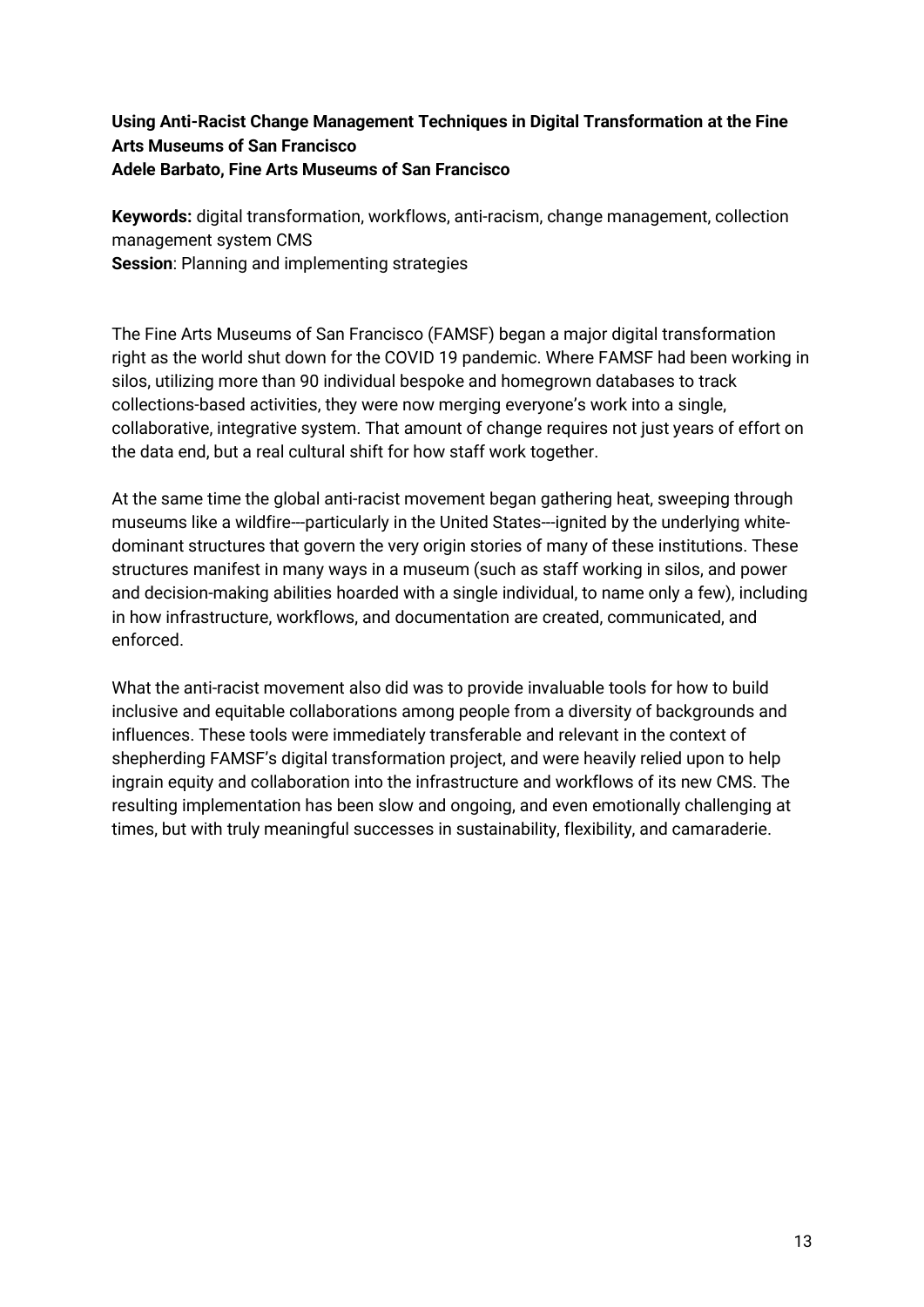### **Collaborative Document Management: The CIDOC Approach Stephen Stead, Paveprime Ltd**

**Keywords:** Document Management, Collaboration, CIDOC **Session**: Planning and implementing strategies

CIDOC centrally and through its Working Groups, creates a range of standards, recommendations, press releases, documents, presentations, and videos. A constant over the last 30 years has been the difficulty in keeping track of these intellectual products and of supporting their creation. The global pandemic has sharpened the need for remote collaboration and made document sharing a "must have". However, the path to true collaborative document production is not always straightforward and can create some issues that are time-consuming to correct.

This paper lays out the approach adopted by CIDOC in tackling these challenges in 2021 and presents the initial experiences with the proposed solution. It includes the technical solution, reasoning, lessons learnt and budget.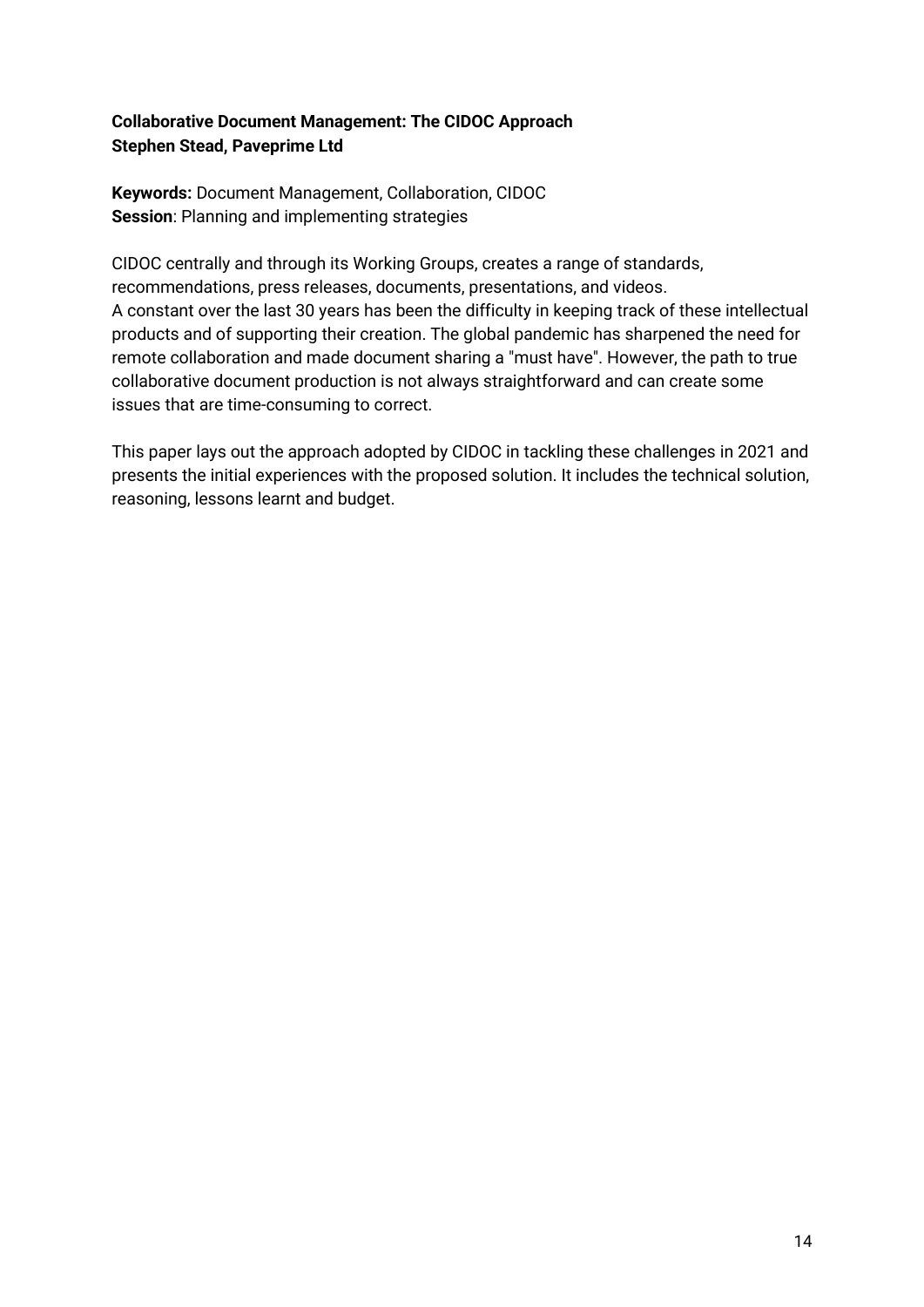### **A challenge of the Italian University Museums Network: educating to scientific culture through digital technologies Elena Corradini, Università di Modena e Reggio Emilia**

**Keywords:** Scientific Culture, Educational Paths, Italian University Museums Network **Session**: Planning and implementing strategies

Educating people about scientific culture is the raison d'être of University Museums, created in the 18th century with the aim of teaching students about various scientific disciplines. Now University Museums can recover a new vitality with the use of digital technologies supporting, in an innovative and effective way, the exercise of the Third Mission of Universities, traditionally the most sacrificed, that is its educational and cultural dissemination action in society and in the territory.

We intend to critically present a project of educational paths dedicated to several scientific themes, carried out by the Italian University Museums Network, coordinated by the University of Modena and Reggio Emilia, and consisting of 62 museums, 54 collections and 12 botanical gardens. The educational paths, linked to three general areas, biodiversity, color, time, are intended for students in the last three classes of high school and they can also be useful for their career orientation towards science, as set out in the "national guidelines for permanent orientation" published by the Ministry of Education. The decision to use multimedia tools for the educational paths, published in the Network's web portal (www.retemuseiuniversitari.unimore.it), was dictated by the need to share both the common process by which the paths were organized and the scientific content, with the possibility of updating and deepening them in synergy with teachers. The project, born and developed before the pandemic, has been fundamental after the museums closure because it allowed continuity to their educational activities and updates for the educational workshops reorganized in presence.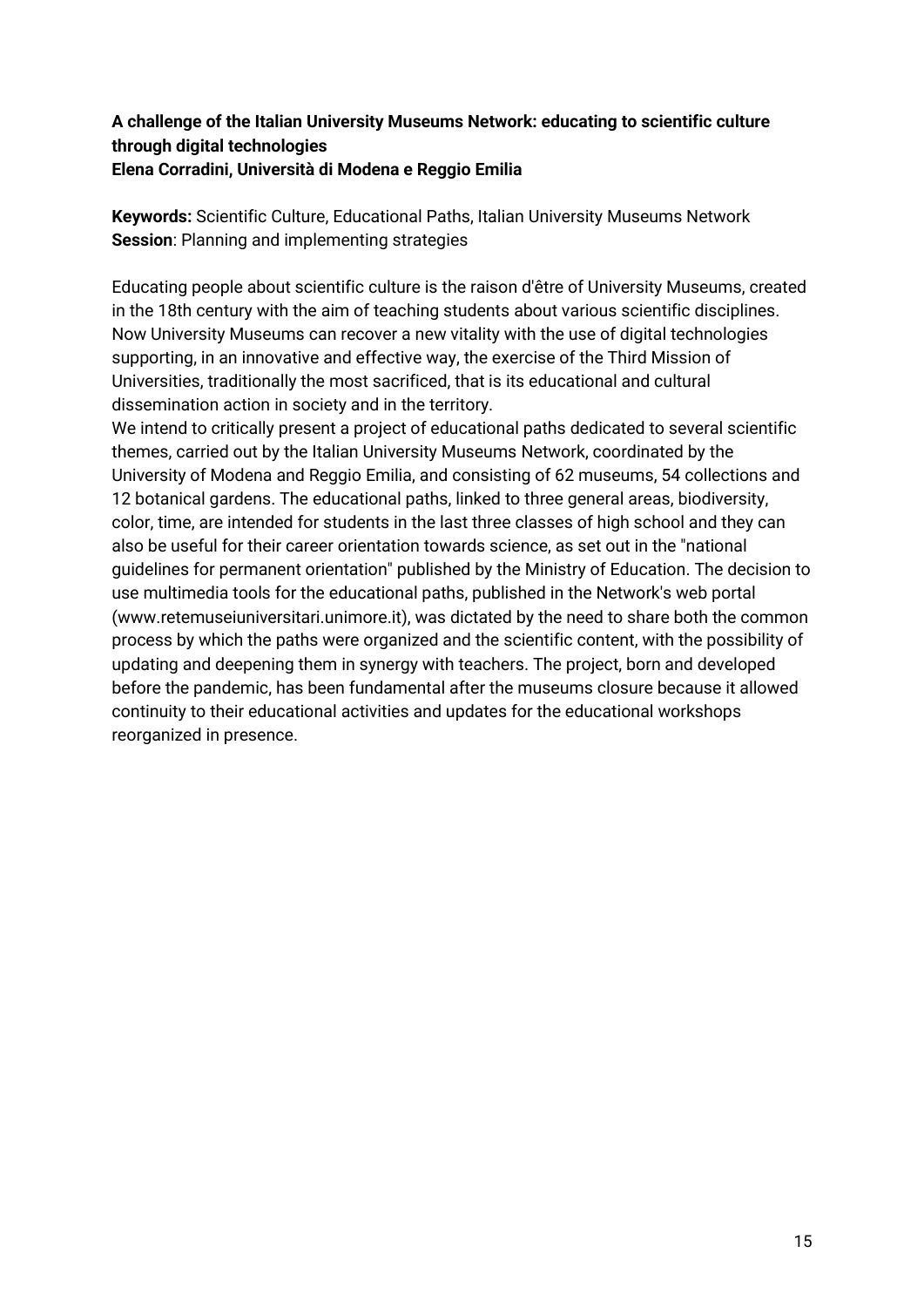**inDICEs: Self-Assessment and Monitoring of Digital Transitions in the Museum Fred Truyen (CS Digital KU Leuven) and Rasa Bočytė (Netherlands Institute for Sound & Vision)**

**Keywords:** digital transformation, digitisation, self-assessment **Session:** Planning and implementing strategies

As museums started to experiment with engagement strategies driven by digital collections, the strain and challenges facing the supporting workflows readily became apparent. Not only do digitisation processes need to be planned carefully, but also publishing online, ICT lifecycle management, understanding of copyright and marketing strategies for audiences online became new tasks for already strained museum staff. These often still loosely connected digital transitions in the museum require a comprehensive digital strategy. Hence a growing need to take a wide-angle look at the impact of digital technologies on the inner workings of the museum. It requires a rethinking of the place digital collections have in the museum's mission, business model and interaction with target communities.

The H2020 project inDICEs offers GLAMs the tools to conceive such strategies, based on comparative research data and participatory innovation models. The project is developing an Open Observatory, where GLAM professionals as well as creative industries, policy makers and researchers can find and analyse data on digital heritage accessibility and reuse, and explore case studies on novel value chains. In a tailored participatory space, institutions will find the tools to exchange expertise on the implementation of digital workflow models, policy and legal recommendations. By means of a self-assessment tool, institutions can monitor their progress and performance, while assessing risks and opportunities. The tool enables institutions to assess their strategy and plan against several aspects of digital transformation, ranging from setting up digitisation processes and metadata development to online publication, user engagement, audience development and participation.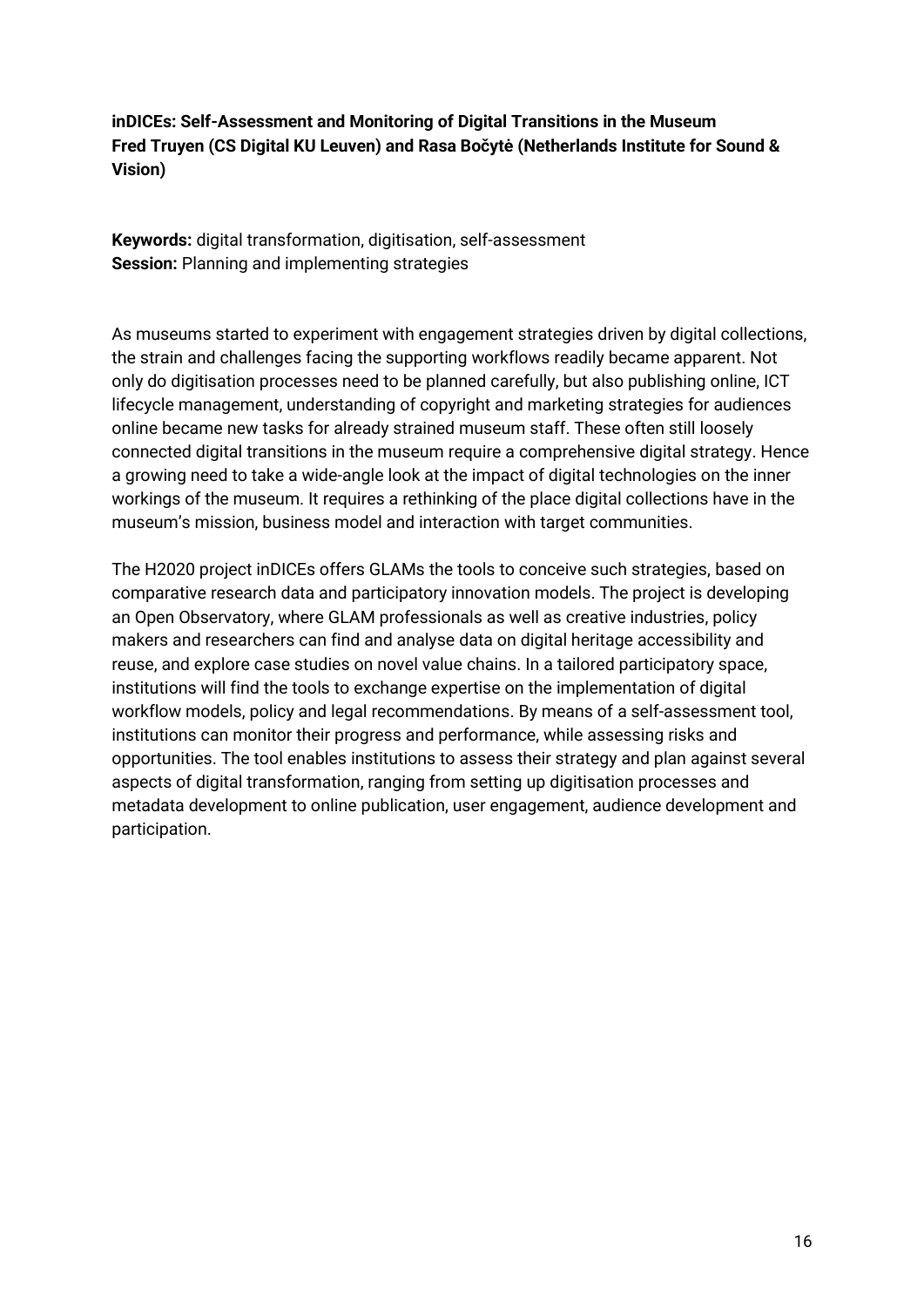**Formulating archival description from the personal correspondences of Ananda Coomaraswamy from the IGNCA Cultural Archives Shilpi Roy, Indira Gandhi National Centre for the Arts**

**Keywords:** Ananda Coomaraswamy, Cultural Archives, IGNCA, ISAD (G) **Session:** Planning and implementing strategies

The Cultural Archives IGNCA has an exclusive collection of seven hundred and seven (707) folders containing more than 30000 correspondences of the great art historian, Ananda Coomaraswamy in the form of letters, typescript drafts, proofs, and revised published copies of many of his articles and a few of his books. These correspondences cover a broad spectrum of his work in the fields of art history, philosophy, religion, social criticism as well. These correspondences unfold his communication with important personalities like Gurudev Rabindratath Tagore, Stella Kramrisch, Alvin Moore, Sir Alexander Cunningham, William Rothenstein and many others dating from 1890 to 1947, which stupendously reflects prolific oeuvre of his eventful life. Furthermore those are in a number of languages, i.e. English, French, Spanish, Greek, Hebrew, Latin, Chinese, Tibetan, Arabic, Russian to Hindi, Sanskrit, Pali, Prakrit, Telugu and other Indian languages. These also include drafts and revised version of his significant publications like Catalogue of the Indian Collections in the Museum of Fine Arts (1923–30) etc. This paper describes the processing of above correspondences which includes arranging, indexing and describing the content of the records following standardized codes in the data sheets and finally transferring them to computerized format. It largely follows the ISAD (G): General International Standard Archival Description guidelines developed by International Council on Archives. This initiative is aimed to facilitate scholars' opportunity for pragmatic study on prodigious work of Ananda Coomaraswamy ranged over Indian music, dance, and vedic literature and philosophy, art history, Islāmic and Far Eastern studies as well.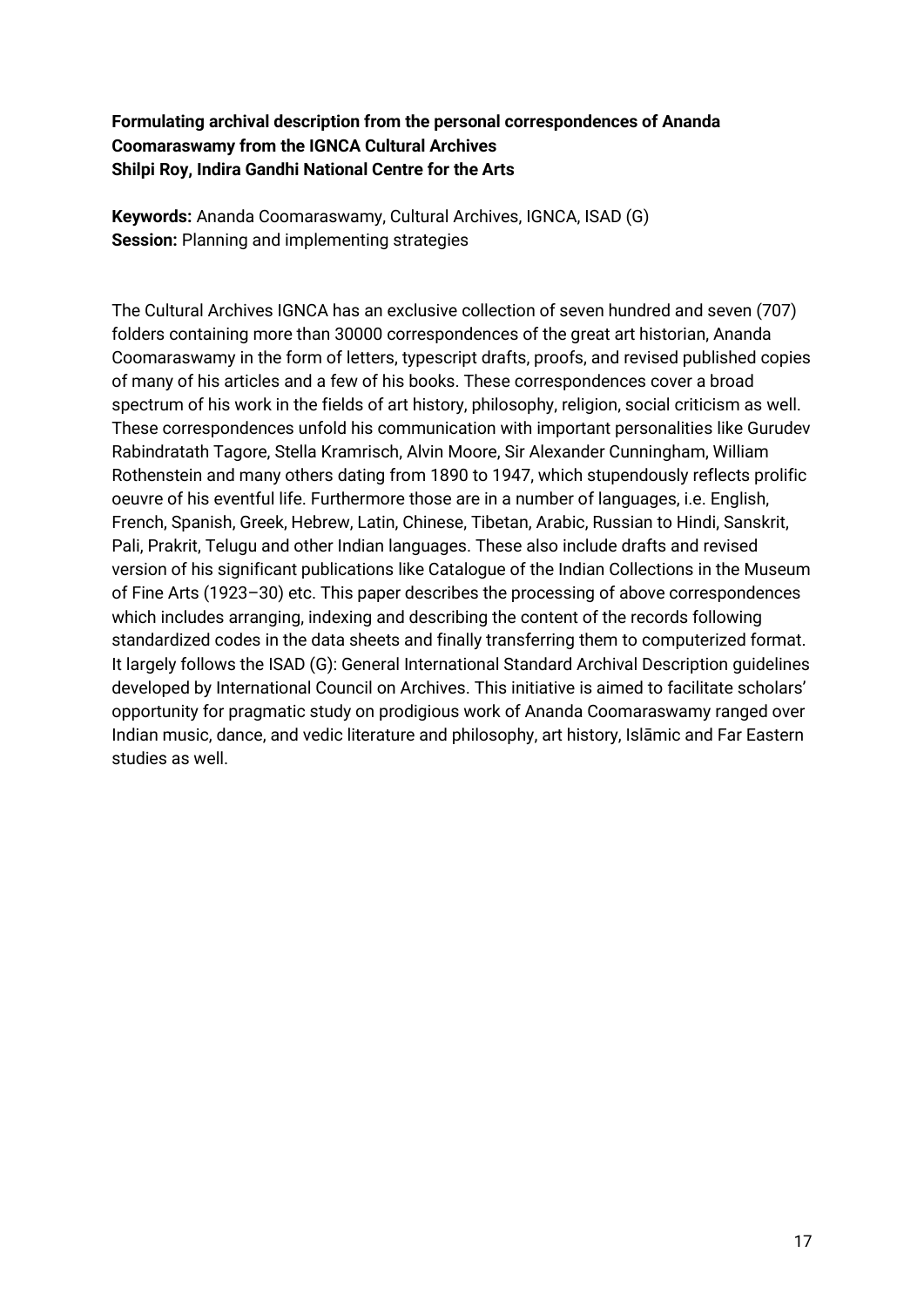## **Bridging the gap between internal museum systems and community knowledge using the ResearchSpace knowledge system Dominic Oldman, Diana Tanase,Cristina Giancristofaro (British Museum); Artem Kozlov (Kartography Community Interest Company)**

**Keywords:** Semantic Web, Participation, Engagement, Linked Data, Diversity, Bias, ResearchSpace, Data, Ontology, CIDOC-CRM

**Session:** Planning and implementing strategies

Museums are often referred to as knowledge institutions, but much of the structured data they store about their collections is administratively oriented and lacks wider historical and contextual knowledge. Open data publishing has become an accepted function for many museums as an inexpensive way of releasing information from internal collections systems in the form of Web based, 'Collection Online' systems or APIs (application programming interface).

However, the underlying systems and data were not designed for engagement and focus on substantive documentation and vocabularies. As a result they carry long standing problems including lack of diversity and bias. This represents a challenge for data driven digital strategies seeking to address current audience concerns, and ongoing knowledge preservation for the future. While museums directly engage with external audiences accumulating important information, this is not incorporated into core museum collection systems and therefore the categories of knowledge used by museum computer systems are not expanded to address current social expectations and concerns.

This paper looks at a transformational solution using the British Museum's ResearchSpace knowledge system that provides a dynamic approach to knowledge generation and preservation and which can integrate communication with audiences with back office systems and processes. Establishing this connection provides the basis for enriching internal data systems from wider sources of knowledge, improving the quality and richness of structured data. This supports a progressive digital knowledge strategy that addresses social justice and challenges online data services that use a static monumental approach to cultural heritage data.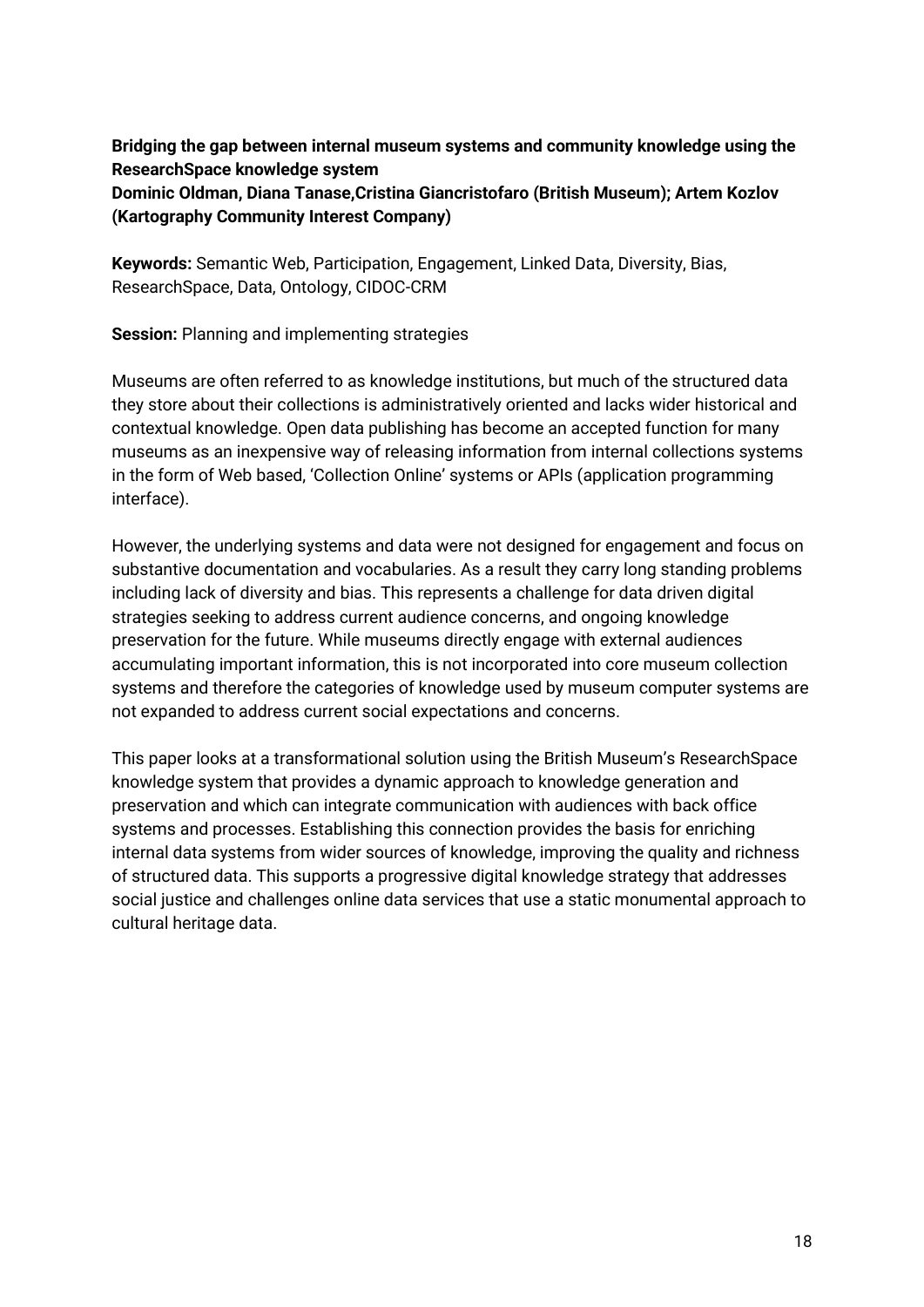### **Sophie Walker, London Museum Documentation Network Documenting our accessioned digital collections**

**Keywords**: Digital objects, Collections Management System, Digital Asset Management System, Data model, Documentation, Cataloguing, Digital preservation, Digital collections management

### **Session**: SPECTRUM session

The London Museum Documentation Network is producing a new toolkit for museum professionals on managing accessioned digital objects, which will be published in partnership with the Collections Trust. This paper will look at one aspect of managing digital collections - how to document digital objects that often challenge our concept of the museum "object".

As museums start to acquire more and more of our digital heritage, museum professionals are attempting to use our Collections Management Systems (CMS) and our Digital Asset Management systems (DAMs) to enable us to identify, track, access, preserve and interpret these collections. But does the current data model used to describe and manage physical objects work to manage the requirements of our digital collections and could this be used to document other intangible heritage?

Digital objects, such as video games, artwork and social media can be virtual, physical or part physical. Some objects change "shape" in accordance with the people or computers that interact with it. Some must be accessed or compiled using particular hardware, software or metadata. And all digital objects will need to be copied and migrated to new digital formats over time.

This paper will look at ways we can use our existing CMS and DAM systems to document digital objects to enable their long term access and preservation.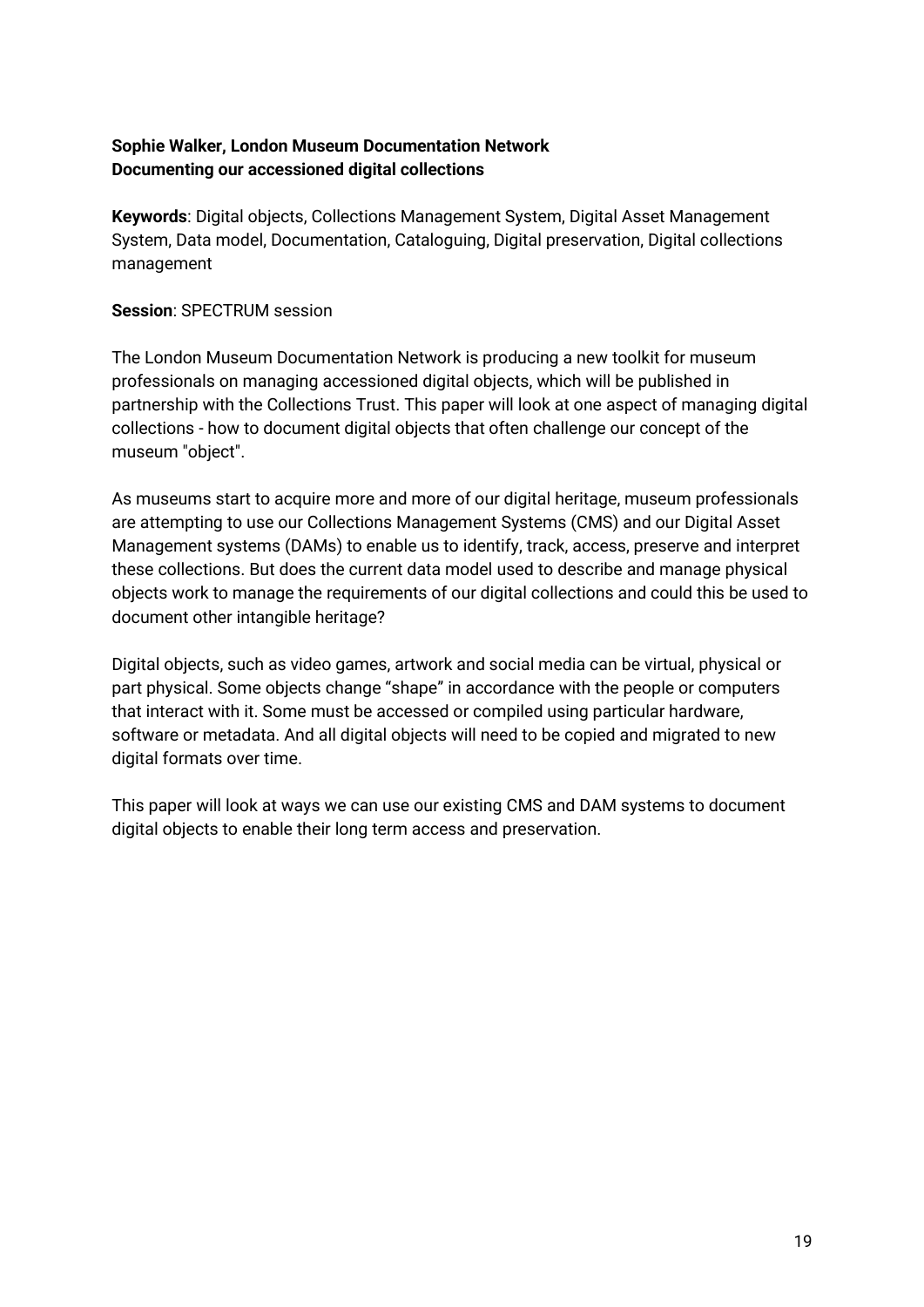### **A ResearchSpace knowledge system for digital architectural representations in Cultural Heritage**

### **Elisabetta Caterina Giovannini, DAD Politecnico di Torino**

**Keywords:** researchspace, digital architectural representations, documentary heritage, image annotations, 3d modelling, museum collections **Session**: Future of Documentation

Between 1816 and 1817, Bernardino Drovetti, former General Consul in Egypt, coordinated several experts through an expedition in Nubia, aiming to collect knowledge and souvenirs to sell in his way back to Europe. French sculptor Jean Jacques Rifaud was involved as architect of the group and he drew and recorded everything unfamiliar to European that occurred in front of him. The corpus of drawings of Rifaud, conserved at the Bibliothèque de Genève , is heterogeneous for the represented subjects and a significant part of it is on Nubian monuments. As historical documentation, drawings report a number of annotations of different nature (e.g. texts, numbers, graphical symbols), and lead to diverse possible investigations. This paper focuses on architectural and sketched drawings produced in situ, representing plans, elevations, particulars and perspective views, taking into account the architectural quotes and the different measurement units.

In the field of architectural heritage documentation and representation, architectural drawings play an important role in the critical analysis of the architectural forms. The architectural drawing and the surveying drawing can be rich in information, annotations and quotes. These data are important in the field of virtual reconstruction where the reasoning process is made not explicit. This research investigates the capacity of semantic technologies to express the interpreting process aimed at the encoding of architectural language, using CIDOC-CRM.

The novelty of this study is the use of ResearchSpace knowledge system to manage 3D digital collection with documentary heritage resources using approaches that reflects the architectural structured knowledge.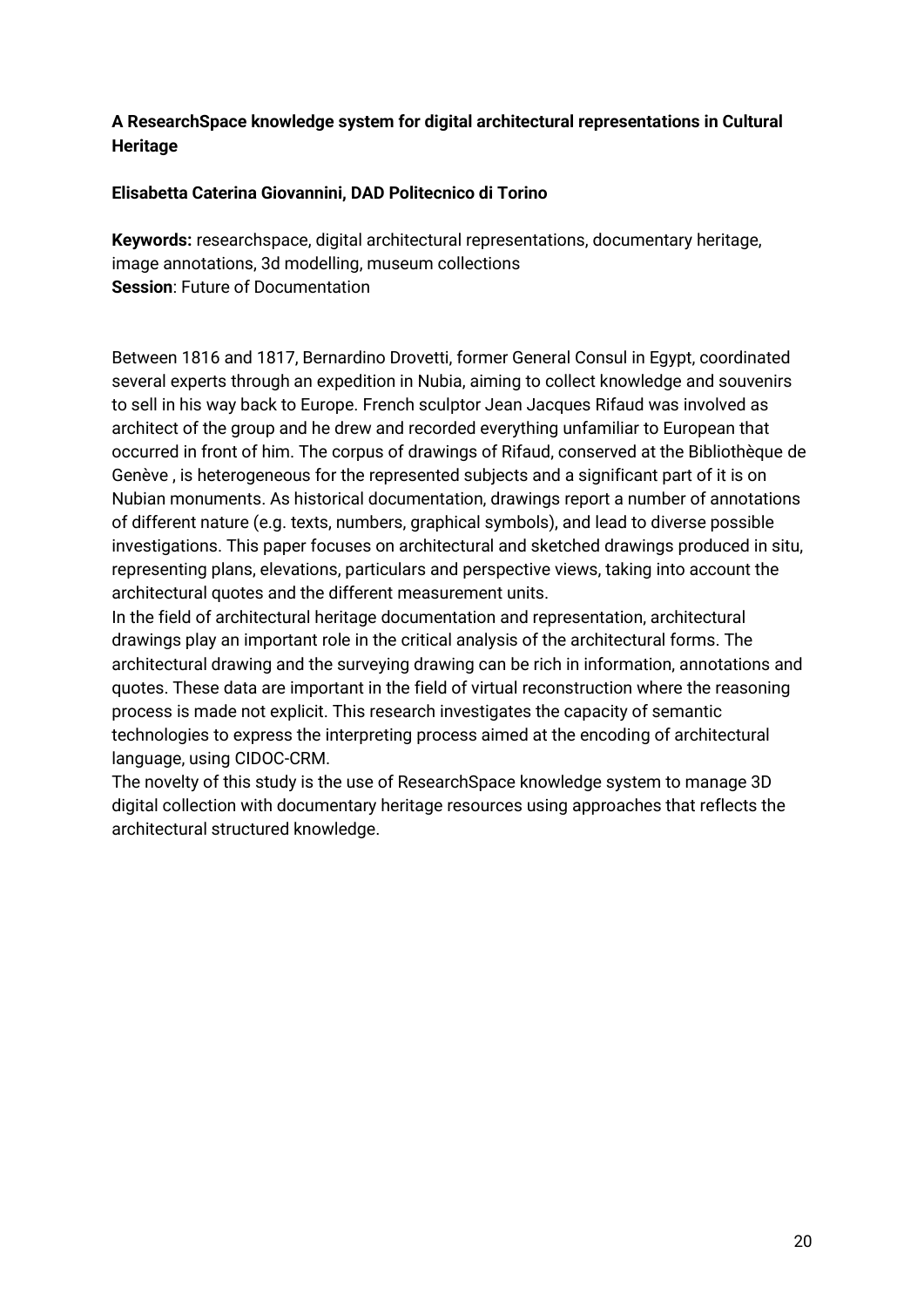**What is in the pictures vs what has been described in the museum record. 10+1 years of experience with crowdsourcing platform Ajapaik and what next? Vahur Puik, Estonian Photographic Heritage Society**

**Keywords**: crowdsourcing, pictorial heritage, historic photographs, geotagging, geodata, rephotography, machine learning, citizen science

**Session**: Future of Documentation

Historic photographs are most consulted items in museum collections as photos are very rich in information and can have many new uses as illustrative material. Digitization has made a huge leap in the accessibility of historic pictorial content but there is still a huge gap in the actual discoverability of content because of the limitations of textual descriptions that are still the main way to search for heritage content. Museum descriptions are always biased as they reflect the specificity of the museum and the reasons why specific content has been deemed valuable for the collection holding the item whereas photographs actually convey a lot of different and very multi-faceted information that has not been described in the museal record.

Estonian Photographic Heritage Society has for 10 years been running and developing crowdsourcing platform Ajapaik.ee for enriching the pictorial content with addition metadata with the help of voluntary collaborators. The platform started with 2 main tasks of geotagging and rephotography but has moved on to add different types of categorization, labelling, connecting different exemplars of the same images and even transcription of messages on the reverse sides of the postcards.

We want to share are key learnings and ideas about what can be achieved in combining crowdsourcing with machine learning in order to create so called generous interfaces for greater access and discovery of pictorial heritage.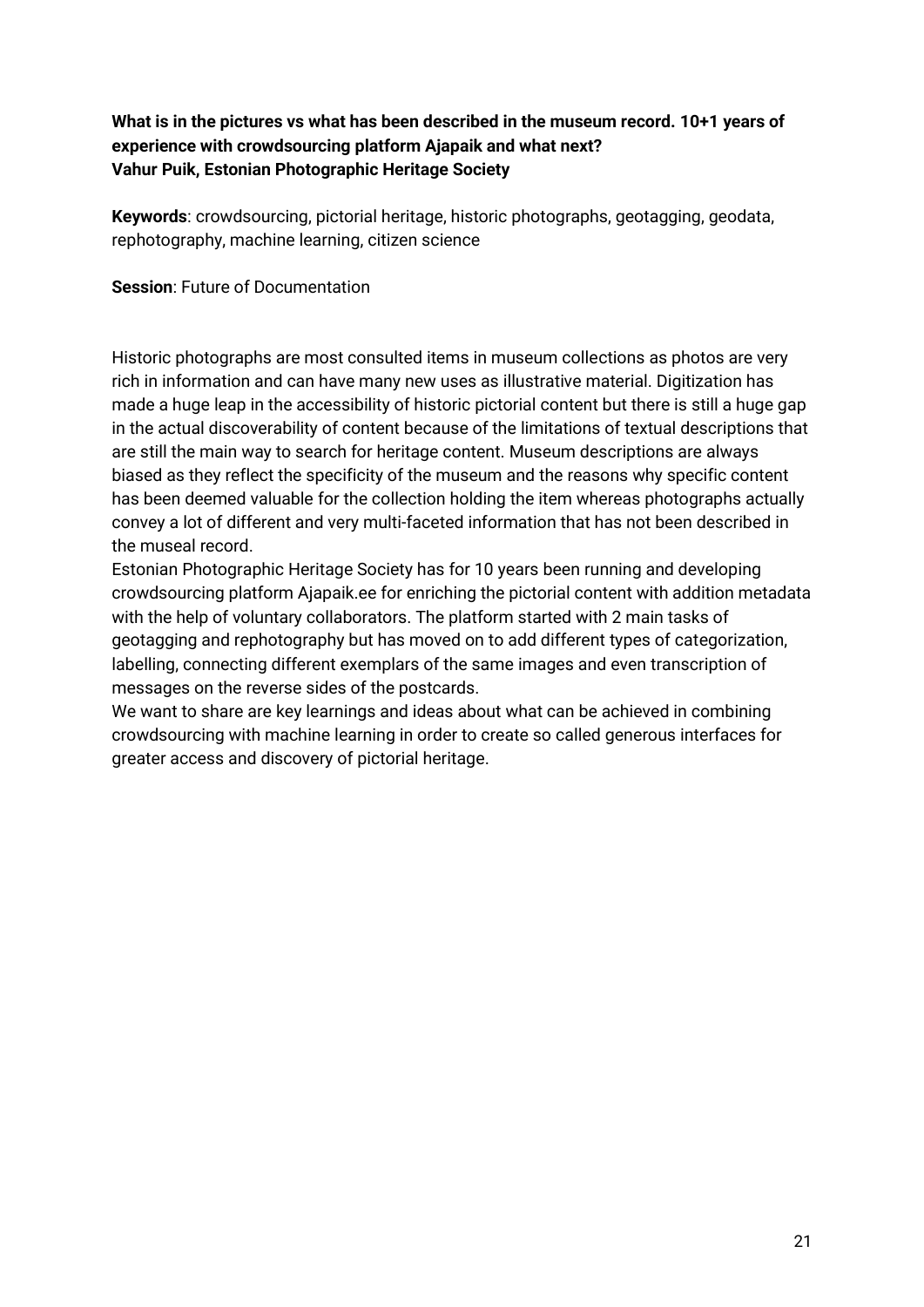### **Document networking In the family as the smallest social unit Ali Rangchian, Soosan Amanollahi (Semnan University)**

**Keywords**: Family Documents, Document Networking, Family Stories **Session**: Future of Documentation

Each family,as the smallest social unit,has numerous identity documents, ownership documents and commemorative photographs that over time can be considered as part of the general social historical memory in the urban or rural area. At first glance, these documents may contain only personal and private information of individuals and free from any public data.

But the passage of time makes each of these documents seemingly simple and insignificant to reveal their historical function and social mission.This problem is more pronounced in extended families with wider relationships and exhibits a more complex network of information.

In the digital age, where the ability to record and duplicate paper documents is available to everyone through the simplest tools available, such as mobile phones, this opportunity has become a serious capacity for recording, classifying and duplicating documents. And this not only helps to maintain them, but also creates a vast network that, as a huge capacity of public information, can be considered as a link in this long chain.

The stories, narratives, and memories that form the basis of museums can, at the end of the chain of this vast network, welcome discoveries and explorations that can be extracted from the exploration and search of individuals in each of these networks of friendship, family, or cooperation.

In this article, we try to look at the less important public documents and their prominent role in the narration of social history and cultural geography from another view and explain and expand it by mentioning some examples.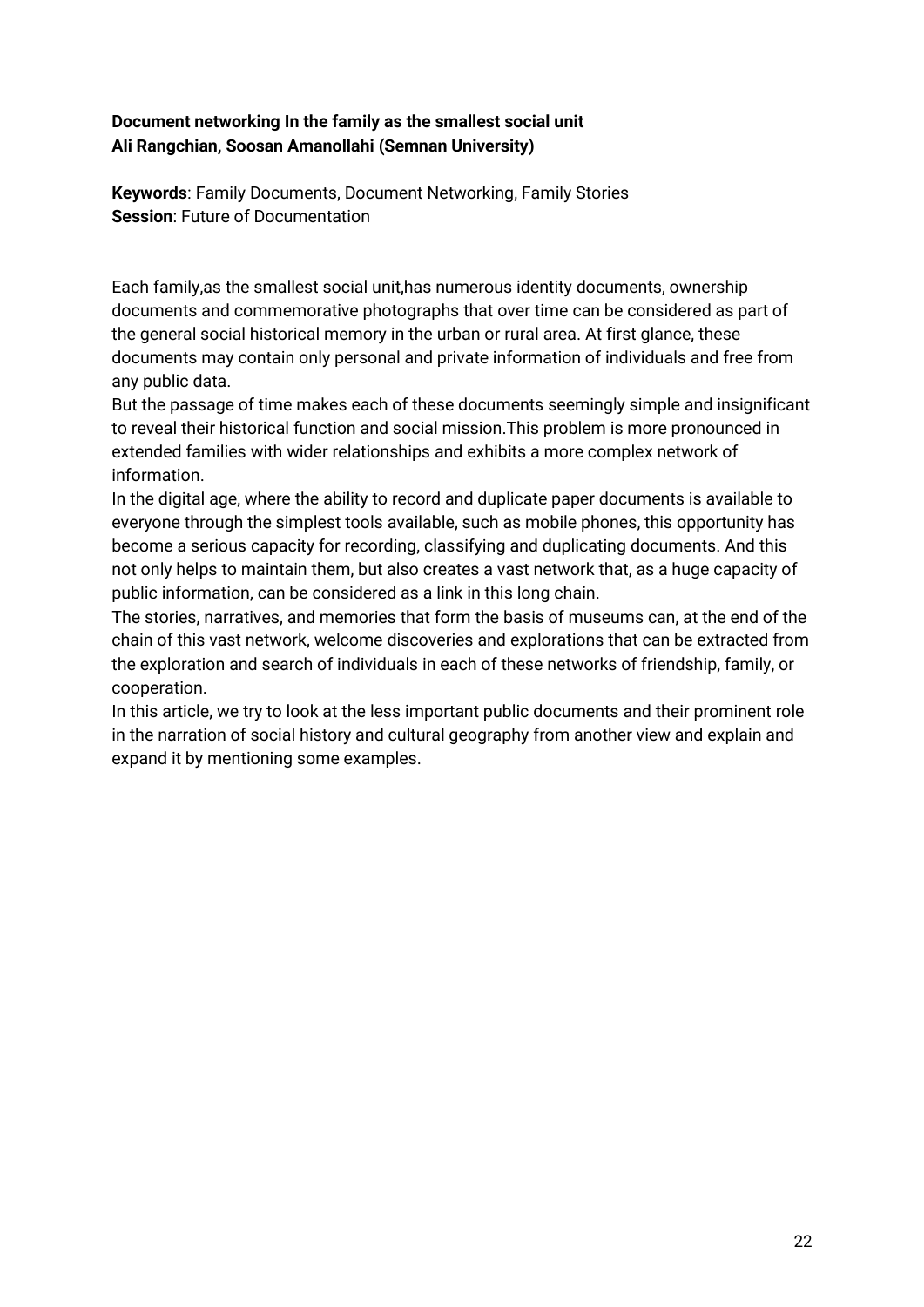### **Digital Archives as Resources for Artistic Inspiration and Production Cheeyun Kwon. Hongik University**

**Keywords**: digital archive, Lee Lee-nam, Korean artist, tradition, digitalisation, contemporary art

**Session**: Future of Documentation

With the advent of photography in the 20th century, artists found new ways to create artworks from the available photographic images. Francis Bacon, Gerhard Richter, and Andy Warhol painted or derived their paintings from photographs, while photography also influenced sculptors Constantin Brancusi, Man Ray, and Erwin Wurm (Weibel, 2013). In a similar fashion, digital images of traditional materials can provide artists with new sources of inspiration and creativity. The digitalisation of tradition, be it artworks, documents, or living traditions, can become great archival resources for new artistic production in the form of media art, film, video, or performance art.

I wish to present a case study of a Korean artist, Lee Lee-nam, whose digital translations of traditional Korean paintings and Western masterpieces have received much acclaim within the art world. His digital transformation and interpretations of traditional artworks give new meaning and life to otherwise dormant, fossilized images. His re-contextualization and reinterpretation of old images into contemporary situations revive the lore of the past into a contemporary social context, prolonging tradition's lifespan of relevance in the present. In such a way, the 'digital turn' of tradition is not only imperative in order to safeguard our heritage but also a vital means to generate new forms of artistic production for the future generation. My paper will focus on the far-reaching impact of the digitalisation of tradition in the sector of artistic production.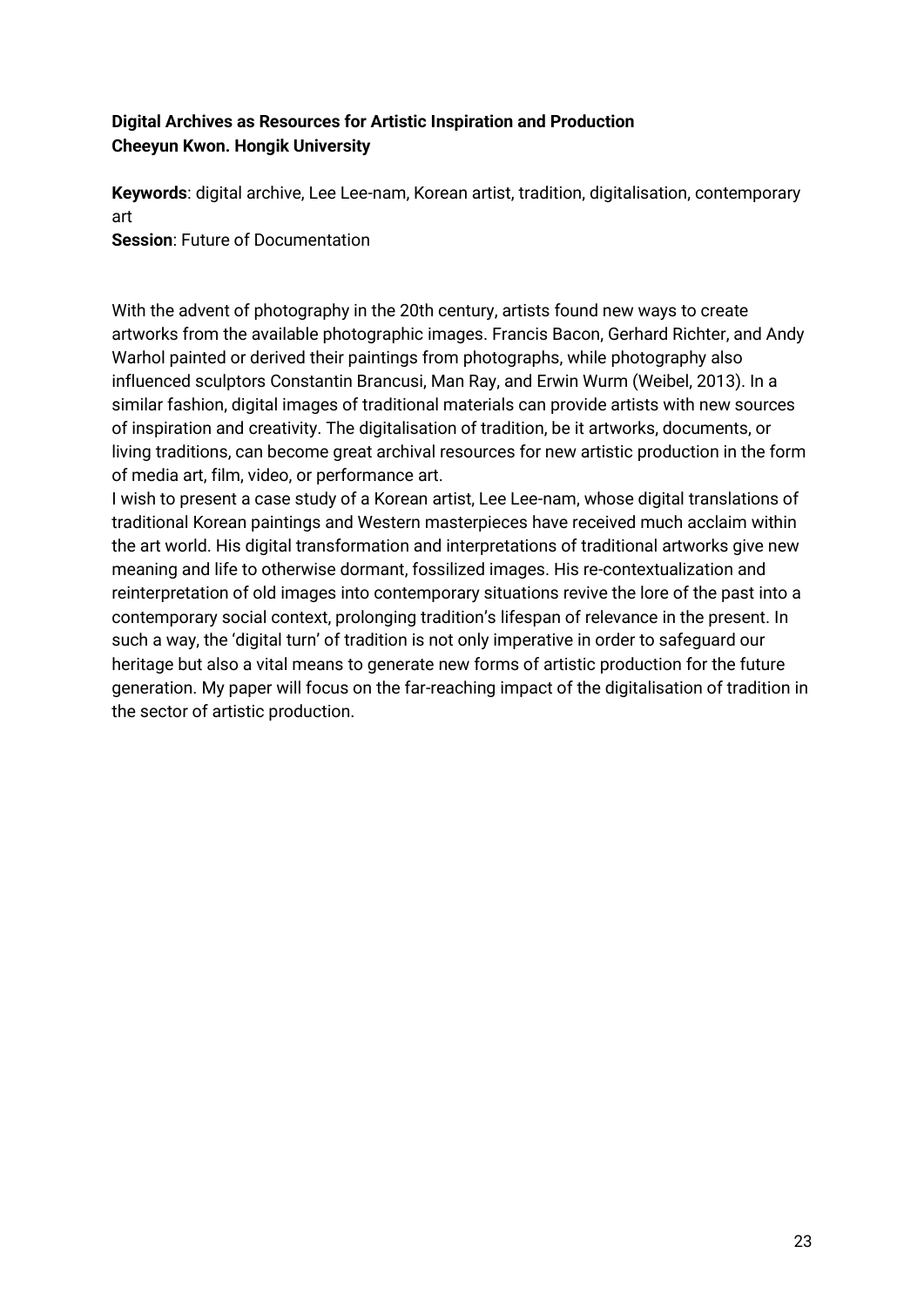### **Knowledge accumulating and clustering in khirin Akihiro Kameda, Sakiko Kawabe, Makoto Goto (National Museum of Japanese History )**

**Keywords**: CIDOC CRM, Linked Data, Object Biography, Data Provenance **Session**: Future of Documentation

This presentation introduces the data model of our knowledgebase system for integrating the data of object biographies of historical and cultural resources. Since 2016, the National Museum of Japanese History has been conducting a project to digitally preserve the historical and cultural resources of museums and institutes across Japan. To achieve this objective, we created an inter-institutional knowledgebase called khirin. In khirin, Linked Data functionalities enable users to browse and query relationships among resources.

At the CIDOC 2020 conference, we reported modelled examples of ethnographical objects and related activities. In the model, we used our original ontology, called Object Biography Ontology, along with CIDOC CRM, W3C PROV-O, and basic ontology such as schema.org and RDFS. This model enables us to describe ethnographical object biographies. In this presentation, we focus on two features: the cumulative feature of knowledge and the diversity of information clusters.

The former feature is that documents related to museum objects are usually an accumulation of information written by different people in different contexts. All of the information, which may be inconsistent as a whole, is important for understanding objects.

The latter feature is that one object can belong to multiple clusters. Clusters can be formed based on relationships written explicitly in the existing documentation, common keywords in the documents, or newly annotated relationships. Additionally, there are ways to represent a cluster in RDF.

With our framework based on CIDOC CRM, it becomes possible to describe and query information related to those issues.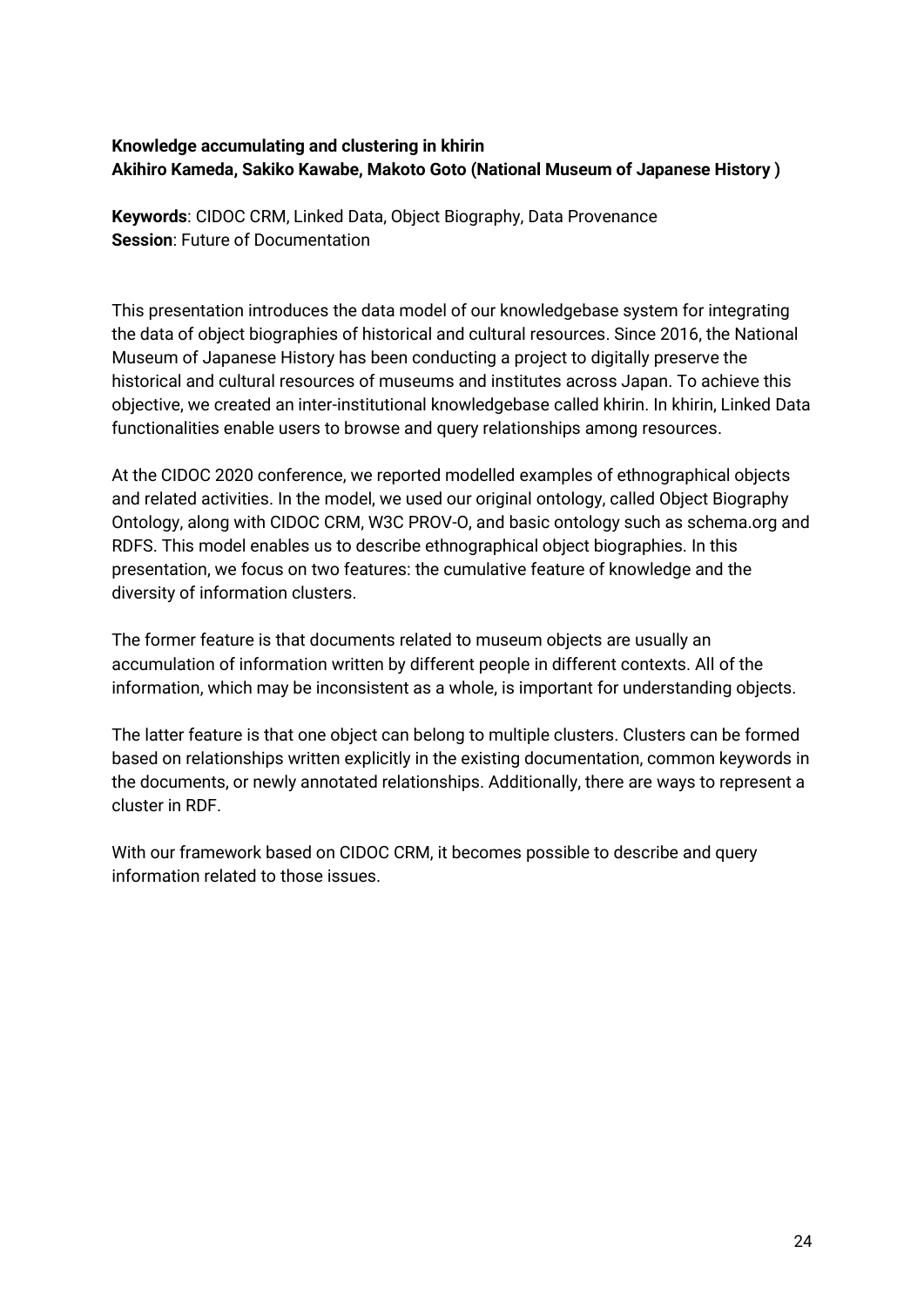### **Visualizing cultural heritage - Visual approaches to modeling and presenting multimodal data**

**Dr Linda Freyberg, Giacomo Nanni (University of Applied Sciences Potsdam, UCLAB )** 

**Keywords**: Cultural Heritage Data, Linked Data, RDF, CIDOC CRM, Omeka S, ontologies data mapping, vocabularies

**Session**: Future of Documentation

In the three-year project "Restaging Fashion - Digital contextualization of vestimentary sources" situated at the UCLAB in Potsdam new perspectives on historical dress will be elaborated. Based on semantically contextualized multimodal sources (texts, images, and historical garments) visualizations serve as an epistemic tool. Starting with a local database, which already contains about 600 objects linked to vocabularies like ICONCLASS and GND the data has been further enriched: In the Knowledge Organization System Omeka S we bring

together the digitized objects and use CIDOC CRM to shape it into Linked Data.

The diversity of cultural objects and their relations calls for a precise description and a sophisticated structure, for instance the modeling of the paintings and the depicted dresses refers to two different time spans. Also, the art historical discourse is expressed by multiple events referring to the provenance, restoration or other new findings (appellations of the artist

etc.).

Bridging information visualization and art history, the research project seeks to preserve the expressiveness of the objects and provide for interoperable data to enable scientific discourse.

Visual approaches to both, the collection, and the modeling, will be presented to enhance research findings and to facilitate data modeling.

Despite the widespread appeal of Linked Data, only a few institutions until today have accomplished to make their collection available as Linked data. We present one methodological

approach, which can be exemplary for multimodal cultural heritage collections.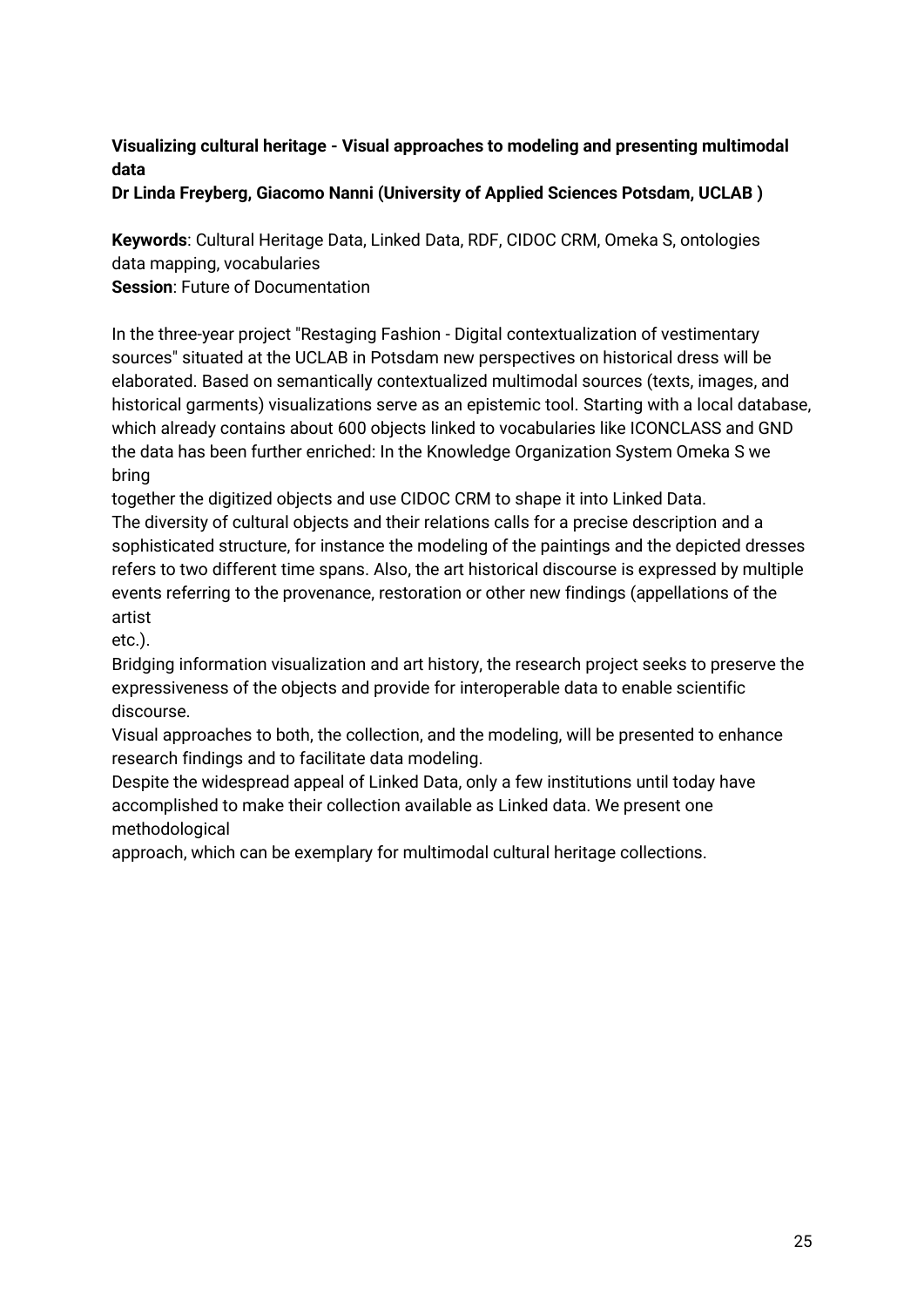### **Rainstones, rivers, and relationality: developing polyvocal collections documentation Mike Jones, Australian National University**

**Keywords**: museum documentation, Indigenous knowledge, Australian museums, polyvocal documentation, event-based documentation, relationality **Session**: Future of Documentation

Exhibition spaces from the National Museum of the American Indian in Washington, D.C., to the recently-opened Western Australian Museum Boola Bardip increasingly incorporate parallel voices, diverse perspectives, and divergent knowledge systems. These are the 'polyphonic spaces' mentioned in the controversial museum definition discussed at the ICOM General Conference in Kyoto. But our historical collections documentation often fails to capture the plurality of meanings that assemble around artworks, artefacts, and specimens. Positioning ourselves as authoritative institutions dedicated to the truth, museums often risk universalising culturally and historically specific concepts, relegating other perspectives to the status of myth, misguided speculation, or simple ignorance. In this paper, the author will use a series of Indigenous artefacts and stories drawn from Australian and international institutions to demonstrate the ways in which collections contain a complex interplay of contextually-specific stories and systems of knowledge. Building on an analysis of related collections documentation, the paper will explore how the development of more polyvocal, relational, and event-based documentation structures can be used to help reveal and celebrate, rather than suppress, different perspectives on the world.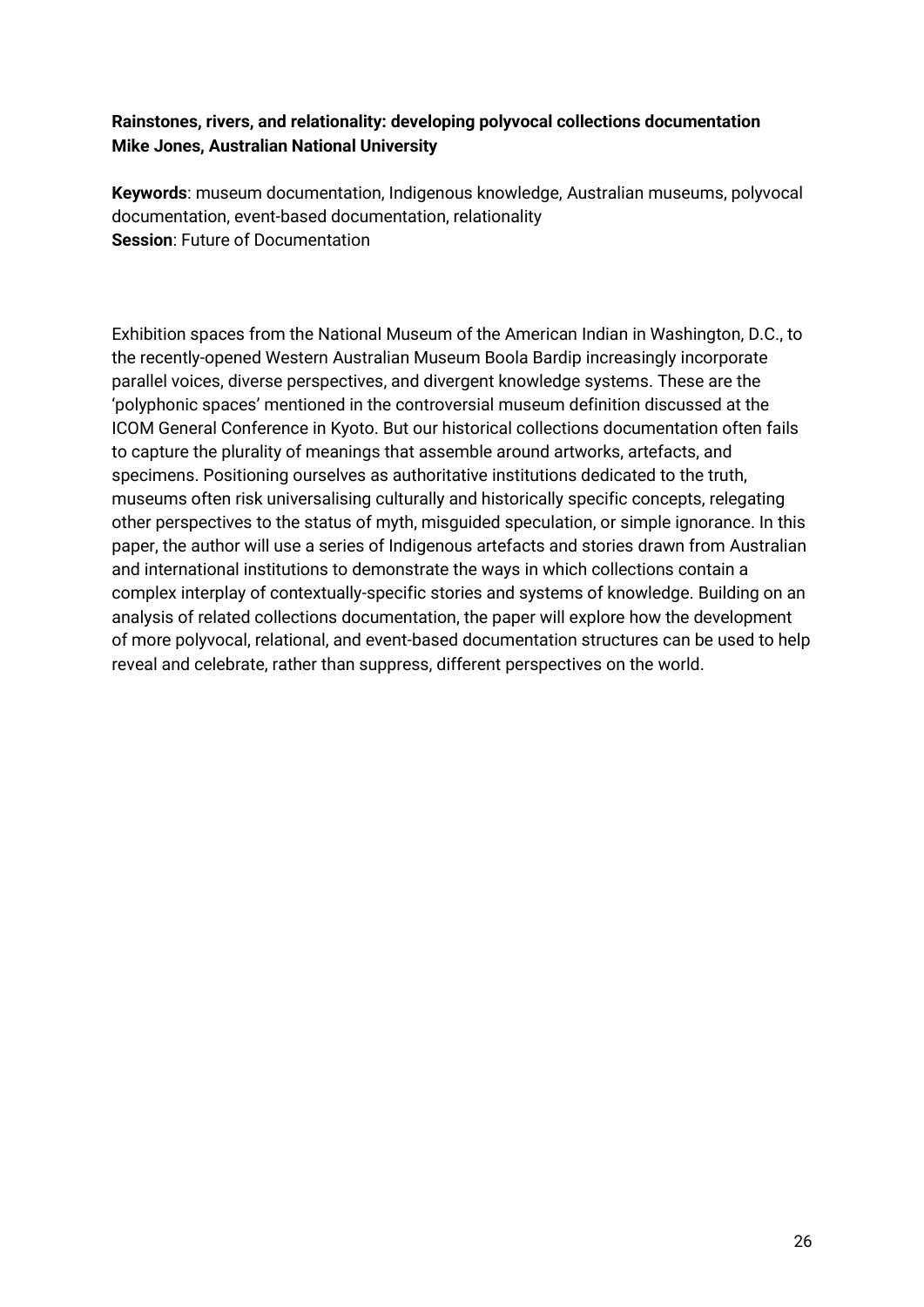### **Reimagining Performance Art Histories Erin Walter, University of Glasgow**

**Keywords**: Performance Art. Live Art, Documentation, Documentation Techniques, Documentation Models, Liveness, Archives **Session**: Future of Documentation

The landscape of performance art archives is scattered and non-uniformed. This is the result of a number of ideological influences pertaining to the idea that performance itself resists representation or documentation. Such ideas have more recently been met with different means, methods and models of how documentation should be conducted, particularly within institutional settings. This research focuses upon a curatorial approach to documentation, aiming to achieve a more comprehensive model for documentation, both accessible and working to the capacity and resources of artists and smaller organisations.

This short presentation focuses upon the research I have been conducting over the course of my PhD. Employing a practice-as-research methodology, with a poststructuralist approach, this research includes a brief survey of case studies. These case studies will highlight live performances which have been documented using a viable hybrid model of documentation. In turn, this aims to capture not only liveness, but to represent the performance process, experience, interpretation and context through a myriad of authorships and perspectives. In experimenting with techniques of documentation, from audience experience to artist interview, visual representations of movement and reinterpretation, this presentation aims to speak to the future of documentation.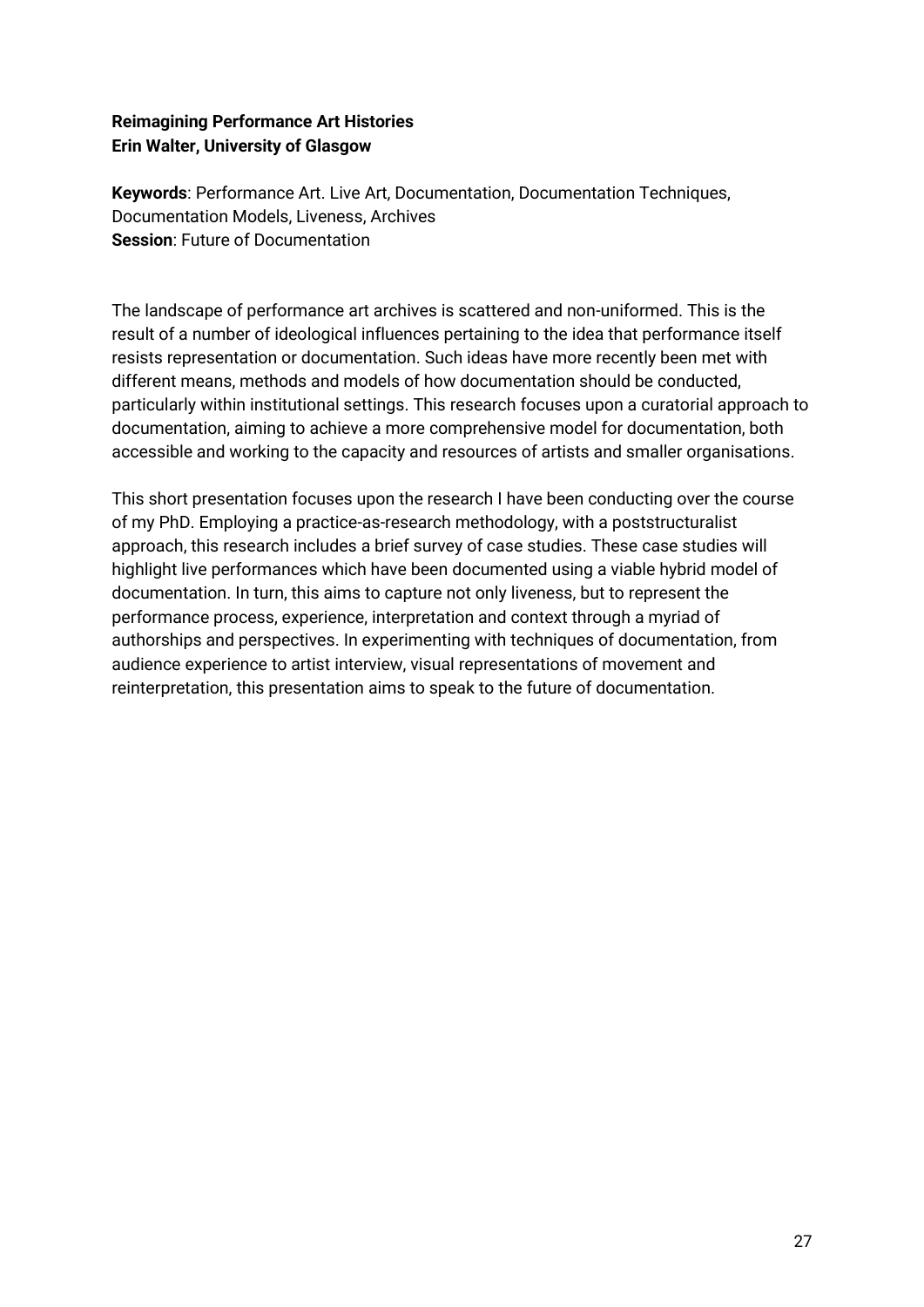### **Metadata politics: Europeana Data Model and the Europeanisation of Heritage Institutions Carlotta Capurro, Utrecht University**

**Keywords**: Metadata politics, Europeana Data Model, Digital Cultural Heritage, Digital governmentality **Session**: Future of Documentation

The European Commission has increasingly mobilised cultural heritage to bolster a European identity. One of the main flagship initiatives promoted to this end is Europeana, the most extensive digital cultural project financed by the EU. At the core of the project stands europeana.eu, a portal aggregating metadata provided by national and local heritage institutions. Due to the widespread uses of cultural heritage data, it is crucial to approach them critically, reflecting on their nature and inherent politics. These are the cultural assumptions embedded in their creation, which produce wanted or unexpected consequences on the people using the data.

Central in this analysis is the Europeana Data Model (EDM). Due to its overarching nature, EDM does not deliver the granularity that cultural heritage institutions need when documenting their resources. Nonetheless, heritage institutions accept to sacrifice accuracy to have their information represented in a Europe-wide collection.

We study how this digital heritage infrastructure was designed to enact a sense of Europeanness amongst national and local institutions. Policy documents, ethnographic research and a systematic survey amongst the European heritage institutions enabled us to trace how a standardised European metadata structure plays a role in governing local and national heritage institutions. The EDM might enable heritage stakeholders to benefit from Europeana's online exposure while enacting a European mindset. Ultimately, this study of the metadata model enriches the debate on the EU's cultural heritage politics, which has not fully explored the role of the digital, and taps into debates about infrastructure and digital governmentality.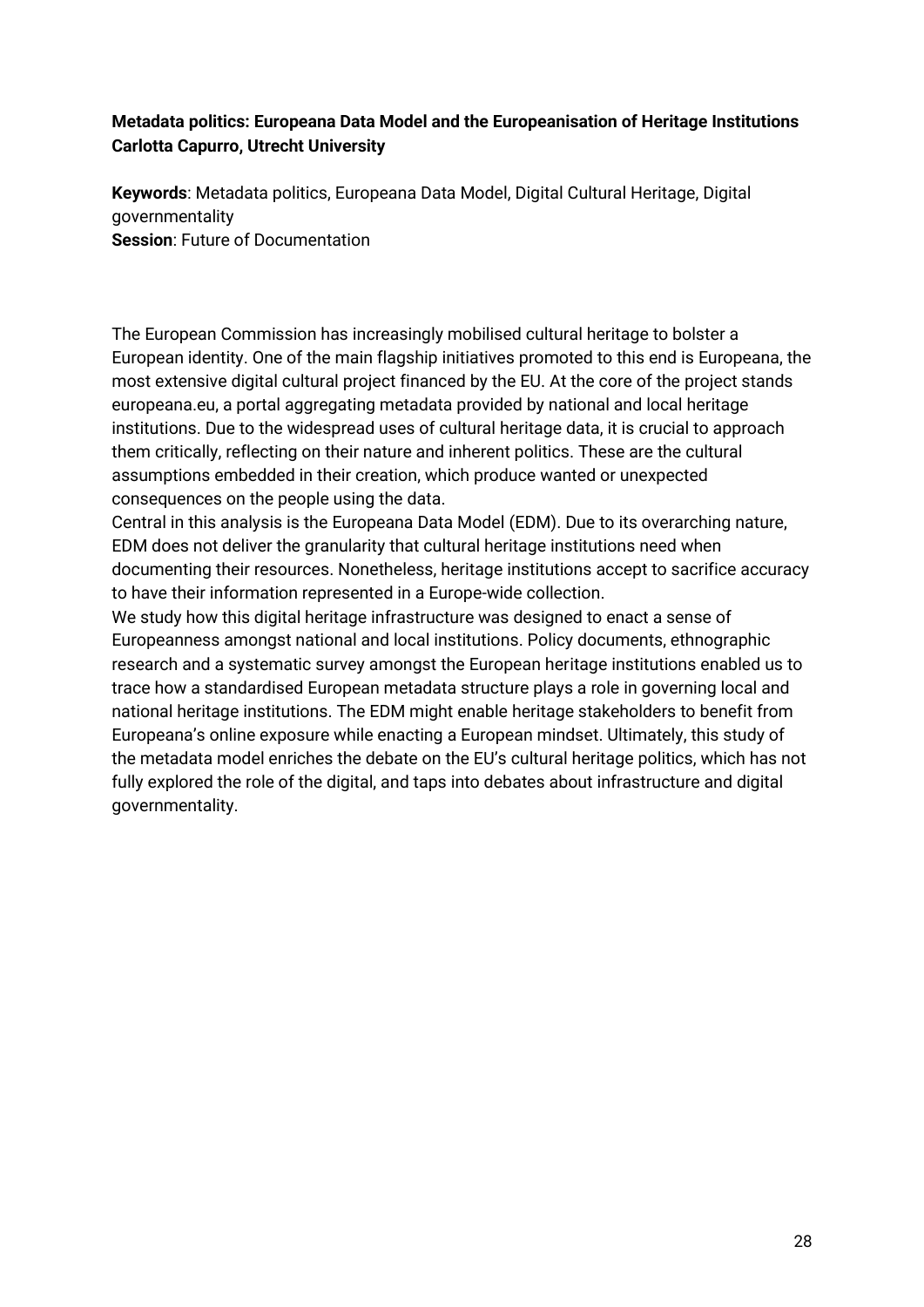### **Tools for a COVID Friendly Approach to CIDOC-CRM Mapping. Joseph Padfield and Orla Delaney (The National Gallery)**

**Keywords**: tools, sharing, automation, collaboration, CIDOC-CRM, COVID 19 **Session**: Future of Documentation

This paper addresses the challenges we faced in conducting semantic mappings during the COVID-19 pandemic and presents tools and solutions for conducting such research remotely in the future. The development of semantic models is a collaborative process involving careful decision-making, particularly using complex ontologies such as the CIDOC-CRM. Rather than spending days or weeks theorising our mapping with large sheets of paper and many coloured post-it notes, we found it more practical to come up with an iterative, code-based process that would enable easy sharing and critique of small sections of our example mapping as it progressed.

A process was developed that automatically generated model diagrams based on simple text-based tab-separated triples. This allowed easy versioning and editing of models, simply by editing the text and re-running the automated formatting process. This code-based approach also allowed for further augmentations of the final models by automatically incorporating links to any external resources referenced, by URLs or PIDs, within the triples, such as WikiData and the Getty Vocabularies. The final visualisations are achieved using either Mermaid JS or D3 to provide two different interactive presentations: a dynamic webbased modelling tool for visualising on-the-fly sections of mappings and a more static solution, based in GitHub, for the presentation of more complete mappings in a user-friendly web-site environment, using its GitHub Pages and GitHub Actions features.

Our use of these tools provides a blueprint for how remote development of collections documentation can occur in the future and remain compliant with CIDOC standards.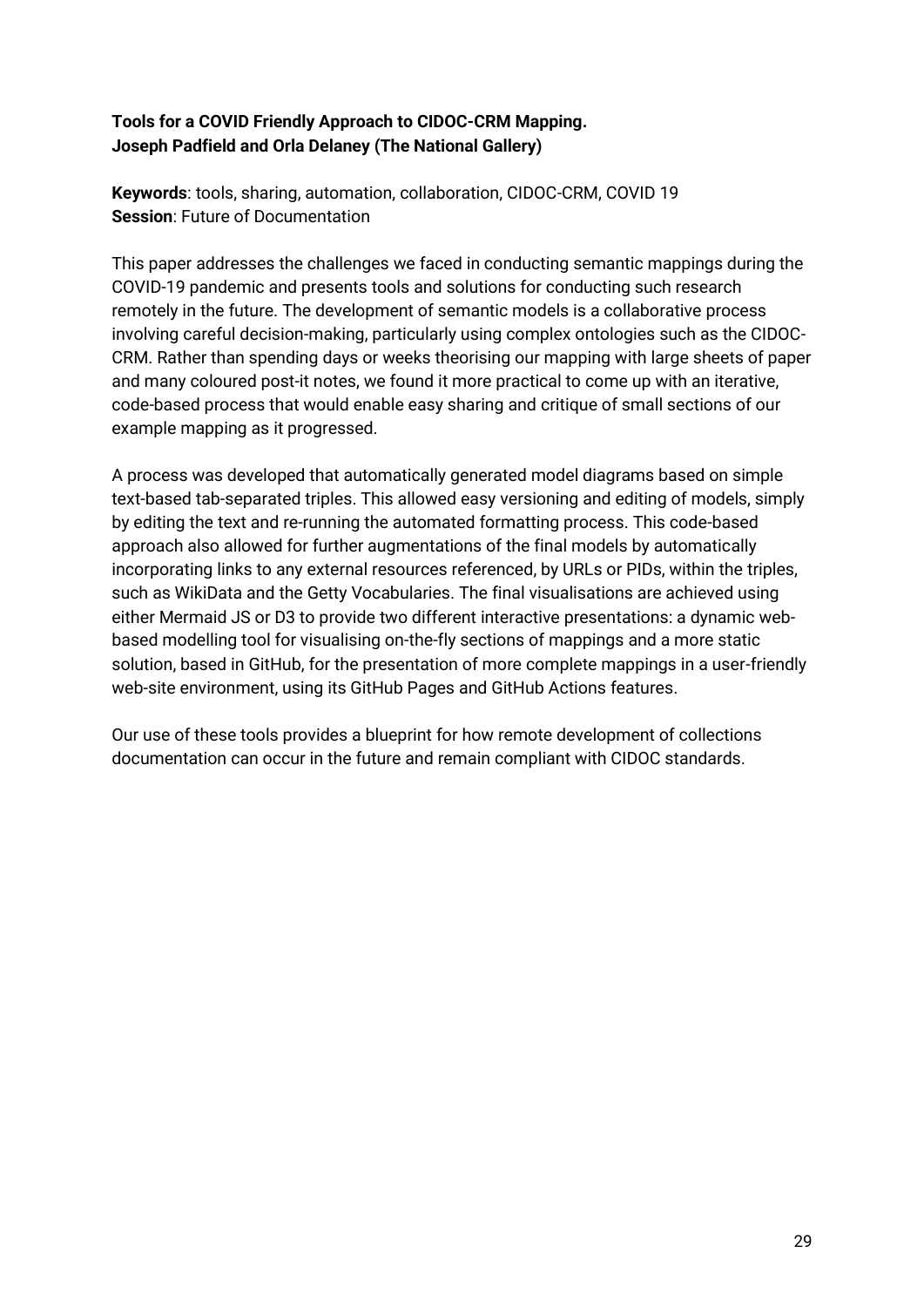**PAGODE – Europeana China: understanding what is Chinese heritage in Europe to curate digital collections of cultural heritage**

**Valentina Bachi, (PHOTOCONSORTIUM) Antonella Fresa, (Promoter srl ) Nataša Vampelj Suhadolnik, Maja Veselič (University of Ljubljana - Department of Asian Studies)** 

**Keywords**: Chinese cultural heritage, Digitized photography. Metadata. Linked thesauri Europeana

**Session**: Future of Documentation

PAGODE – Europeana China project is a Europeana Aggregation project which is selecting and digitizing, for being showcased on-line, cultural heritage items representing the connections between China and Europe.

The major technical outcome of the project in terms of curation and metadata creation for digitized cultural heritage is a semantic background: a structured scientifical knowledge and guidelines for the annotation of digital content that can be considered as related to Chinese cultural heritage, also defining specifications and technical requirements for the creation and enrichment of the associated metadata.

Once it is understood what can be considered as Chinese Cultural Heritage in Europe, with its various implications, the semantic background allowed to select cultural heritage depicted with different typologies of "objects": tangible, intangible, natural, and to determine specifications for the descriptive metadata and an extensive list of keywords, associated with AAT and Wikidata thesauri, to be used in the preparation of the digitized content for showcase on-line, and for the enrichment of the metadata.

Offering rich and effective metadata is key to help search and retrieval of the objects across digital repositories such as Europeana. For PAGODE – Europeana China, the metadata enrichment follows a hybrid approach including: addition of LOD at the source, by the content provider; citizen science and crowdsourcing enabled via engaging tools; automated enrichment applied by Artificial Intelligence. Overarching aim of the selection and curation is to ensure that the cultural heritage materials collected and presented in the project generate rich user experiences.

Website: www.photoconsortium.net/pagode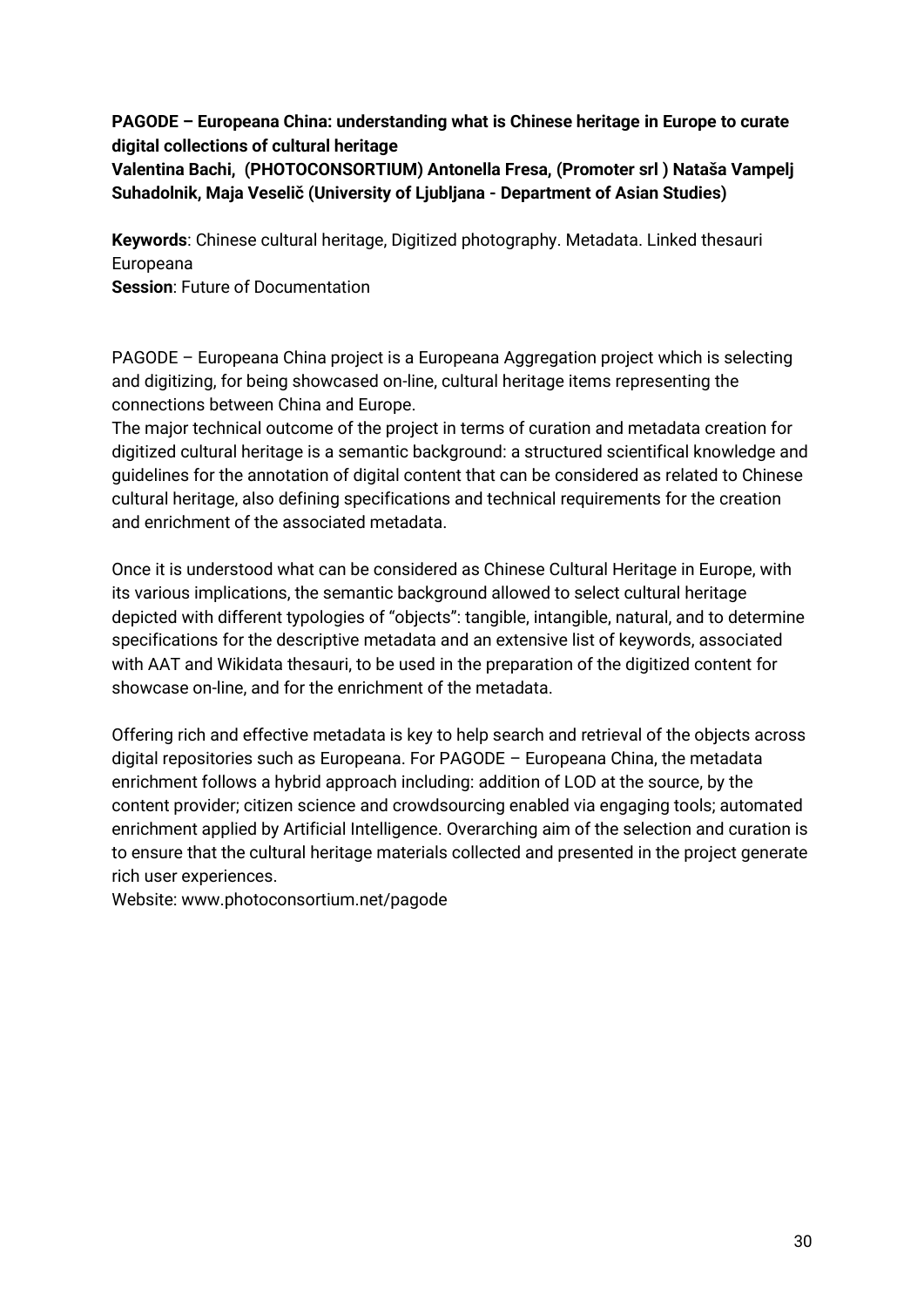### **Documenting the physical object for a digital outcome Jenny Greiner, Chester Beatty**

Keywords: online collections, digitisation, access **Session**: Future of Documentation

Digitisation and the resulting remote access to collections has never been more important than during the pandemic, when in-person research was impossible. At the Chester Beatty, the complete process of digitisation is a perfect amalgamation of documentation and technology. The steps move through foliating manuscripts and documenting the physical object in preparation for the photographic process. Following digitisation, the collections are reconstructed virtually, tying in with the documentation of the physical object to provide a virtual object.

Both the documentation of the physical object and the resulting digital outcome go hand in hand, each stage supporting the other. The preparatory foliation and documentation provide guidelines for the photography phase. It is then put to further use, in combination with the images, to rebuild the object on a digital platform following the structure of the physical object. Technology and the detailed documentation carried out in advance come together to provide a level of access otherwise impossible.

This presentation will look at the practical steps we take at the Chester Beatty as part of documentation in preparation for building our online collections. It will focus on the considerations, challenges and final outcomes of building a digital collection, and the combination documentation and technology which make this possible.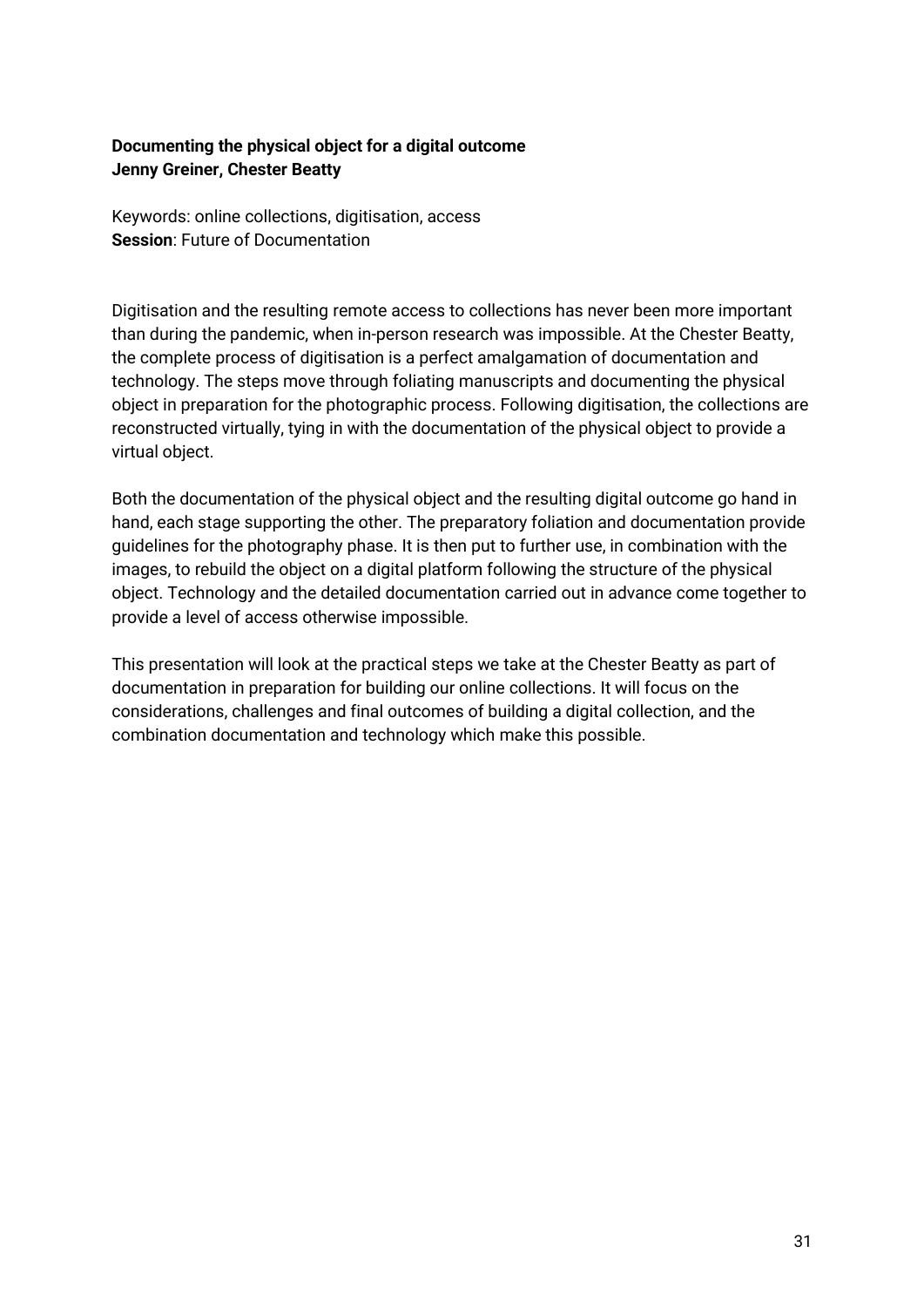### **Consistent, Clear, Concise: Machine-Actionable Metadata Documentation Robert Sanderson (Yale University), George Bruseker (Takin Solutions) , Emmanuelle Delmas-Glass (Yale Center for British Art)**

**Keywords**: Documentation. Application Profiles, Validation, Standards, Linked Open Usable Data, APIs **Session**: Future of Documentation

One goal of standardization of data formats is to provide interoperability between information created by different organizations, or by the same organization in different systems or at different times. Formal specifications and logical axioms are needed for the data to be processed by a machine, but for the data to be created by humans in the first place, we need very different documentation, written concisely and clearly for the appropriate audiences. This paper presents recent efforts to precisely document data profiles from the abstract formal ontology of CIDOC-CRM, through the community profile Linked Art which customizes for the community's use cases by adding specific vocabulary recommendations, to implementation profiles developed with a specific information system such as Arches, and to the documentation needed by end users using those systems as part of their daily tasks.

The approach takes into account both the needs of users at these different levels, as well as the ability for machines to validate data and profiles alike. The data can be validated against a local profile before ingestion into a system, the local profile can be checked that it is consistent with the community profile, which can be aligned to the ontological standards. These validation schemas can also be rendered as technical documentation for software engineers building or using knowledge-management systems. Through this consistency, we can demonstrate both savings in effort and improvement in the data, across multiple implementations. This moves us toward the semantic interoperability necessary to enable inference of new knowledge.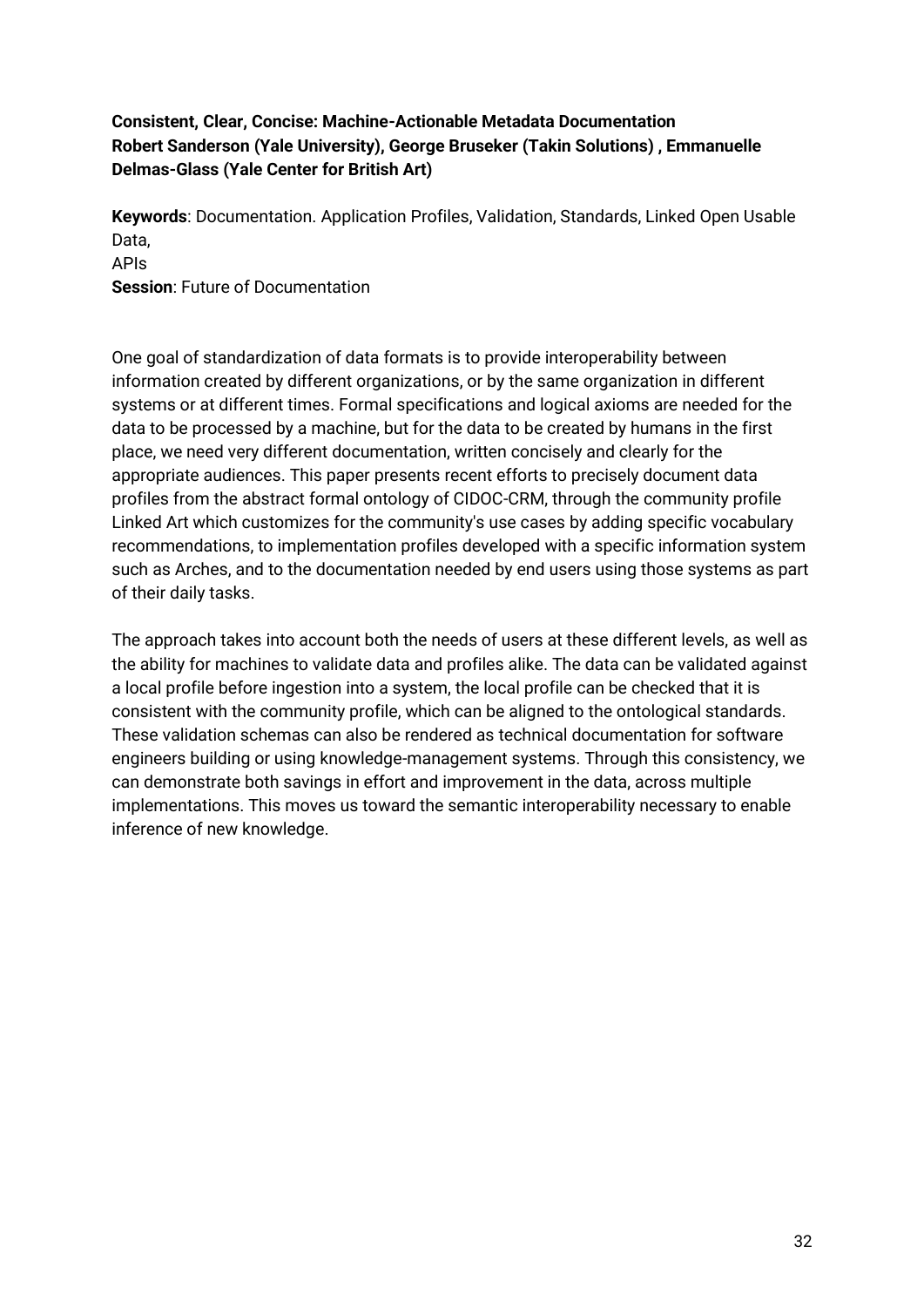### **Mapping Heritage: A Case Study of the Use of CIDOC-CRM at the National Gallery Orla Delaney and Joseph Padfield (The National Gallery)**

**Keywords**: CIDOC-CRM, FAIR, heritage science, PIDs, linked data, open data **Session**: Future of Documentation

This paper presents an approach to mapping two distinct but related datasets to the CIDOC-CRM, undertaken at The National Gallery in 2020-21. This work was part of the EU-funded Social Sciences and Humanities Open Cloud (SSHOC) project and aims to provide an example of how heritage science data can be made more compliant with the FAIR data principles. In addition to using the CRM to define the data structure of the project outputs, a bespoke system of externally resolvable persistent identifiers (PIDs) was implemented and integrated with the CRM mapping. In this paper, we provide an overview of how this work was scoped, planned and carried out, addressing the challenges of mapping a dataset from an older, custom ontology to the CRM and presenting our Python-based workflow. We also evaluate the CRM's suitability for representing our data's highly technical concepts and specific conservation documentation in conjunction with vocabularies such as WikiData and the Getty Vocabularies, and demonstrate our use of Blazegraph and experiments with the British Museum's ResearchSpace to store and display our mapped data. This paper summarises the process of making two datasets FAIR from concept stage to final output. It also demonstrates how a dataset that is already available as linked data can be made more FAIR, an issue that will become increasingly prevalent as the linked data landscape matures.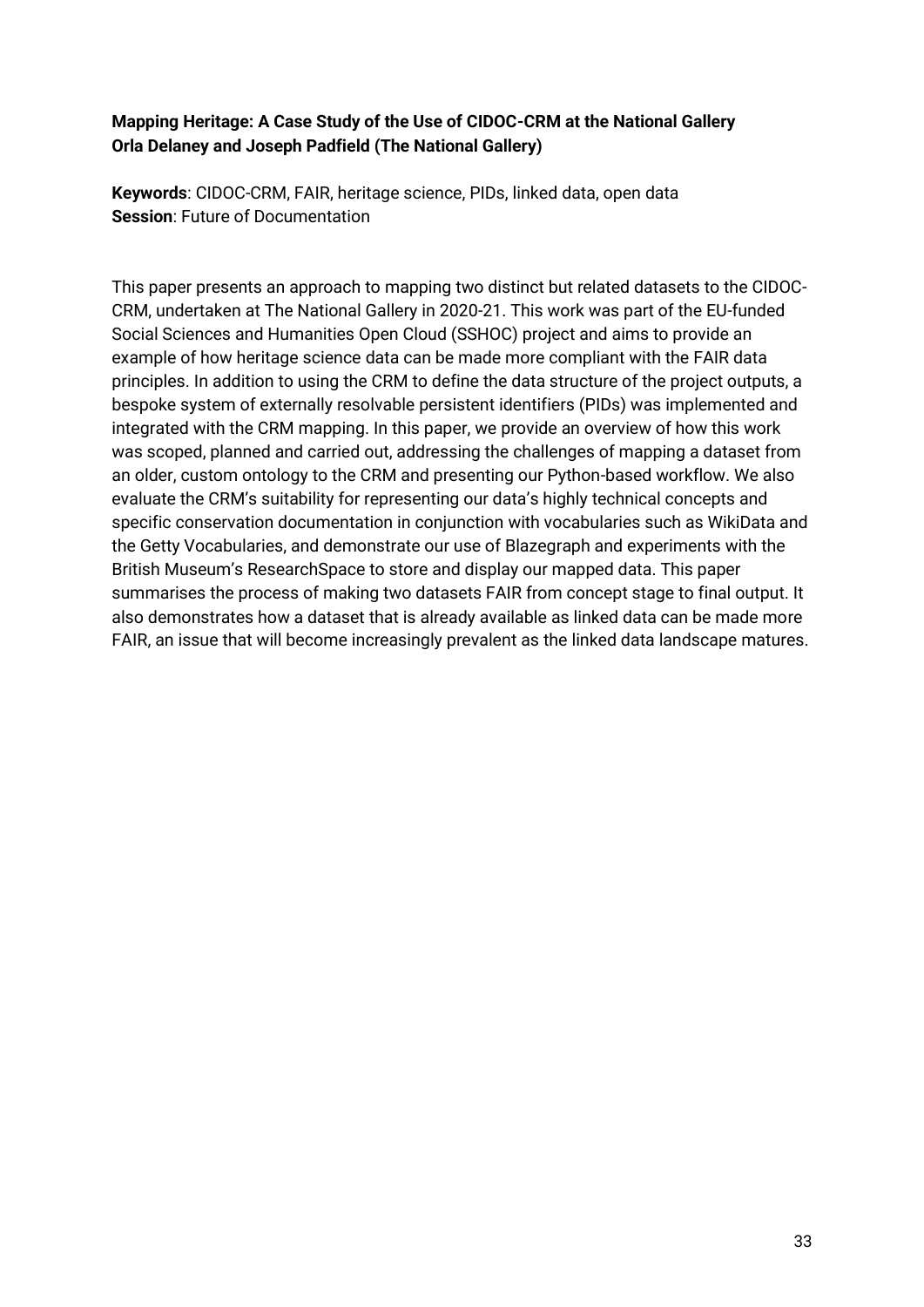### **Traditional catalogues and digital possibilities: the National Gallery's online catalogues project**

### **Rupert Shepherd (The National Gallery), Jeremy Ottevanger (Sesamoid Consulting)**

**Keywords**: digitisation, cataloguing, conversion pipeline, XML, XSLT, Text Encoding Initiative (TEI),

Create Once Publish Everywhere, natural language processing, named entity recognition, The National Gallery (London)

**Session**: Future of Documentation

The National Gallery has a long tradition of producing detailed print catalogues of its collections. Despite the emergence of online methods of publication over the last 30 years, we have continued to focus on purely printed catalogues. But the work involved to produce a single print volume is immense; the public increasingly demands digital access; and our existing model of catalogue dissemination is no longer sustainable.

The Gallery is now embarking on a major programme which will increase the depth and richness of our online collection information by an order of magnitude, with digital versions of the existing print catalogues at its heart. Based on the findings of a pilot project which ran from 2019 to 2021, this paper explains the pipeline we have set up to turn our printed catalogues into digital files which can in turn be converted into multiple formats for digital dissemination, and from which individual sections can be extracted according to need. We will also explain how the pipeline, created for the retrospective conversion of existing volumes, is being adapted so that we can start publishing a few entries at a time online before they go to print, enabling us to take advantage of research as it happens. We will also touch upon the possibilities of enriching the texts by using natural language processing techniques to automate the identification and tagging of named entities within them.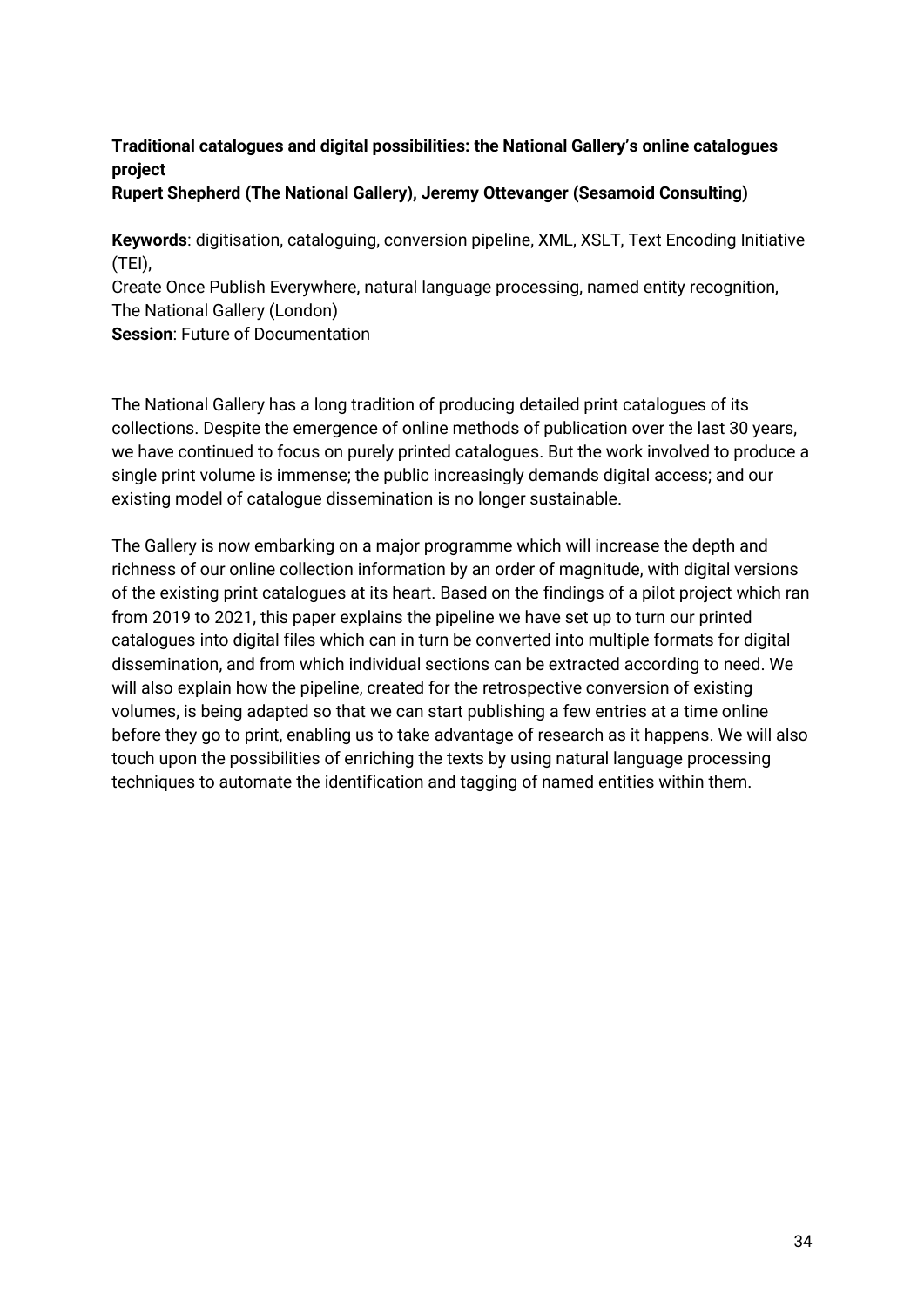### **museum4punkt0 – joint project on digital tools and aplications for museums Monika Hagedorn-Saupe, SPK**

**Keywords**: digital transformation in museum development through partnerships, re-use **Session**: A Wonderland of Digital Technology

The museum4punkt0 project networks 16 museums from several regions of Germany. Across institutional boundaries the project partners are jointly testing digital possibilities for new ways of learning, experiencing and participating in museums. New formats and digital prototypes for education, presentation, participation and communication are developed. At the same time, we look at the challenges that the use of digital technologies pose for staff, infrastructure and work processes.

Funded since 2017 with 25 million EURO by the Federal Government Commissioner for Culture and the Media in accordance with a resolution issued by the German Bundestag and Neustart Kultur museum4punkt0 creates not only a space for experiments but also a space for exchange. We exchange our findings within the network, advise each other on designing concepts of digital museum facilities and network closely on overarching issues. We also reach out to museum professionals, as we intend to make our results freely available to other cultural institutions in different formats. This includes knowledge captured in the documentation of both the development process and the deployment scenarios and guidelines, as well as reusable source codes of the prototypes created. An integral part of museum4punkt0 is not only the joint development of digital formats for museums, but also, under the aspect of sustainability, the provision for their re-use.

Our focus in 2021 is on the topic of participation, possibilities of digital storytelling and the requirements for multimedia guides, also with the use of artificial intelligence, as well as augmented reality.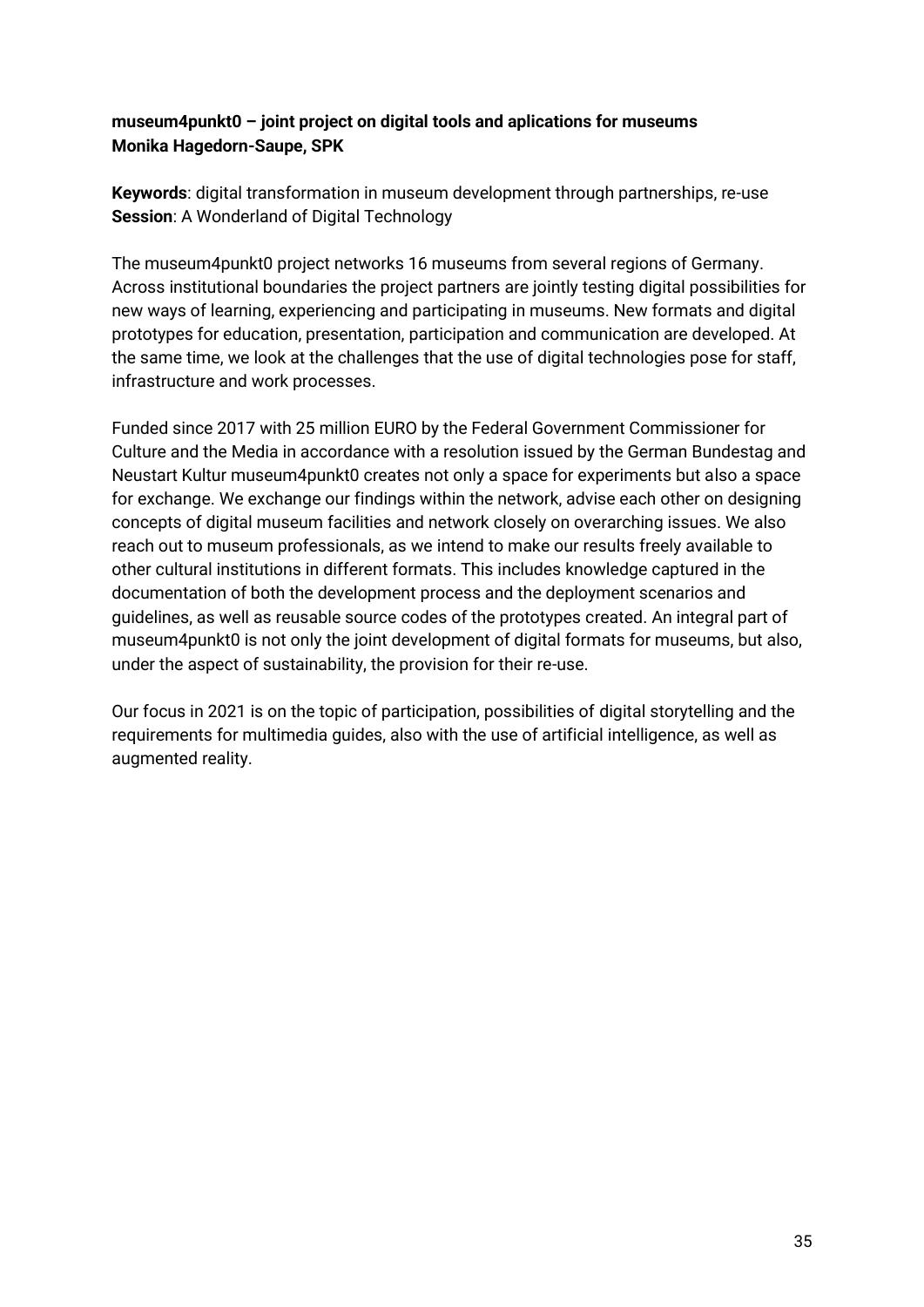### **Language Technology Resources for Persian in a Museum Context Mika Nyman, Minar AI Artificial Intelligence Technologies**

Keywords: Language Technology, Digital text corpora, Handwritten Text Recognition (HTR) **Session**: A Wonderland of Digital Technology

The paper presents a comprehensive survey of Language Technology resources for Persian. The primary use case is the cataloging data of the Iran Art Museum. A long-term goal is the use of Handwritten Text Recognition (HTR) to create digital text corpora.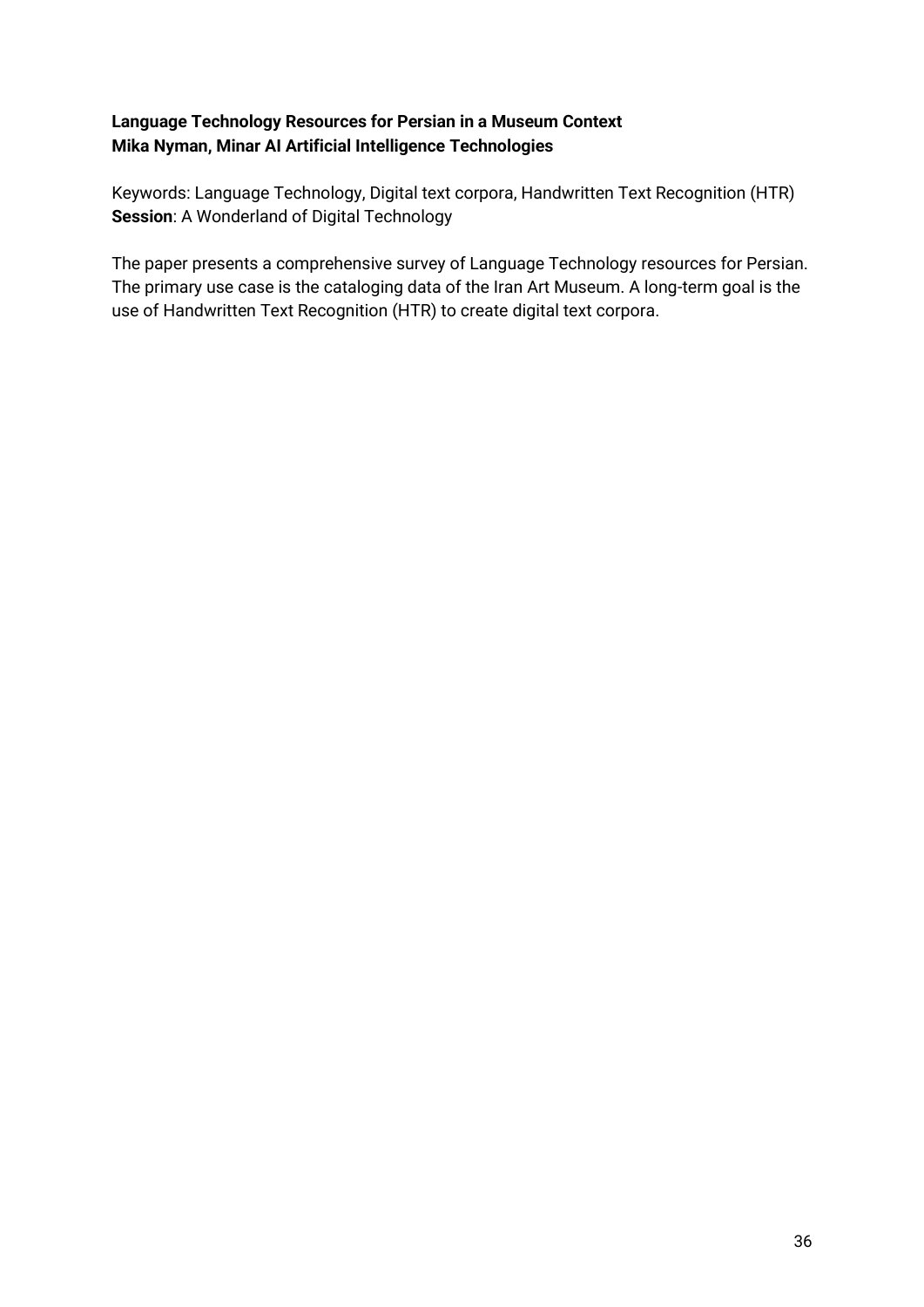### **Exploring the engagement practices of museum visitors with digital heritage Pille Runnel, Agnes Aljas (Estonian National Museum)**

**Keywords**: visitor analyse, engagement, design of digital heritage **Session**: A Wonderland of Digital Technology

The presentation discusses how the design of the digital layer of the permanent exhibition "Encounters" at the Estonian National Museum contributed to the visitor perception on the heritage. The results are based on the user analyses conducted in the exhibition to understand the engagement of the visitors with the provided content.

Five digital layers can be distinguished at the ENM's permanent exhibition, which were designed for facilitating multi-user experiences and enabling the audience to take a lead, displaying databases for browsing, sharing and comparing, but also supporting the interaction of personal and social memories. We expected that using these digital exhibits potentially result in new content and collaborative interpretations, which are influencing the metadata and museum's perception on heritage presentation.

This discussion is situated in the concept of engagement, looking at its different forms, such as emotional, intellectual and social engagement with heritage. Although research suggests that the digital layer of the museum primarily facilitates visitor's individual engagements, we look at whether and how the digital exhibits support the museum as dialogical, open and collaborative public space.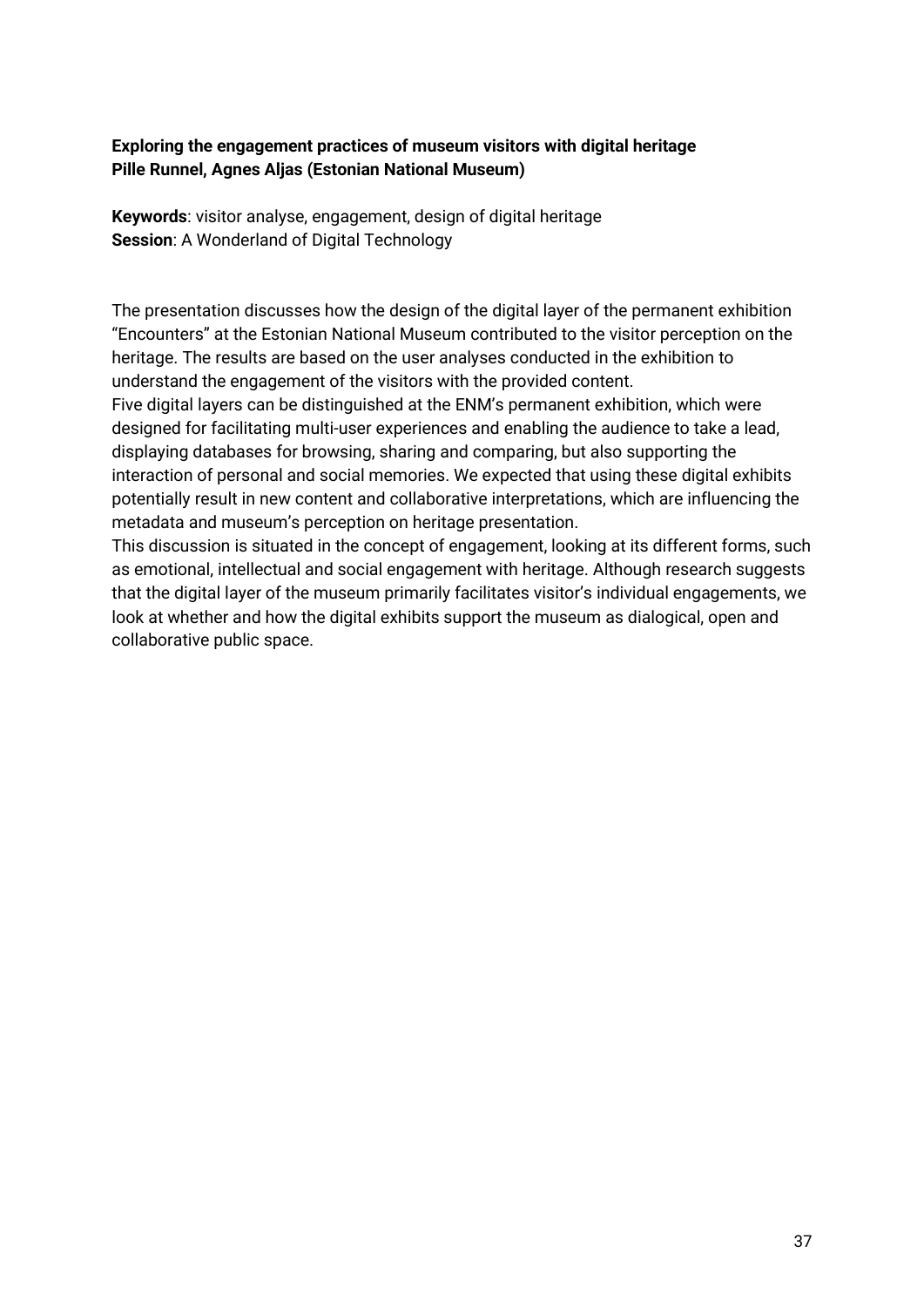### **Digitized collective memories – Latvian NMKK, Finnish FINNA, Estonian MUIS: opportunities and challenges of data aggregation Maija Spurina, Latvian Academy of Culture**

**Keywords**: digitized cultural memory, transnational analysis, machine learning **Session**: A Wonderland of Digital Technology

Digitization of museum collections promises to transgress geography and physical space by dismantling institutional and even national boundaries and opening-up a possibility to achieve a truly data-based overview of composition of national and transnational cultural memory. National mass digitization projects, at least in their intention, would allow to get an insight into "memory mountains" and "memory valleys" (Zerubavel) or dense and empty historical periods both on nation and potentially transnational level. The paper will reflect on opportunities and challenges in working towards such an overview of three publicly available national museum databases – national catalogue of museum collection of Latvia (NMKK), digitized database of museum collections of Finland (FINNA), and national database of Estonian museum collections (MUIS) – and analyze the available metadata and images, using both a conventional quantitative data analysis tools and machine learning algorythm (VGG19).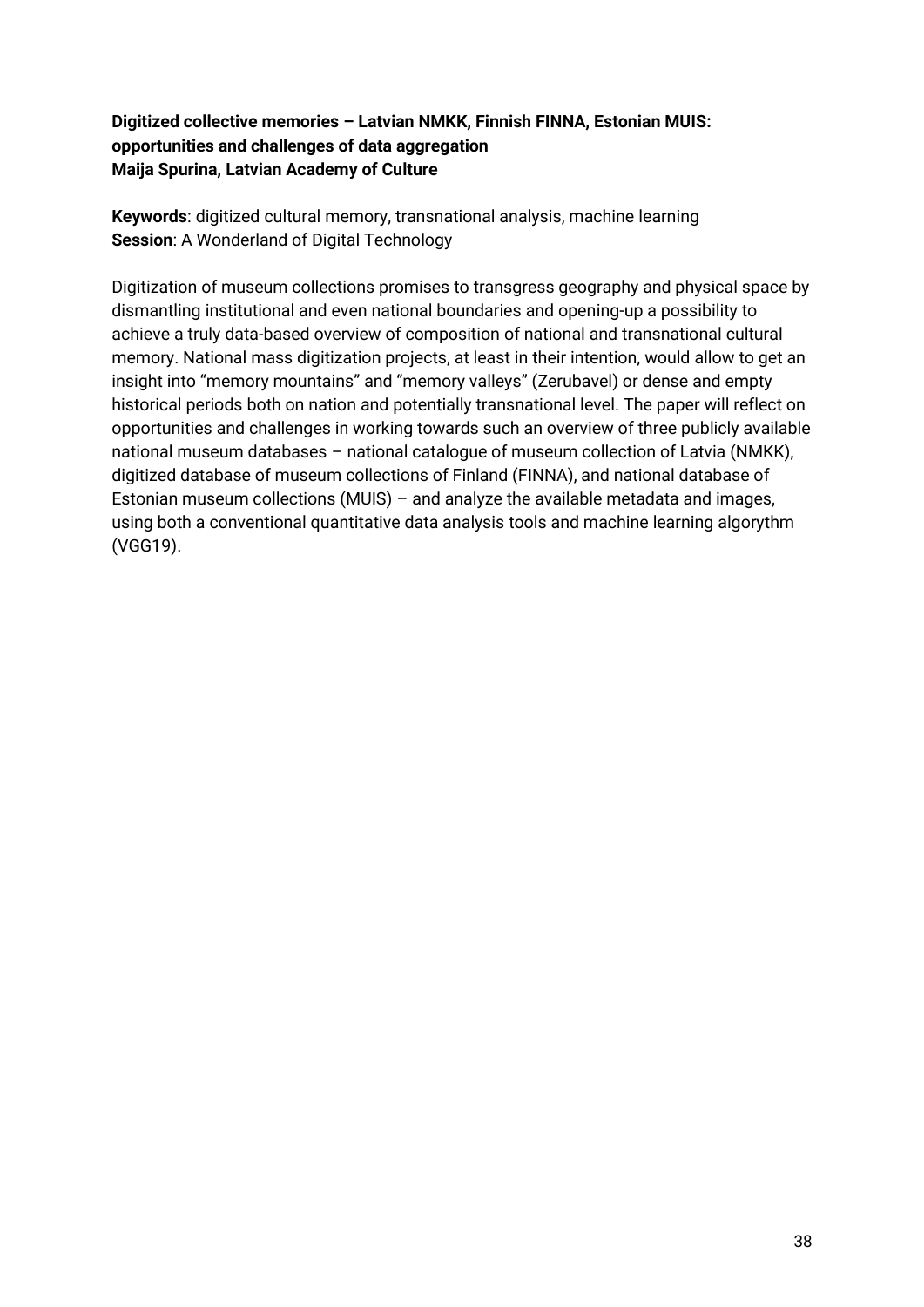### **Speeding up inventory and digitisation processes Hembo Pagi, Andres Uueni (Archaeovision)**

**Keywords**: collection management, workflow optimisation, machine readable labels **Session**: A Wonderland of Digital Technology

One can see barcodes and barcode readers every day in shops and libraries. This technological approach is used to speed up processes which otherwise would take human working time. Quite often those tasks are monotonous and tedious and intellectually not very challenging.

You do not see those solutions in museums very often though. Reason is not that there is nothing to speed up or optimise. There might be fear that it is expensive to implement, or no trust in technology etc.

An essential part of implementing a new type of workflow is analyzing the existing steps that a museum object goes through before it is put on a shelf in the museum's repository or in the exhibition. One can easily identify parts of the workflow which take too much time, have higher probability for human errors and where optimisation is needed. Some processes can be sped up by using technology (such as machine readable codes). For example when barcodes are used in annual inventories, less time spent searching for an object in a database gives collection managers more time to fully inspect the object. Adding such a tool into the workflow allows to increase the efficiency and quality of work.

Machine readable labels can be also a tool for creating linked data, putting together different documents or finding information about an object in a vast database.

Our paper shares some insights and experiences working with three Estonian museums that have implemented the machine readable labels in their everyday workflow.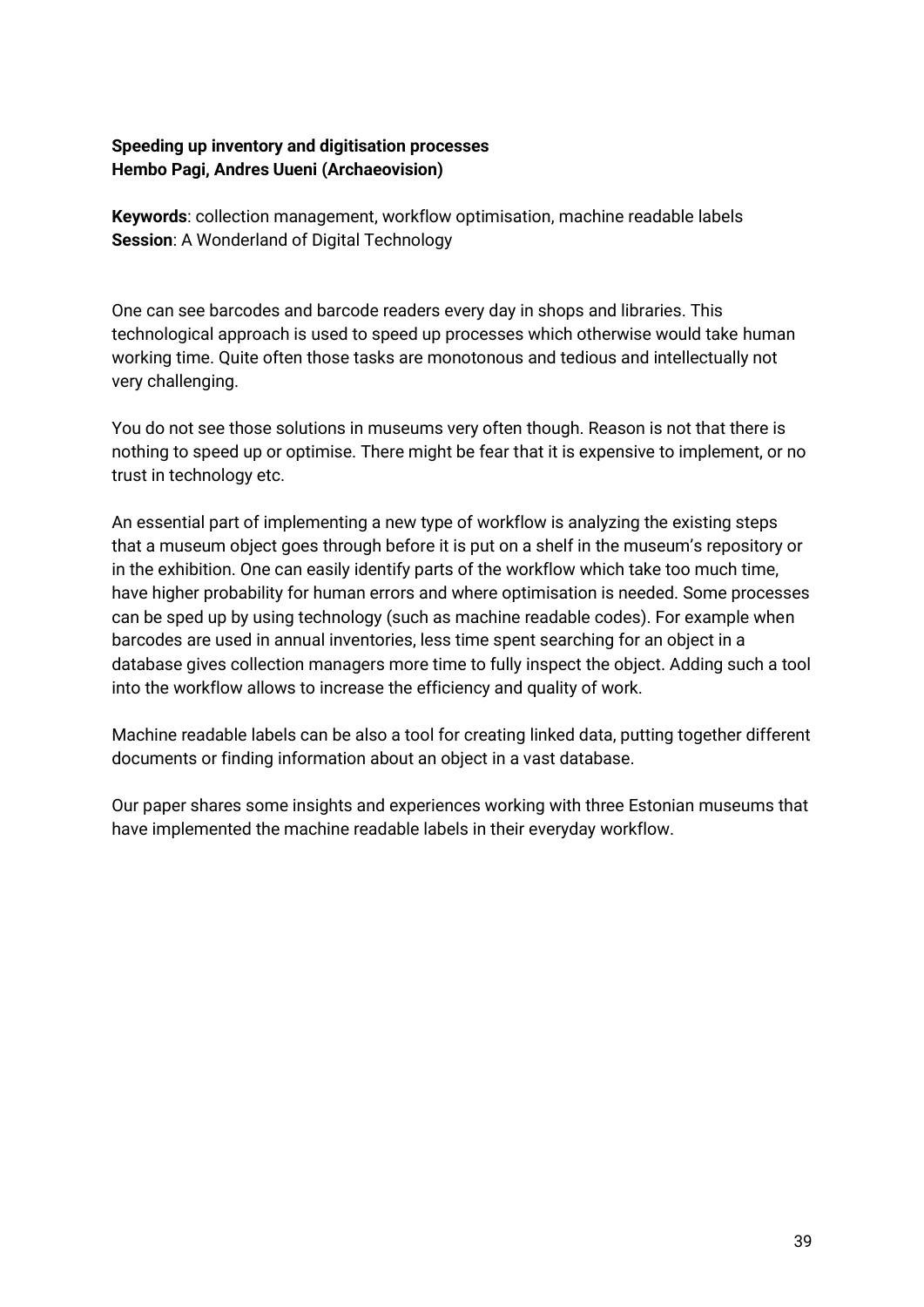### **Big Data Characteristics: recognizing the potential in Museum Data Stephen Stead (Paveprime Ltd & Delving BV ), Jonathan Whitson Cloud (Horniman Museum and Gardens)**

**Keywords**: Big Data, Machine Learning, Data Management **Session**: A Wonderland of Digital Technology

The paper offers an overview of the characteristics and definitions of Big Data and its processing. It includes a case study on using machine learning within museum documentation and looks to future application areas.

Big Data is frequently characterised with the 'V-Words': Volume, Velocity and Variety. However, these are not the only V-words, and their use is not always clear. Their definitions will be made clear and the implications for data management practice both in general and in museums will be explored.

The power of Big Data is in what you do with it. Key classes of techniques will be outlined together with their challenges. One class of technique is the use of machine learning to process structured and unstructured data. The trial that used such text mining techniques on narrative material from the documentation of the Horniman Museum is a useful case study and test-bed.

We will then offer some thoughts on other application areas and lessons that can be learnt about data curation and integration at both the intra- and inter-museum levels.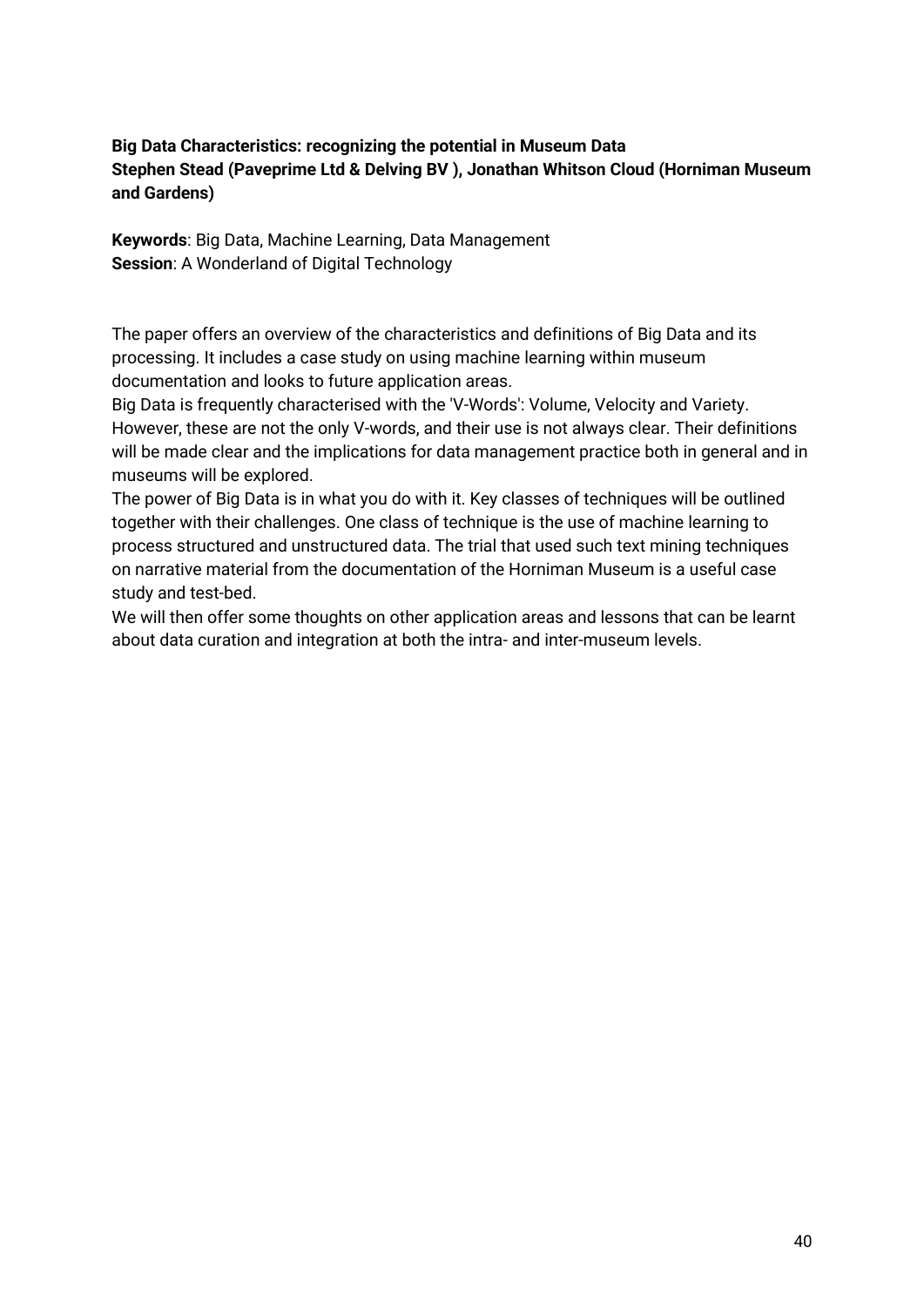## **Algorithms study museum objects: using a machine learning model to assess the preservation of museum objects Kurmo Konsa (Pallas University of Applied Sciences), Meri Liis Treimann (STACC (Software Technology and Applications Competence Center) , Kristiina Piirisild (The National Heritage Board)**

**Keywords**: deterioration of museum objects, damage assessment models, machine learning model of deterioaration

**Session:** A Wonderland of Digital Technology

The primary task of museums is to preserve museum objects in the form of physical objects. Despite its apparent simplicity and comprehensibility, damage to man-made objects - artifacts - is a complex and complicated area. At the same time, modeling the aging of museum objects is very important for their successful preservation. Modeling of damage processes makes it possible to assess their extent (which objects have been damaged and what is the degree of damage), the speed of damage processes and thus changes in the number of damaged objects over time, and finally, the effectiveness of possible management measures.

In the presentation, we discuss the machine learning model Sälli, which predicts the preservation of museum objects. For this purpose, the machine learning model uses the data of MuIS (Estonian Museum Information System). The 73 museums that have joined MuIS have entered a total of nearly 3.7 million museum objects from the 973 museum collections to MuIS. Almost 3.7 million condition assessments have been entered into MuIS. The development of a condition prediction model based on these data requires at least pairs of consecutive condition assessments to try to determine whether one or another event or a property (nature, material, age, techniques) of a museum object or some combination of them correlates with the change in condition. The model described in the presentation tries to assess whether and how the condition and stability of objects are related to the properties and events of museum objects.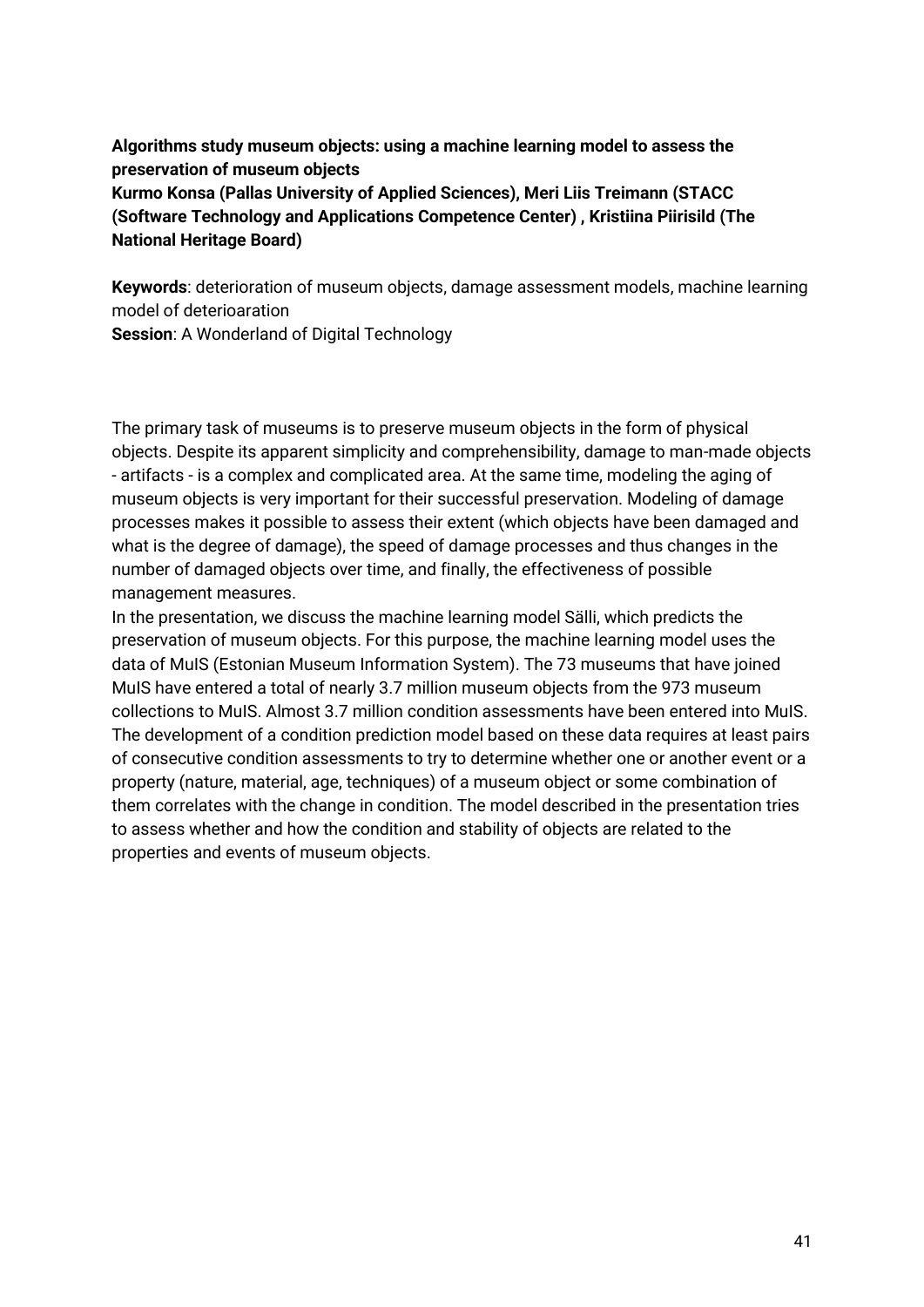### **Connecting diverse humanities datasets with CIDOC-CRM Erin Canning, LINCS (Linked Infrastructure for Networked Cultural Scholarship)**

**Keywords**: CIDOC-CRM, ontologies, linked open data, engagement, collaboration **Session**: A Wonderland of Digital Technology

The Linked Infrastructure for Networked Cultural Scholarship (LINCS) project seeks to bring together datasets created by researchers working in a wide range of humanities disciplines with institutional datasets from GLAM partners, and to convert these into an interconnected, machine-processable set of resources. To accomplish this, LINCS will convert source data to linked open data, using CIDOC-CRM to bring this highly diverse data together.

In this presentation I will introduce how LINCS has implemented CIDOC-CRM, and the workflow that we have been using with data holders. This presentation will be as much about working with the people involved as with their data: I will focus on the steps we have taken to educate and engage researchers, and how this has led to an excellent reception of a complex solution. The researchers and data holders that have had their data mapped to CIDOC-CRM have expressed excitement about the new level of detail they can bring to their data, as well as about the affordances of the structure for supporting how they conceptualize their data. I will conclude with an acknowledgement of work yet to be done on the project, which is currently one-third of the way through its timeline.

This presentation will show how existing (and evolving) standards for enabling the reuse of data can be used to link institutional data with that of researchers, as well as how the implementation of these solutions can shine new light on the data through the meanings and affordances of the chosen data structure.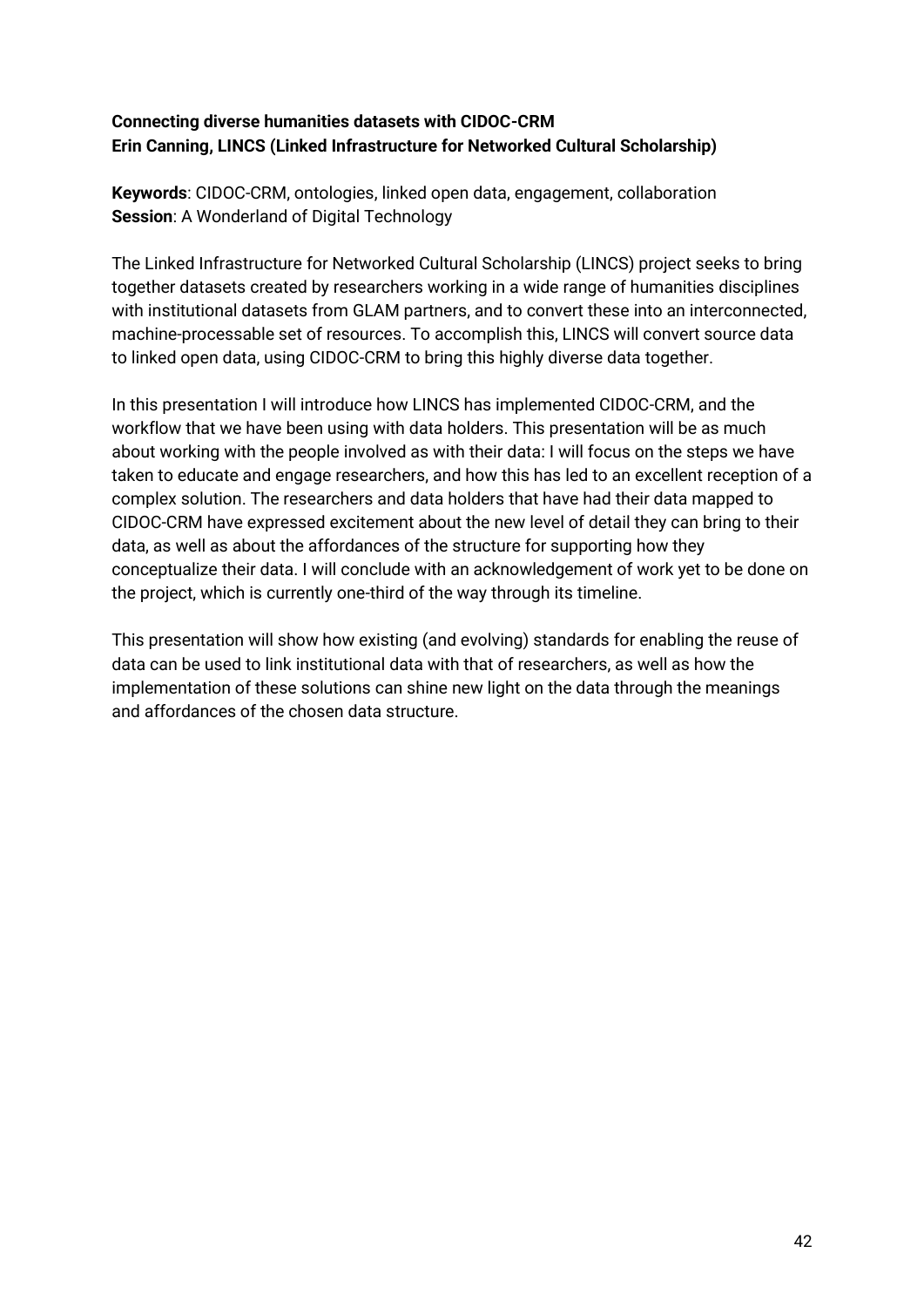### **Use of Artificial Intelligence and Edge-Computing in the Museum Domain Walter Koch, Gerda Koch (AIT Angewandte Informationstechnik Forschungsgesellschaft mbH)**

**Keywords**: Artificial Intelligence, Deep Learning, Convolutional Neural Network, Edge Computing, Internet of Things **Session**: A Wonderland of Digital Technology

The integration of physical objects ("things") which are components of a local network and connected to a cloud environment is an essential part of 'edge-computing'. These objects are in general powered by a microprocessor and dependent of the application equipped with sensors, actuators, etc. 'Smart Home' for example is such a system which can be found in private households. Using this technology could lead to a 'Smart Museum', providing a new user experience especially in natural science and technical museums. Interacting for example with replica of Leonardo da Vinci's inventions and developments can be an essential part of education and also provide a basis for a 'MakerSpace' where users are able to develop and experiment with objects in a remote environment. Adding Artificial Intelligence Features to Edge Computing could make user experiences more attractive e.g. by providing the user with a 'Smart Camera' which can extract and analyze specific information from a painting. One step in this direction is the research project 'ChIA' (Accessing and Analysing Cultural Images with New Technologies) which used Images from Europeana, the European Digital Library to identify special objects in a painting which are of interest to a visitor. Besides these examples modern technologies can be used for safeguarding precious objects, personalizing user navigation, generating Digital Twins, etc.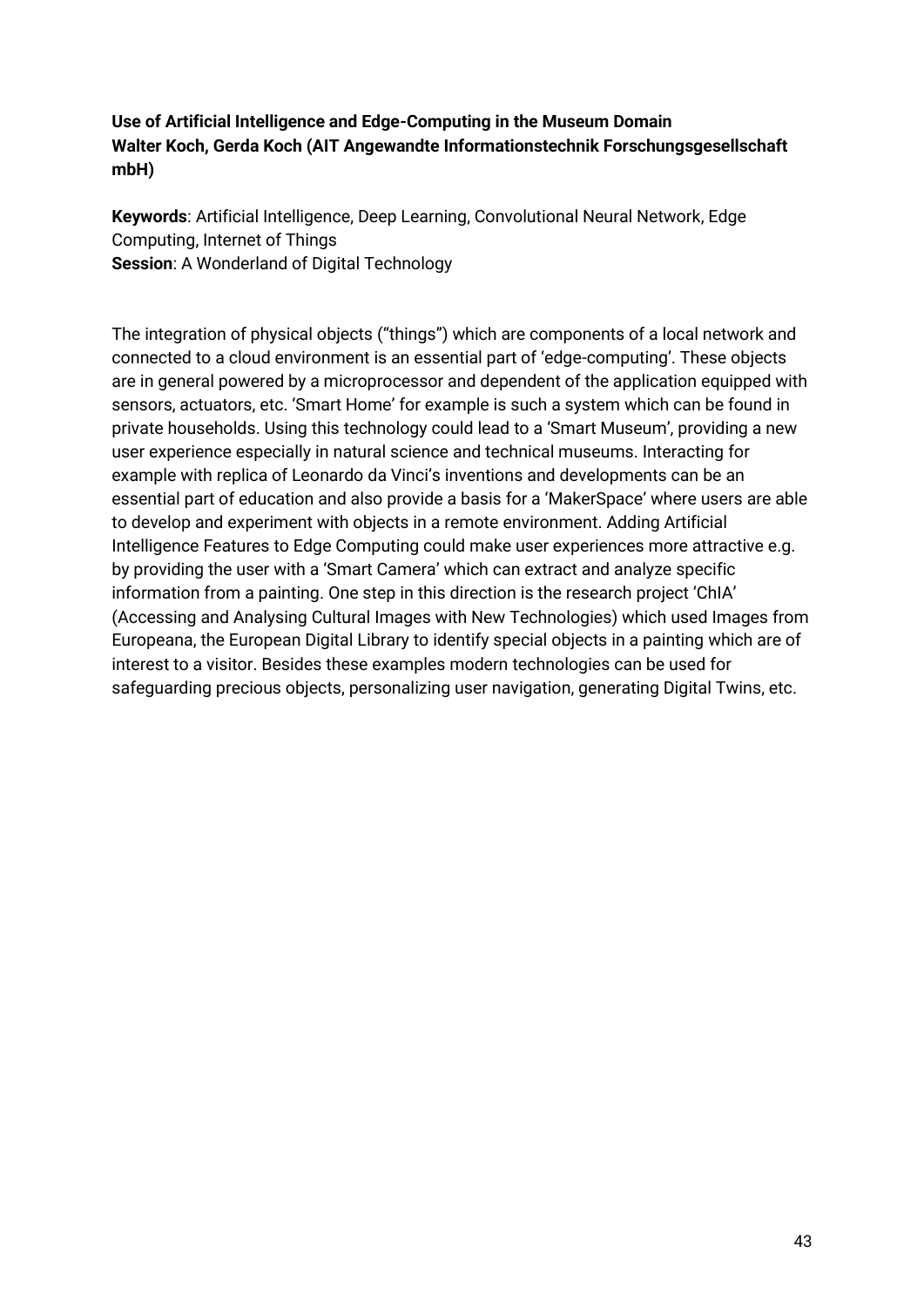### **Why is the dog green? Using a chatbot interface to find out what museum visitors really want to know**

**Louise Schubotz, Oliver Gustke (Linon Medien); Aaron Ruß, Dr. Stefan Schaffer, (German Research Center for Artificial Intelligence (DFKI)** 

**Keywords**: chatbot, museum guide, conversational interfaces, visitor experience, AI, NLP **Session**: A Wonderland of Digital Technology

The aim of the research project CHIM (Chatbot im Museum) is to develop an AI-based chatbot application that processes on-site visitor questions on artworks and provides adequate answers to these questions. Ideally, the answers should be extracted from existing material, specifically from annotated audio guide texts and museum databases.

In an initial step, we collected ca. 2350 questions from 255 sessions on 14 artworks using a chatbot-like website and iOS and Android app, enabling keyboard and speech input. We clustered the questions based on intents, e.g., questions about the meaning of the artwork, its style, or the technique used. Subsequently, we scanned the existing text material for whether it contained appropriate answers to these questions.

Preliminary results suggest that only a part of the questions could be answered using existing material, whereas the remainder required the creation of novel, specifically designed answers by a human author.

We suggest a combined strategy to approach this issue, including a) the manual creation of answers to the most frequent questions for a subset of the artworks, b) the annotation of questions and existing text material for the remaining artworks, c) the use of an internal confidence threshold when retrieving answers combined with a recourse to other options should an answer not be available, and d) the creation of a database containing additional information for the system to access. The final strategy will be implemented in a chatbot interface and evaluated in a field study at the end of 2021.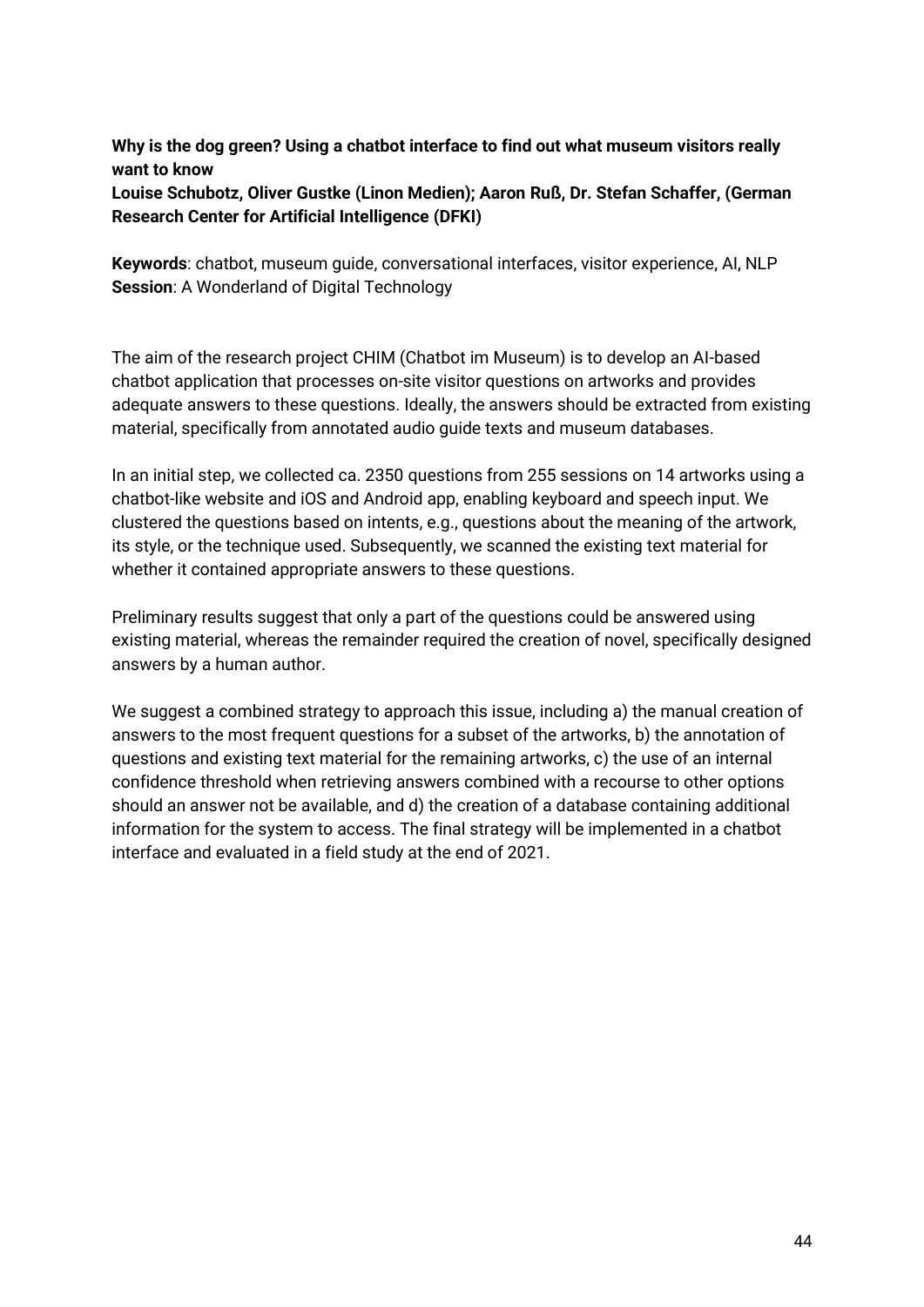### **Franco Niccolucci, Director for Technology, 4CH project, PIN, Italy The 4CH EU project and the SUM initiative Session:** Digital cultural heritage in a crisis

 $SUM - Save$  the Ukraine Monuments – is an initiative undertaken by the 4CH EU project with the support of the European Commission in the aftermaths of the Russian invasion of Ukraine. 4CH, acronym for Competence Centre for the Conservation of Cultural Heritage, is a project funded by the European Commission to design and set up a European Centre in charge of assisting heritage institutions in preserving and safeguarding their assets, availing of state-of-the-art digital documentation tools such as 3D modelling and knowledge management.

The project will also assist in upskilling human resources and supporting heritage institutions in their digital transformation. The SUM initiative started immediately after the war began, aiming at transferring the digital documentation of Ukrainian heritage to safe servers in the EU. The goal was to be able to restore assets damaged or destroyed by the war, for which having detailed documentation in digital format would be of paramount importance, considering that such documentation might be also damaged by military actions with irreparable consequences on Ukrainian history and cultural identity. In agreement with the Ukrainian authorities, more than 50 Terabytes of digital documentation have been copied to 4CH servers, to be returned to the legitimate owner when peace will come back again. Even if we do hope that the necessary restorations will be minimal as the damages caused by the war will not exceedingly affect Ukrainian heritage assets, experience from other disasters shows that any intervention is hampered if documentation is missing. For further details see <https://www.4ch-project.eu/sum/> and [https://digital](https://digital-strategy.ec.europa.eu/en/news/european-competence-centre-cultural-heritage-creates-initiative-save-ukraine-monuments-sum)[strategy.ec.europa.eu/en/news/european-competence-centre-cultural-heritage-creates](https://digital-strategy.ec.europa.eu/en/news/european-competence-centre-cultural-heritage-creates-initiative-save-ukraine-monuments-sum)[initiative-save-ukraine-monuments-sum.](https://digital-strategy.ec.europa.eu/en/news/european-competence-centre-cultural-heritage-creates-initiative-save-ukraine-monuments-sum)